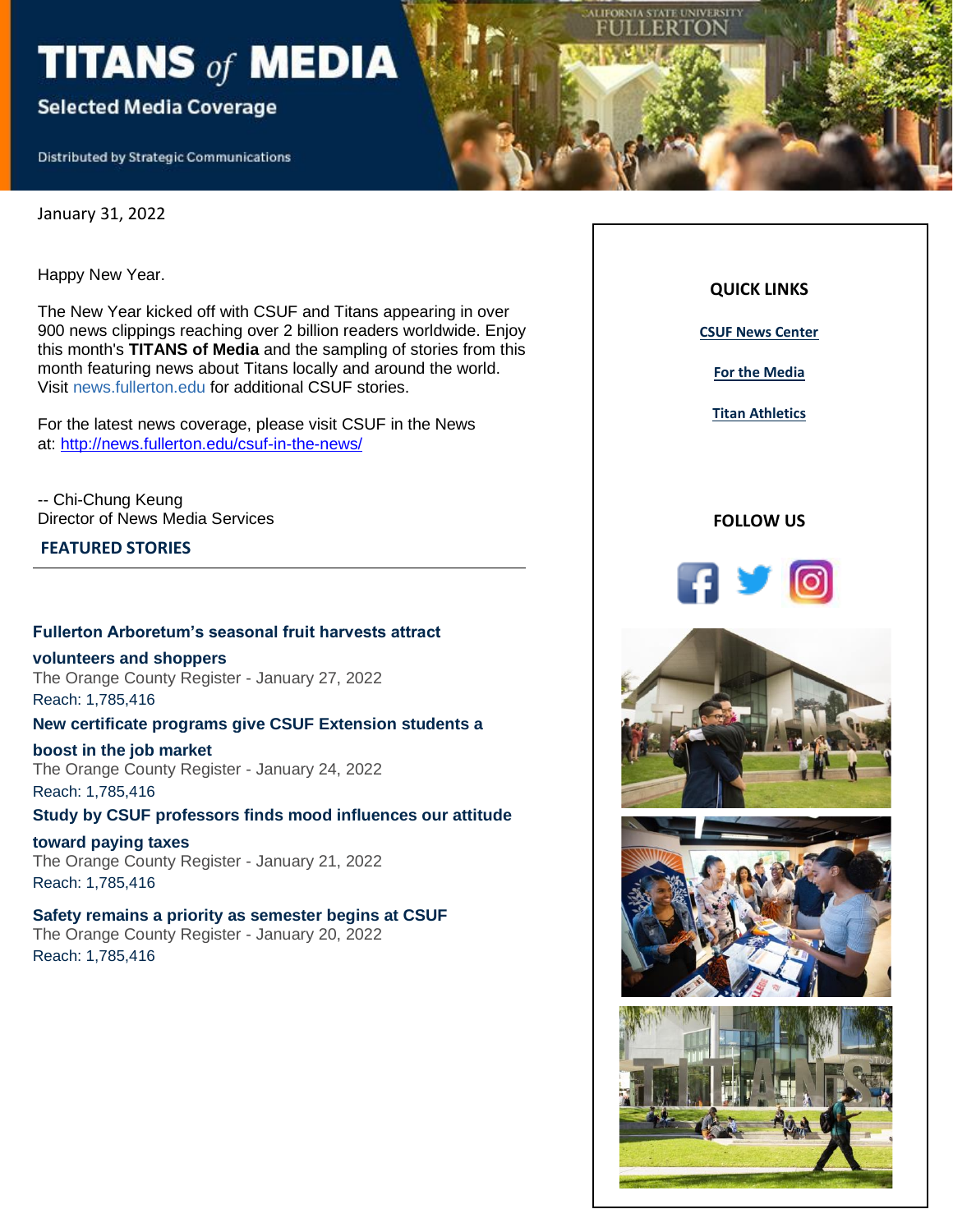#### **EXPERTS QUOTED**

# **[OC Colleges Respond to Omicron Variant](https://nam10.safelinks.protection.outlook.com/?url=https%3A%2F%2Furldefense.com%2Fv3%2F__http%3A%2F%2Flink.newsletter.meltwater.com%2Fls%2Fclick%3Fupn%3Db8QJpFrpw1kZtxpR8rqwdcGQV78DldtL49XDppq7q3rL-2BiZDCiTAKDcVI3NoRHu4hroVazE3DcP4z5qfMCDzdXmMPOiEdEdC7YIZGHK6k9frkXoplXxE-2FFwGMGR6Pl1ZqKiEno3gpJgF-2FgZG7rDQtxsqho33GfYbqR-2FwLdkEe-2B9biSKQqwtDxNSCBxmu-2F7EoeOn-2BjyH5GGL3G3Yc-2BLnoLefhZbdWTSVkPEAcRXP3g-2BJaCVdlQpgX6-2BmYuqo7n64zGBmj0ric0yMRYAknLa2py45fO5ZVQNEnqOoz1aUn15ISxuMBHbhJknZXhpyx8TGzhvno02ou25NgmT-2Fx1c7rCty96LD7iny8-2BGTF8ef7BSVSZN56AA-2Fs4U-2FY7IaGk9p9poKpUQVFdDD-2Bo8eRDM9sC3F-2BoTsqLg6v2qyzyRfeWHjqUNBDhwGxkqk7mwmWtdXna9KTsmfmIXm1URUZPTr2XaHYQguEHYc-2FjA-2B8CVS2cvXoWkloTaN1vvg-2BObYrJfzvszD6a609ovPCt8dzFgTqomOh2SA7fcnA0fIAWnG9MdhBqx4TUibjqPAva7b5QV0pn4XX52-2BBBGe6-2BbsUhEn3FaNZp2-2FJQyMFtousulKC6Dk5kxcIwKmLsoI2nOYUtq00YZtVdQPY2lmK4ZtL0TwjVR5HdtW3yW2Jn-2FSTm6wlI0qh8FM-2FcVyXE-2FlKnLoX2r2mz3luBT7y6JneIemGi7G1wciDc4IJHAMwmtgguE8EFPQ-3DE6EE_ixE6zOEep6yKiBB1OGxpdhnot0zTaRBPZzdS2ZIa75kRTS-2BqzWSgnT7HtKDjfh5Jpr3-2BLaxJ-2BIqOvB-2Bz-2FISD0SHcq8ZhfIeW6tctOCbX2TauKwEmeewdHPw98u6PtEcvZgG9GbWS5dLJcq1r6zXv-2BVTfYxUnHNha1SSs6rO-2F8Vh6b31XmXFDV6aokXvxcYThstQl-2FGoqIZh7akgrwYinO9Kqq1x4kBVsTFSQBcN1yiULEuKcrV1-2FsqNZGkmD-2BweKh8SPSOdjm6JfZzGK1nPBmHGJCDnsSKHE0bglUmsGZGRQ5IDFz-2BlApewCqvpWp-2BFARSPUu7weBGd40fNsL7QZOuLlYn-2BuERK5NznyvlJldIpFik20I14KWTVT2hTbQGOqqKNzpRbUAnIVZLwyZHQrPQ-3D-3D__%3B!!GF3VTAzAMGBM8A!jQUWaiWD9Q5_MTS1DxHBVtW2je8BlDxTU8ULM0QoH9-HcH08N2OWPqnQLQDYdEw6S0dMWvgPLEM%24&data=04%7C01%7Ckatiekenn33%40csu.fullerton.edu%7Cbe2250b1fc6c4a1af85f08d9e4f37e01%7C82c0b871335f4b5c9ed0a4a23565a79b%7C0%7C0%7C637792556752124552%7CUnknown%7CTWFpbGZsb3d8eyJWIjoiMC4wLjAwMDAiLCJQIjoiV2luMzIiLCJBTiI6Ik1haWwiLCJXVCI6Mn0%3D%7C3000&sdata=Tlx5jp8DRWPmByFL9mD%2BT%2BQIWag3OPrdsW5fiO0UEwo%3D&reserved=0)**

Orange County Business Journal - January 13, 2022 Reach: 19,120

#### **[How the legacy of former industrial sites pollutes American](https://nam10.safelinks.protection.outlook.com/?url=https%3A%2F%2Furldefense.com%2Fv3%2F__http%3A%2F%2Flink.newsletter.meltwater.com%2Fls%2Fclick%3Fupn%3Db8QJpFrpw1kZtxpR8rqwdcGQV78DldtL49XDppq7q3rL-2BiZDCiTAKDcVI3NoRHu4hroVazE3DcP4z5qfMCDzdcUnW6gbqaHnoMlOiu4uFlcevB8tKlqUpEvkPo9ZldhuLS8-2FeXdVDNSmPewgXDANigPkG7qQ-2FXXxSQjD3sqsWX-2B4oF-2BJfZRmZEwd-2F8HZTcRpKBFzu1V0qRkk19jgMa1uml50vrZcr6YUeuAl1KTM3pNBVm6gvzirEicE6YlhyZzuTPRF-2F5NDeB4KoQYHq1IXiWlleq6xqi37FL19MdzA0HByUmxKOsielWt5t7OyAwqpGHui47wiC7XcuZYKPC-2BpC86pc36FKvgZt1Ft0Cj8nPKK6uPZGg7yT-2BytXgLFMttu1RHSdIVnC2PkeBpt908k9-2BLURe9ARF37VgTc-2Fqazbl9cPEgy2NhRCJ1ppa6wdDnd-2FgzBhlRa2KLmSV3jVSw0tZXxqizrGmknsf0tKHr73kvAR5QgWGgqiLvNjinFPOVtfSzF4CyPkVfaLWfF7M6XgWkwjCBN-2Bbv4Y399kJOfDHI2bGTabmemCT5R2CF046mtAbM5yhMyhUHhPrtHvVFDr3a5aGF8GuBG7f3WJ5tQVtzt0bD-2Bqn2Be-2B49xjEJZ7Eb-2BYBA4alrfLVBk39js-2FY3EUoqQFbRqsgyHYUD9K7dtT2LDFNkomd22GWxirukX5UNMLRA5M-2Fz4-2FeiMJSXJY8vgmv6YGNTRv05-2FOQgh7nt8F56a1UNhtXOEyJSClO86UmoOKRbeT2lTtiY9QZ3cyMiw2Ii5ZQLV4lVV0bkn28veNU-3DTZQE_ixE6zOEep6yKiBB1OGxpdhnot0zTaRBPZzdS2ZIa75kRTS-2BqzWSgnT7HtKDjfh5Jpr3-2BLaxJ-2BIqOvB-2Bz-2FISD0SHcq8ZhfIeW6tctOCbX2TauKwEmeewdHPw98u6PtEcvZgG9GbWS5dLJcq1r6zXv-2BVTfYxUnHNha1SSs6rO-2F8Vh6b31XmXFDV6aokXvxcYThstQl-2FGoqIZh7akgrwYinO-2BCsE1m8A8ClnfmR6FUA8H-2Fkq-2FqdqXAFwuFWvTiwo4WYisSk7kaJ1i72fMlzcU6IxO6stpFU2PR-2Bvh6Iu9oA1H-2BZTJtyqb11GOtctbaAGc2EEAFLzkJaWfnfPfucD3QuoEN4PwdYmcYQW7aml6p-2FDfD9Oc5CA4ab0cbXrlHUt2p0kvteHX2tOJraaQKPRYIv0g-3D-3D__%3B!!GF3VTAzAMGBM8A!jQUWaiWD9Q5_MTS1DxHBVtW2je8BlDxTU8ULM0QoH9-HcH08N2OWPqnQLQDYdEw6S0dMrsa_w50%24&data=04%7C01%7Ckatiekenn33%40csu.fullerton.edu%7Cbe2250b1fc6c4a1af85f08d9e4f37e01%7C82c0b871335f4b5c9ed0a4a23565a79b%7C0%7C0%7C637792556752124552%7CUnknown%7CTWFpbGZsb3d8eyJWIjoiMC4wLjAwMDAiLCJQIjoiV2luMzIiLCJBTiI6Ik1haWwiLCJXVCI6Mn0%3D%7C3000&sdata=CZ%2BKi%2B9qT28OP4UFciF%2F4w8s4%2FOgS%2FisK8ehhhQz%2Fr8%3D&reserved=0)**

**[cities today](https://nam10.safelinks.protection.outlook.com/?url=https%3A%2F%2Furldefense.com%2Fv3%2F__http%3A%2F%2Flink.newsletter.meltwater.com%2Fls%2Fclick%3Fupn%3Db8QJpFrpw1kZtxpR8rqwdcGQV78DldtL49XDppq7q3rL-2BiZDCiTAKDcVI3NoRHu4hroVazE3DcP4z5qfMCDzdcUnW6gbqaHnoMlOiu4uFlcevB8tKlqUpEvkPo9ZldhuLS8-2FeXdVDNSmPewgXDANigPkG7qQ-2FXXxSQjD3sqsWX-2B4oF-2BJfZRmZEwd-2F8HZTcRpKBFzu1V0qRkk19jgMa1uml50vrZcr6YUeuAl1KTM3pNBVm6gvzirEicE6YlhyZzuTPRF-2F5NDeB4KoQYHq1IXiWlleq6xqi37FL19MdzA0HByUmxKOsielWt5t7OyAwqpGHui47wiC7XcuZYKPC-2BpC86pc36FKvgZt1Ft0Cj8nPKK6uPZGg7yT-2BytXgLFMttu1RHSdIVnC2PkeBpt908k9-2BLURe9ARF37VgTc-2Fqazbl9cPEgy2NhRCJ1ppa6wdDnd-2FgzBhlRa2KLmSV3jVSw0tZXxqizrGmknsf0tKHr73kvAR5QgWGgqiLvNjinFPOVtfSzF4CyPkVfaLWfF7M6XgWkwjCBN-2Bbv4Y399kJOfDHI2bGTabmemCT5R2CF046mtAbM5yhMyhUHhPrtHvVFDr3a5aGF8GuBG7f3WJ5tQVtzt0bD-2Bqn2Be-2B49xjEJZ7Eb-2BYBA4alrfLVBk39js-2FY3EUoqQFbRqsgyHYUD9K7dtT2LDFNkomd22GWxirukX5UNMLRA5M-2Fz4-2FeiMJSXJY8vgmv6YGNTRv05-2FOQgh7nt8F56a1UNhtXOEyJSClO86UmoOKRbeT2lTtiY9QZ3cyMiw2Ii5ZQLV4lVV0bkn28veNU-3DTZQE_ixE6zOEep6yKiBB1OGxpdhnot0zTaRBPZzdS2ZIa75kRTS-2BqzWSgnT7HtKDjfh5Jpr3-2BLaxJ-2BIqOvB-2Bz-2FISD0SHcq8ZhfIeW6tctOCbX2TauKwEmeewdHPw98u6PtEcvZgG9GbWS5dLJcq1r6zXv-2BVTfYxUnHNha1SSs6rO-2F8Vh6b31XmXFDV6aokXvxcYThstQl-2FGoqIZh7akgrwYinO-2BCsE1m8A8ClnfmR6FUA8H-2Fkq-2FqdqXAFwuFWvTiwo4WYisSk7kaJ1i72fMlzcU6IxO6stpFU2PR-2Bvh6Iu9oA1H-2BZTJtyqb11GOtctbaAGc2EEAFLzkJaWfnfPfucD3QuoEN4PwdYmcYQW7aml6p-2FDfD9Oc5CA4ab0cbXrlHUt2p0kvteHX2tOJraaQKPRYIv0g-3D-3D__%3B!!GF3VTAzAMGBM8A!jQUWaiWD9Q5_MTS1DxHBVtW2je8BlDxTU8ULM0QoH9-HcH08N2OWPqnQLQDYdEw6S0dMrsa_w50%24&data=04%7C01%7Ckatiekenn33%40csu.fullerton.edu%7Cbe2250b1fc6c4a1af85f08d9e4f37e01%7C82c0b871335f4b5c9ed0a4a23565a79b%7C0%7C0%7C637792556752124552%7CUnknown%7CTWFpbGZsb3d8eyJWIjoiMC4wLjAwMDAiLCJQIjoiV2luMzIiLCJBTiI6Ik1haWwiLCJXVCI6Mn0%3D%7C3000&sdata=CZ%2BKi%2B9qT28OP4UFciF%2F4w8s4%2FOgS%2FisK8ehhhQz%2Fr8%3D&reserved=0)** Friend Search Blog - January 13, 2022 Reach: 1,005

#### **[By-district voting will still address voter dilution in Mission](https://nam10.safelinks.protection.outlook.com/?url=https%3A%2F%2Furldefense.com%2Fv3%2F__http%3A%2F%2Flink.newsletter.meltwater.com%2Fls%2Fclick%3Fupn%3Db8QJpFrpw1kZtxpR8rqwdcGQV78DldtL49XDppq7q3rL-2BiZDCiTAKDcVI3NoRHu4hroVazE3DcP4z5qfMCDzdQts-2FTOXIHgn77wx8xyd6ZMIZ8lR4AetXOyKlcAE5wCGht0D3SXOTSU1N1tHrINkC0aMc9DhA8-2B-2Fexp7ZdRWORBgNjQoqw8E3dESPNbqZ8hMLUoPz0eBV3eZsKP-2B2z1jONmZlbmcezlek3flzYSbiGlHrfSdogW0sOcW-2Fc4GkqKBMvkcPyIAxUx1m7XZSxMGdDKydNz10N6CXqluQiYlORprXaCTAWBlmVR4NF4IT-2B8hHwNcrzooO-2FVDnkOv0c-2B-2F-2F5Ztrv8j-2FEKuR8SQ9G9JqIey2sHv2vVC4xroO26UdhYv-2BwXFGec-2B3Htoqh1P28yWRaGZPoLqwEJ48QAlNtOegGVsybr-2BWeaE4AtuEQss908z0adPPWYiWVAM4x3AmSWKqVSgUpbQdCi5SRT8RF6JjyASEM33sEHEL65ew2RfMmxFkEI2mz6eMR8JQFwgzFvhTPalxUtD5p25S1EoLnxkjrejq4pKpTAdaYXQGuSUP8yNfrV1UPneTeXVC4OauPi-2FKfUae3Q0ab6Vjhwt8DYO6AqId68pGW49WhyLyaSqheHMnr1GdoTaAswDudT3abrRfY7c0OOWlAYUQeIv9cDG8bTKmVmoRnNicKmVIkRFm-2Fonz9wU9ypHhFrEtKDdp1I-2B3AIX-2B3K0zac-2FRNX8omwNwATcpaFi3jeAjv73jny-2BR0-2FNfTX68wrIqMwI2zOBZQOa4XORFrDdKCPsxMu2rREX7Ww-3D2s4j_ixE6zOEep6yKiBB1OGxpdhnot0zTaRBPZzdS2ZIa75kRTS-2BqzWSgnT7HtKDjfh5Jpr3-2BLaxJ-2BIqOvB-2Bz-2FISD0SHcq8ZhfIeW6tctOCbX2TauKwEmeewdHPw98u6PtEcvZgG9GbWS5dLJcq1r6zXv-2BVTfYxUnHNha1SSs6rO-2F8Vh6b31XmXFDV6aokXvxcYThstQl-2FGoqIZh7akgrwYinO4GMegJ8lZ2yKTEEEUeq93phSEUIJZt0O8aPbFtWTFpITdTzqJqwW1g2BfWpipH3uNOkYH34rugE6GnfNjcNWasngGSqkC1mqXrtcwS7hoWYlqD12cXk-2FzA9HeihPCC-2FIL9txOWj26KYTzJA9TUfYWV0OvwFJn3iGgPFNOcbOtEjyY9rpvkwe0Pjy6pLpQpq4g-3D-3D__%3B!!GF3VTAzAMGBM8A!jQUWaiWD9Q5_MTS1DxHBVtW2je8BlDxTU8ULM0QoH9-HcH08N2OWPqnQLQDYdEw6S0dMB7VzKLU%24&data=04%7C01%7Ckatiekenn33%40csu.fullerton.edu%7Cbe2250b1fc6c4a1af85f08d9e4f37e01%7C82c0b871335f4b5c9ed0a4a23565a79b%7C0%7C0%7C637792556752280792%7CUnknown%7CTWFpbGZsb3d8eyJWIjoiMC4wLjAwMDAiLCJQIjoiV2luMzIiLCJBTiI6Ik1haWwiLCJXVCI6Mn0%3D%7C3000&sdata=COtauTv3aIhQAr6vrtwbJ9%2FXWcRYqGRGiE0OOFZdrnY%3D&reserved=0)**

**[Viejo, officials say](https://nam10.safelinks.protection.outlook.com/?url=https%3A%2F%2Furldefense.com%2Fv3%2F__http%3A%2F%2Flink.newsletter.meltwater.com%2Fls%2Fclick%3Fupn%3Db8QJpFrpw1kZtxpR8rqwdcGQV78DldtL49XDppq7q3rL-2BiZDCiTAKDcVI3NoRHu4hroVazE3DcP4z5qfMCDzdQts-2FTOXIHgn77wx8xyd6ZMIZ8lR4AetXOyKlcAE5wCGht0D3SXOTSU1N1tHrINkC0aMc9DhA8-2B-2Fexp7ZdRWORBgNjQoqw8E3dESPNbqZ8hMLUoPz0eBV3eZsKP-2B2z1jONmZlbmcezlek3flzYSbiGlHrfSdogW0sOcW-2Fc4GkqKBMvkcPyIAxUx1m7XZSxMGdDKydNz10N6CXqluQiYlORprXaCTAWBlmVR4NF4IT-2B8hHwNcrzooO-2FVDnkOv0c-2B-2F-2F5Ztrv8j-2FEKuR8SQ9G9JqIey2sHv2vVC4xroO26UdhYv-2BwXFGec-2B3Htoqh1P28yWRaGZPoLqwEJ48QAlNtOegGVsybr-2BWeaE4AtuEQss908z0adPPWYiWVAM4x3AmSWKqVSgUpbQdCi5SRT8RF6JjyASEM33sEHEL65ew2RfMmxFkEI2mz6eMR8JQFwgzFvhTPalxUtD5p25S1EoLnxkjrejq4pKpTAdaYXQGuSUP8yNfrV1UPneTeXVC4OauPi-2FKfUae3Q0ab6Vjhwt8DYO6AqId68pGW49WhyLyaSqheHMnr1GdoTaAswDudT3abrRfY7c0OOWlAYUQeIv9cDG8bTKmVmoRnNicKmVIkRFm-2Fonz9wU9ypHhFrEtKDdp1I-2B3AIX-2B3K0zac-2FRNX8omwNwATcpaFi3jeAjv73jny-2BR0-2FNfTX68wrIqMwI2zOBZQOa4XORFrDdKCPsxMu2rREX7Ww-3D2s4j_ixE6zOEep6yKiBB1OGxpdhnot0zTaRBPZzdS2ZIa75kRTS-2BqzWSgnT7HtKDjfh5Jpr3-2BLaxJ-2BIqOvB-2Bz-2FISD0SHcq8ZhfIeW6tctOCbX2TauKwEmeewdHPw98u6PtEcvZgG9GbWS5dLJcq1r6zXv-2BVTfYxUnHNha1SSs6rO-2F8Vh6b31XmXFDV6aokXvxcYThstQl-2FGoqIZh7akgrwYinO4GMegJ8lZ2yKTEEEUeq93phSEUIJZt0O8aPbFtWTFpITdTzqJqwW1g2BfWpipH3uNOkYH34rugE6GnfNjcNWasngGSqkC1mqXrtcwS7hoWYlqD12cXk-2FzA9HeihPCC-2FIL9txOWj26KYTzJA9TUfYWV0OvwFJn3iGgPFNOcbOtEjyY9rpvkwe0Pjy6pLpQpq4g-3D-3D__%3B!!GF3VTAzAMGBM8A!jQUWaiWD9Q5_MTS1DxHBVtW2je8BlDxTU8ULM0QoH9-HcH08N2OWPqnQLQDYdEw6S0dMB7VzKLU%24&data=04%7C01%7Ckatiekenn33%40csu.fullerton.edu%7Cbe2250b1fc6c4a1af85f08d9e4f37e01%7C82c0b871335f4b5c9ed0a4a23565a79b%7C0%7C0%7C637792556752280792%7CUnknown%7CTWFpbGZsb3d8eyJWIjoiMC4wLjAwMDAiLCJQIjoiV2luMzIiLCJBTiI6Ik1haWwiLCJXVCI6Mn0%3D%7C3000&sdata=COtauTv3aIhQAr6vrtwbJ9%2FXWcRYqGRGiE0OOFZdrnY%3D&reserved=0)** The Orange County Register - January 10, 2022 Reach: 1,785,416

#### **[Three CSU schools to begin semester online amid winter](https://nam10.safelinks.protection.outlook.com/?url=https%3A%2F%2Furldefense.com%2Fv3%2F__http%3A%2F%2Flink.newsletter.meltwater.com%2Fls%2Fclick%3Fupn%3Db8QJpFrpw1kZtxpR8rqwdcGQV78DldtL49XDppq7q3rL-2BiZDCiTAKDcVI3NoRHu4hroVazE3DcP4z5qfMCDzdVCMmsUKEjzqIJGXex8l6bqZ3WhfdOTNxeSEPqoTtfgpXkVl5Gd1SX0XlrG1-2FiLtqIVkt-2FAUAfBrMXZG1rdEiWhSP1r1bbL6SfDcwPmldcl5wZPbwVSp6K0lRFfSCQDAexGWVZGrQGbrSgfqVik0pwbNUvQppPPznXM5MESNZb26CMc-2Bz10BLPR09HjLnBsIPVX0LdYqinrowL2JZQ2WsJHi9OVidt2XRwZSn-2BN99WFCobsG6lnzByfz5Vi1eQEk5cC4P-2Ff1dVQ4fX4LSmwFCYeLjSj7LoexbOhUD81Z-2B1ZhfK9WXWl4vdcLxQBu9fX2S8QdTaZLHlynoEXY2yHQmKd1kCGDVFkcoG-2B2R2vibrtaJDpbdaRO1LRWFhTW8HAzv7wQF1tb9h-2FTJhfGFXdeqXmLPhPMfOp6M8CT7RNnU1ggdBMk-2FK44-2FtbqtxrPlU7quqkJ7GJHUQAmcqhAJqHhjSKpcLiWFywzjRbuxnaP9SkRLaKhxe7bNes-2BnkyypwmgxWmGlQla0FZ78yH4Po4OJIsLi8CjgUBim-2B1iIqHfp1fNNTJvT8JwZSwUESJ5jTCrr-2FHgK-2FSeOZEBbJfg2szIEcNmTSQxIcYH8JYIpKMaCzVUhJ6czOlCiNFHC5Y-2FrTge2-2BUQEjDdJCsFEisV7hveURgTc-2F7fdhyKidrqxrL-2FomxL3VHefQokjaqWfpPwgUN2PA-3D-3DDNfs_ixE6zOEep6yKiBB1OGxpdhnot0zTaRBPZzdS2ZIa75kRTS-2BqzWSgnT7HtKDjfh5Jpr3-2BLaxJ-2BIqOvB-2Bz-2FISD0SHcq8ZhfIeW6tctOCbX2TauKwEmeewdHPw98u6PtEcvZgG9GbWS5dLJcq1r6zXv-2BVTfYxUnHNha1SSs6rO-2F8Vh6b31XmXFDV6aokXvxcYThstQl-2FGoqIZh7akgrwYinOyNqDJQkx6e0qhj2ULResQO8EIZqVpj7M9ODr7u-2F4v4vghpKE2pzsI2lP3TfFfqHNkKl8bqdtCx8ZJHYWiyR3ajJEq9wgJhbAxaYflYNU8klhaCGMiiXYzNKjvVrffPWgvNDK9N4n0yCNfYb1H9Bn-2BO-2BaQr5nBOqFi5FE7EyorzBVvKQlz3jH1YVK0huBjYyTw-3D-3D__%3B!!GF3VTAzAMGBM8A!jQUWaiWD9Q5_MTS1DxHBVtW2je8BlDxTU8ULM0QoH9-HcH08N2OWPqnQLQDYdEw6S0dMmEZX9E0%24&data=04%7C01%7Ckatiekenn33%40csu.fullerton.edu%7Cbe2250b1fc6c4a1af85f08d9e4f37e01%7C82c0b871335f4b5c9ed0a4a23565a79b%7C0%7C0%7C637792556752280792%7CUnknown%7CTWFpbGZsb3d8eyJWIjoiMC4wLjAwMDAiLCJQIjoiV2luMzIiLCJBTiI6Ik1haWwiLCJXVCI6Mn0%3D%7C3000&sdata=ZjxUqNoAZJ0AI0aioaXQ9aTda2Zc8nI5PXX76hCF0QA%3D&reserved=0)**

**[coronavirus surge](https://nam10.safelinks.protection.outlook.com/?url=https%3A%2F%2Furldefense.com%2Fv3%2F__http%3A%2F%2Flink.newsletter.meltwater.com%2Fls%2Fclick%3Fupn%3Db8QJpFrpw1kZtxpR8rqwdcGQV78DldtL49XDppq7q3rL-2BiZDCiTAKDcVI3NoRHu4hroVazE3DcP4z5qfMCDzdVCMmsUKEjzqIJGXex8l6bqZ3WhfdOTNxeSEPqoTtfgpXkVl5Gd1SX0XlrG1-2FiLtqIVkt-2FAUAfBrMXZG1rdEiWhSP1r1bbL6SfDcwPmldcl5wZPbwVSp6K0lRFfSCQDAexGWVZGrQGbrSgfqVik0pwbNUvQppPPznXM5MESNZb26CMc-2Bz10BLPR09HjLnBsIPVX0LdYqinrowL2JZQ2WsJHi9OVidt2XRwZSn-2BN99WFCobsG6lnzByfz5Vi1eQEk5cC4P-2Ff1dVQ4fX4LSmwFCYeLjSj7LoexbOhUD81Z-2B1ZhfK9WXWl4vdcLxQBu9fX2S8QdTaZLHlynoEXY2yHQmKd1kCGDVFkcoG-2B2R2vibrtaJDpbdaRO1LRWFhTW8HAzv7wQF1tb9h-2FTJhfGFXdeqXmLPhPMfOp6M8CT7RNnU1ggdBMk-2FK44-2FtbqtxrPlU7quqkJ7GJHUQAmcqhAJqHhjSKpcLiWFywzjRbuxnaP9SkRLaKhxe7bNes-2BnkyypwmgxWmGlQla0FZ78yH4Po4OJIsLi8CjgUBim-2B1iIqHfp1fNNTJvT8JwZSwUESJ5jTCrr-2FHgK-2FSeOZEBbJfg2szIEcNmTSQxIcYH8JYIpKMaCzVUhJ6czOlCiNFHC5Y-2FrTge2-2BUQEjDdJCsFEisV7hveURgTc-2F7fdhyKidrqxrL-2FomxL3VHefQokjaqWfpPwgUN2PA-3D-3DDNfs_ixE6zOEep6yKiBB1OGxpdhnot0zTaRBPZzdS2ZIa75kRTS-2BqzWSgnT7HtKDjfh5Jpr3-2BLaxJ-2BIqOvB-2Bz-2FISD0SHcq8ZhfIeW6tctOCbX2TauKwEmeewdHPw98u6PtEcvZgG9GbWS5dLJcq1r6zXv-2BVTfYxUnHNha1SSs6rO-2F8Vh6b31XmXFDV6aokXvxcYThstQl-2FGoqIZh7akgrwYinOyNqDJQkx6e0qhj2ULResQO8EIZqVpj7M9ODr7u-2F4v4vghpKE2pzsI2lP3TfFfqHNkKl8bqdtCx8ZJHYWiyR3ajJEq9wgJhbAxaYflYNU8klhaCGMiiXYzNKjvVrffPWgvNDK9N4n0yCNfYb1H9Bn-2BO-2BaQr5nBOqFi5FE7EyorzBVvKQlz3jH1YVK0huBjYyTw-3D-3D__%3B!!GF3VTAzAMGBM8A!jQUWaiWD9Q5_MTS1DxHBVtW2je8BlDxTU8ULM0QoH9-HcH08N2OWPqnQLQDYdEw6S0dMmEZX9E0%24&data=04%7C01%7Ckatiekenn33%40csu.fullerton.edu%7Cbe2250b1fc6c4a1af85f08d9e4f37e01%7C82c0b871335f4b5c9ed0a4a23565a79b%7C0%7C0%7C637792556752280792%7CUnknown%7CTWFpbGZsb3d8eyJWIjoiMC4wLjAwMDAiLCJQIjoiV2luMzIiLCJBTiI6Ik1haWwiLCJXVCI6Mn0%3D%7C3000&sdata=ZjxUqNoAZJ0AI0aioaXQ9aTda2Zc8nI5PXX76hCF0QA%3D&reserved=0)** East Bay Times - January 6, 2022 Reach: 5,585,251

**[OC Execs See Lasting Supply Shortages: CSUF](https://nam10.safelinks.protection.outlook.com/?url=https%3A%2F%2Furldefense.com%2Fv3%2F__http%3A%2F%2Flink.newsletter.meltwater.com%2Fls%2Fclick%3Fupn%3Db8QJpFrpw1kZtxpR8rqwdcGQV78DldtL49XDppq7q3rL-2BiZDCiTAKDcVI3NoRHu4hroVazE3DcP4z5qfMCDzdXmMPOiEdEdC7YIZGHK6k9frkXoplXxE-2FFwGMGR6Pl1Z8mF9WwjGFK-2FdhwMBq1EB0cG9LS2taXssgoHdzkQscCiywdsWK7Q7NjOGd5nY4PEel9geoIvV2j8DZkRXXQhF8HUdHC1JiY4nB40Eng1l6HPTBgUDe-2FPq3x2sa4KhWwtcVilpghQQWka0r7-2BkI4CZp6f0dBTA2GbqOaajQ9QggIspjn2h3XqKJdQmmszT3fdAcngLE0Czxwh-2FSJGlwnX7zKGlPhwzAtKPP5wr7MpP4Snhc-2Frhjv-2BwXaJAJ3mylmIcVyzB8ADOtQUkeSckgwKijGrD3403a9U9R9UGURsfHhNQKY8eElmChi8zxG-2FnpqvTt1s7v1CgN-2BPL-2BxMai98LvHaQWWENrQCi8Bsl5K7S7YE72xOzbwkLiIt09R5BWQLHKX-2BeA7rYONrasZZsB0PxtrNSQCG3Q-2BoJVtvN0k2mEH178LEtNmHSp0PVtO9EGFclZ1i6lemh84JRFmKW6G9OqGDSZfGsHQ1Dda-2BiI2HaxtJmUcCGeX5zpEIK7ARBur1ilNMF12I-2BlHIzDnU-2BQ6VpgTUs-2FBI14cU4r5yPj6-2F8V0WMqNUftaB1IKb-2BbM8l0oM0rgpkvY4tssctgQa4S77gxQ0tkMtxxwI5gBGpdX50OW4-3DpjZE_ixE6zOEep6yKiBB1OGxpdhnot0zTaRBPZzdS2ZIa75kRTS-2BqzWSgnT7HtKDjfh5Jpr3-2BLaxJ-2BIqOvB-2Bz-2FISD0SHcq8ZhfIeW6tctOCbX2TauKwEmeewdHPw98u6PtEcvZgG9GbWS5dLJcq1r6zXv-2BVTfYxUnHNha1SSs6rO-2F8Vh6b31XmXFDV6aokXvxcYThstQl-2FGoqIZh7akgrwYinO48a-2BBpkOYdaHwszXo9QOahGzd9yJnuWeigR-2ByKT3D8Q3Ian6bL5hDmntjxu5FG5d2EIRpsb6havxBz4zV8F0xM1sAwq4nRDOu3ET4kbX7JM0IGbU1DX2KE5ZDLIWN0nW7Apk8o-2FFEhkVrQ8xRJi9cLjQSj4uYucag58diq-2BNZ9jLE6eFxMsW7oJRBT9psDqyA-3D-3D__%3B!!GF3VTAzAMGBM8A!jQUWaiWD9Q5_MTS1DxHBVtW2je8BlDxTU8ULM0QoH9-HcH08N2OWPqnQLQDYdEw6S0dME7syIGM%24&data=04%7C01%7Ckatiekenn33%40csu.fullerton.edu%7Cbe2250b1fc6c4a1af85f08d9e4f37e01%7C82c0b871335f4b5c9ed0a4a23565a79b%7C0%7C0%7C637792556752280792%7CUnknown%7CTWFpbGZsb3d8eyJWIjoiMC4wLjAwMDAiLCJQIjoiV2luMzIiLCJBTiI6Ik1haWwiLCJXVCI6Mn0%3D%7C3000&sdata=gcHMXKyoWQG%2B3B86OFwAPmezuzrKbprgK354rAZXiqk%3D&reserved=0)** Orange County Business Journal - January 5, 2022 Reach: 29,215

**["Cal State Fullerton" on Jeopardy!](https://nam10.safelinks.protection.outlook.com/?url=https%3A%2F%2Furldefense.com%2Fv3%2F__http%3A%2F%2Flink.newsletter.meltwater.com%2Fls%2Fclick%3Fupn%3Db8QJpFrpw1kZtxpR8rqwdcGQV78DldtL49XDppq7q3rL-2BiZDCiTAKDcVI3NoRHu4f-2FKSXAtVTGyFoJ-2BD59VGiJ4d9Zq-2BQFR5C28GTt-2FDvBv3ZGc-2FuGirVIjEaGZ-2FCTh6UOUqZQkCyxRED-2BcdPw0F7KF0-2BcG1SASR6IzzRbYzP5wJl6OP-2BQNIoMiIiXBKONfH2CbNMbY-2BH-2FlF2rvmYRh67luSeoNwnLp-2BfyTLzKL7tb8q1915WyvCkT-2Bx-2FHqr4AmeYnrHKhxTA6fxWZU5UmgJDjzF0qcieY-2Fw0JqxMe3whACBjiZWt5tK0ZgXWjGBY6celNEyl8ugapL9hSmIIvXLLtB5GpBkHCCcaxbGLyJLPTAooFO4RY2u3mNPje-2F6ZRy0oqfFbnCytBS9Vawij4W7mblSgxuBt1XNTGs9WS-2BdoZZyLokynDRF7-2Fi4El-2FFa-2Be5mQwpOHd6-2B-2FiEeGHjQHtSx-2FpMkhyxSck-2FZ-2FGNsmB1p28-2F9-2BfMjwDykm47hdbZIgWcIiNEIsyOYGe4LV4-2BFLdWOEHfRhOPfBJMo0nL58FRL3SUGIgLl8RzL-2FE64BEj6Vlj0oEWXAgSibgnS4UNCv9atr23q1IgzJAskqbVLQ4Ffjc-2BVF4BimkD3lagcz5IKmcUVp-2BT97G-2BjBFwb6RrMT0roWzXqGqVMSj83VTHRSwFO8NAmKPBikxaziPSlxSrZsngxXXmzcwdff6t6Tp9Nuvwt50ZXuPazbXLzOMaAD68LhCber9igSvjnc2WZcHbNDYROh3-2FNkJLlX3bpLNgP-2BGVPoZjTdFN1v2EGZHW4gucJtA-3DVp1R_ixE6zOEep6yKiBB1OGxpdhnot0zTaRBPZzdS2ZIa75kRTS-2BqzWSgnT7HtKDjfh5Jpr3-2BLaxJ-2BIqOvB-2Bz-2FISD0SHcq8ZhfIeW6tctOCbX2TauKwEmeewdHPw98u6PtEcvZgG9GbWS5dLJcq1r6zXv-2BVTfYxUnHNha1SSs6rO-2F8Vh6b31XmXFDV6aokXvxcYThstQl-2FGoqIZh7akgrwYinO9FN-2ByU6P-2BxEXRkYpaNBkYJDIKAdEvoeRgP58WuJOQ0WBE-2FJPtENf2wScd2ZIaD91samWIXfxCuXon1sUQjgx5I32fcTFFOt9idBIO-2BhJ19D1yZ0JvQ5ptHHiadqGupUTclAoB8OfMH4xiYEG7WJVBnOBgsSH07rUPpvzCPL6huWYWKpBTwOY-2FoYMvwc6qX1VA-3D-3D__%3B!!GF3VTAzAMGBM8A!jQUWaiWD9Q5_MTS1DxHBVtW2je8BlDxTU8ULM0QoH9-HcH08N2OWPqnQLQDYdEw6S0dMDYgRp3U%24&data=04%7C01%7Ckatiekenn33%40csu.fullerton.edu%7Cbe2250b1fc6c4a1af85f08d9e4f37e01%7C82c0b871335f4b5c9ed0a4a23565a79b%7C0%7C0%7C637792556752280792%7CUnknown%7CTWFpbGZsb3d8eyJWIjoiMC4wLjAwMDAiLCJQIjoiV2luMzIiLCJBTiI6Ik1haWwiLCJXVCI6Mn0%3D%7C3000&sdata=qxjVcbXYorhOtyINP39uynZXE4Qf7Y37KaR0T50DhhY%3D&reserved=0)** WLS-CHI (ABC) - January 18, 2022

**["Cal State Fullerton" on KPCC-FM \(Radio\)](https://nam10.safelinks.protection.outlook.com/?url=https%3A%2F%2Furldefense.com%2Fv3%2F__http%3A%2F%2Flink.newsletter.meltwater.com%2Fls%2Fclick%3Fupn%3Db8QJpFrpw1kZtxpR8rqwdcGQV78DldtL49XDppq7q3rL-2BiZDCiTAKDcVI3NoRHu4f-2FKSXAtVTGyFoJ-2BD59VGiJ4d9Zq-2BQFR5C28GTt-2FDvBv3ZGc-2FuGirVIjEaGZ-2FCTh6UOUqZQkCyxRED-2BcdPw0F7Oi9Di99BTBOjT81z2I2xXMpx2jHJzvuL2xAQfChYoUUHaXsTzFSGkkEbk2iqlzM4WSmVH-2FymLuXG4q9j3d0nk0f2E1YxLf5Qyew-2FrelDpmVKx1DZI7z-2BhX-2FBYGLjcRda110d6d2kFfEBuvQt8-2FTAo-2BZXWJE3M9PUwRpYEtzBsh5-2F7tAy3Gplt7zlKwWpL4mk8tpSQSNajP77J6tYILyl1L9GI9Z7LUnJRShG62vzbkwQczRHTA1rDKZ8aW42rSzLt-2F07pOQjB6ZwH9B-2BoPuLzcvW0fouICqpgINV84ajiyojKJM4na6YTbhpnIaRP6DhGKiCrNRwrs0w1iyHpn5CK-2Bph1PjmsKjIGMUG1U9hMbh8TLMwNNrQ3AL90XFdT3tS0oq7ty5dXXU5xc-2B0TyXdy-2ByBelLSrqg58e8W0siXsyC7A3YmwEIpAcC2U6FDOPvLXeZ7golWJIHg7jHhBxWnXbHnZ9vOFBrNWxZ7yyMGSy0FrDgyPNRlVq4PrJ1X7sMc8ShRLDE8gfNgd-2Fa6Ub0WdXyS-2FRMdHozzBqUv3W3GWZ6SxSCaBBQWnY73xUdvKoq4wNvMalfZurtom4y1-2B4IphdeyFnMQ0ViRQSlThrAhh9-2B7f8w5UakQ5V-2FIu-2FgFPPAK3-2BpG9UBNM4B2X9B79FJjKY-3DuZLj_ixE6zOEep6yKiBB1OGxpdhnot0zTaRBPZzdS2ZIa75kRTS-2BqzWSgnT7HtKDjfh5Jpr3-2BLaxJ-2BIqOvB-2Bz-2FISD0SHcq8ZhfIeW6tctOCbX2TauKwEmeewdHPw98u6PtEcvZgG9GbWS5dLJcq1r6zXv-2BVTfYxUnHNha1SSs6rO-2F8Vh6b31XmXFDV6aokXvxcYThstQl-2FGoqIZh7akgrwYinO0w3p-2FXdU7uaoyg-2BREioOIjxuQJcXtzxO1vz0f9YkV0uDolDIztP9wkk-2F-2FkXtbA2cUNpD405HyOHgBqt1A7VyhYeuCbfV7zdsG5CA1TXYrvq5uhM6NdExqMxQ0YLTWx41qS9Yx7BelA6g3MurWLXeJS8SpF-2FVWeI5ekghD8k5ybDYx3PJC5AeXIE5ZNW4r1iDA-3D-3D__%3B!!GF3VTAzAMGBM8A!jQUWaiWD9Q5_MTS1DxHBVtW2je8BlDxTU8ULM0QoH9-HcH08N2OWPqnQLQDYdEw6S0dMUq7-VEw%24&data=04%7C01%7Ckatiekenn33%40csu.fullerton.edu%7Cbe2250b1fc6c4a1af85f08d9e4f37e01%7C82c0b871335f4b5c9ed0a4a23565a79b%7C0%7C0%7C637792556752280792%7CUnknown%7CTWFpbGZsb3d8eyJWIjoiMC4wLjAwMDAiLCJQIjoiV2luMzIiLCJBTiI6Ik1haWwiLCJXVCI6Mn0%3D%7C3000&sdata=Cy%2Fxv%2FrVdwyC1VX60Yf%2B9%2Fhm6D6Whl1xmzX709oHVkU%3D&reserved=0)** KPCC-FM (Radio) - January 17, 2022

**["Cal State Fullerton" on KCRW-FM \(Radio\)](https://nam10.safelinks.protection.outlook.com/?url=https%3A%2F%2Furldefense.com%2Fv3%2F__http%3A%2F%2Flink.newsletter.meltwater.com%2Fls%2Fclick%3Fupn%3Db8QJpFrpw1kZtxpR8rqwdcGQV78DldtL49XDppq7q3rL-2BiZDCiTAKDcVI3NoRHu4f-2FKSXAtVTGyFoJ-2BD59VGiJ4d9Zq-2BQFR5C28GTt-2FDvBv3ZGc-2FuGirVIjEaGZ-2FCTh6UOUqZQkCyxRED-2BcdPw0F7NyE0pdrqDZdhN8dRH-2FAq2wq3GQ2SdbaSV2rpIz-2BAcwODzBFOSlmZKiX-2FKGEYgpkGsIJ3tydSEpNLLO9ZHcYBv7taT-2BVD1iqD8kLCXv7JLaq7Sg6e9fH1EGOOS1QI31-2BfWmO4PCtk46XCBacr05dQqK53YTJMhNW5jrONP4G4oFv9kLgFSoxVjmDEFyRTKEtEZTKFaJClSK2zxfclQveL122KzvnvjzPAjDFScAJnpW0Yjw5aZseI3dW-2Bh8ZD91Fr3f-2ByIfC9dST91RiKTqq5ugozXuFVE0rfX-2F1DAjntL082SLyws8DlitxgVryW7dC8UbTBEfRrvqW04kdFE2dfrGxs-2FYQ2ZSlnzEv2aOMLvGhHmTNA-2Bt92doT06Hrx2UZFPhTZg6oDwjPnDonrv6IALYsb82QH-2FLMfzz0uXFD3Mo64RFWjEz0mURDCYpwEFq7IVGpJVVWvNb-2Bq-2Fn9T-2FQQwVrk97stKnIam60492AqYYuzx18qbp4yuo5OmErTvrIB9Uy8V9oUyiZYeqtdry8s657a0ykiq9D97f-2BXo-2BMIkOL7vMST2EhA44wFtzaFDwXcjsLp92P82HPlwCo3uiXKKtzfII65EBBMp42a3vL2g5v77FzWg99XaJXV64n9lKfhmYBe9QIhQzV5q-2BCxhO-2BI-2FIs-3DBoiw_ixE6zOEep6yKiBB1OGxpdhnot0zTaRBPZzdS2ZIa75kRTS-2BqzWSgnT7HtKDjfh5Jpr3-2BLaxJ-2BIqOvB-2Bz-2FISD0SHcq8ZhfIeW6tctOCbX2TauKwEmeewdHPw98u6PtEcvZgG9GbWS5dLJcq1r6zXv-2BVTfYxUnHNha1SSs6rO-2F8Vh6b31XmXFDV6aokXvxcYThstQl-2FGoqIZh7akgrwYinO5l6b4jHW5jHr1Adx08V1dcxLJKZB4j-2BSxzcopyySJtS3Pl4HG79000wRU-2Be9lkOiTT8U4C1x750pcnsuXjpX2zza2pJ9zbXyEOG4kRxCHQyCMOSVDppSt-2BDm7M-2FWgdgP5FB0CeVkH9i2as7-2B2ZvIuI057VYcVD1dsaUFS25IgML-2FFZcJp-2FvoTCJsoFXht4qLw-3D-3D__%3B!!GF3VTAzAMGBM8A!jQUWaiWD9Q5_MTS1DxHBVtW2je8BlDxTU8ULM0QoH9-HcH08N2OWPqnQLQDYdEw6S0dMOg0A-ho%24&data=04%7C01%7Ckatiekenn33%40csu.fullerton.edu%7Cbe2250b1fc6c4a1af85f08d9e4f37e01%7C82c0b871335f4b5c9ed0a4a23565a79b%7C0%7C0%7C637792556752437031%7CUnknown%7CTWFpbGZsb3d8eyJWIjoiMC4wLjAwMDAiLCJQIjoiV2luMzIiLCJBTiI6Ik1haWwiLCJXVCI6Mn0%3D%7C3000&sdata=dPA4u0a%2FNEbq9XbVDNpUwidDk3OnErUJxalfIqsa3Hg%3D&reserved=0)** KCRW-FM (Radio) - January 12, 2022

> **Chi-Chung Keung** Director, News Media Services 657-278-8487 [ckeung@fullerton.edu](mailto:ckeung@fullerton.edu)

**Ellen Treanor** Associate Vice President Strategic Communications 657-278-4475 [etreanor@fullerton.edu](mailto:etreanor@fullerton.edu)

#### **ALUMNI NEWS**

#### **[Dr. Robin Holmes-Sullivan Named the 26th](https://nam10.safelinks.protection.outlook.com/?url=https%3A%2F%2Furldefense.com%2Fv3%2F__http%3A%2F%2Flink.newsletter.meltwater.com%2Fls%2Fclick%3Fupn%3Db8QJpFrpw1kZtxpR8rqwdcGQV78DldtL49XDppq7q3rL-2BiZDCiTAKDcVI3NoRHu4hroVazE3DcP4z5qfMCDzda3YiTVQj5MPw0lHPjOJ-2BfTY9V5Om4wueBstOabvaLzQ0ssfZcbqhGLbFYB0ynYJ2FVHcUg-2FQKqi8bDvpBTvB-2BxTn6-2BsiYM0r0snpO9KmATa7HIwltmKbybBkaI8TFY4Ok1Vk2tlD0Ms9zdPwHAbYN189ceUfx5huqTmRW2U05uQqunUp-2Fn819gdMU9GYWpCTiAAFNhZKpPMwH9QAP4mfbRGWbRS9Wg-2Fxt0JLLOpfkh76YK4axrgxHmKZr4CMSZMGwbYxBbr9-2BOgVTesYTuQldg1sSpRzgLp2ZS6qKgpYv4Fwlz6B4S8IpZLWV2gUxk99aY38t21UckiYPzj6fgICgLSrlTc48L2nWAFm3N5OnqLqe2AO6-2FanfAD9i-2FIi4VXSqT87KlDXjPeApcytFeVnpC9pahmRUI-2BSMTkZPRJlGqwhLp7j867pPwwJi9wO4epgllkIb2TNN5Kx5YFgg7ye0ytP6g2mTkZt5up5vUGhc8TzARbhhg0BFm91Ftwz34FjjAtGVY4Sn25s-2F7Y9ru-2B6ZRXdxMCwxSPwYCsoO7ccEHmSZTwSc6QGhqgpycpKAEgWcT09LChOPv2UfayMqxRFkRUrHLqZRIRtkikUD5VL47nLpLbjXoYmoXUx4-2F3N-2BnXGe2LBzwS9JRI9XDEvRnKZb2MWfSvWwd8KpypXjCu3fCWd9CO2ozF1UqgJ10LkUdTNA-3D-3DZV0u_ixE6zOEep6yKiBB1OGxpdhnot0zTaRBPZzdS2ZIa75kRTS-2BqzWSgnT7HtKDjfh5Jpr3-2BLaxJ-2BIqOvB-2Bz-2FISD0SHcq8ZhfIeW6tctOCbX2TauKwEmeewdHPw98u6PtEcvZgG9GbWS5dLJcq1r6zXv-2BVTfYxUnHNha1SSs6rO-2F8Vh6b31XmXFDV6aokXvxcYThstQl-2FGoqIZh7akgrwYinO2pK7u-2FoW9fvHafxhAvLbrysDIHZkID9CP5mNqaBEY6ioT7VEwcPb0NGddiZNgWOuPCT-2BlZ8JRbOPT-2Fl3zjI490d4qThvLXmLxB-2FGnqn6S-2FMYn-2F1JqcggOniUqT8XgzbZX-2B-2B6-2B1YBOEUL4zPf98vQY5pwroruRSX1ebOJmUf87H-2BM2XytGxL13wqpTiiEiyRrw-3D-3D__%3B!!GF3VTAzAMGBM8A!jQUWaiWD9Q5_MTS1DxHBVtW2je8BlDxTU8ULM0QoH9-HcH08N2OWPqnQLQDYdEw6S0dMBD-0lZ4%24&data=04%7C01%7Ckatiekenn33%40csu.fullerton.edu%7Cbe2250b1fc6c4a1af85f08d9e4f37e01%7C82c0b871335f4b5c9ed0a4a23565a79b%7C0%7C0%7C637792556752437031%7CUnknown%7CTWFpbGZsb3d8eyJWIjoiMC4wLjAwMDAiLCJQIjoiV2luMzIiLCJBTiI6Ik1haWwiLCJXVCI6Mn0%3D%7C3000&sdata=t70dVPOARkLwyWlqutkqV1G%2BOfY4YNa9JdE0fyWWTb8%3D&reserved=0)**

**[President of Lewis & Clark College](https://nam10.safelinks.protection.outlook.com/?url=https%3A%2F%2Furldefense.com%2Fv3%2F__http%3A%2F%2Flink.newsletter.meltwater.com%2Fls%2Fclick%3Fupn%3Db8QJpFrpw1kZtxpR8rqwdcGQV78DldtL49XDppq7q3rL-2BiZDCiTAKDcVI3NoRHu4hroVazE3DcP4z5qfMCDzda3YiTVQj5MPw0lHPjOJ-2BfTY9V5Om4wueBstOabvaLzQ0ssfZcbqhGLbFYB0ynYJ2FVHcUg-2FQKqi8bDvpBTvB-2BxTn6-2BsiYM0r0snpO9KmATa7HIwltmKbybBkaI8TFY4Ok1Vk2tlD0Ms9zdPwHAbYN189ceUfx5huqTmRW2U05uQqunUp-2Fn819gdMU9GYWpCTiAAFNhZKpPMwH9QAP4mfbRGWbRS9Wg-2Fxt0JLLOpfkh76YK4axrgxHmKZr4CMSZMGwbYxBbr9-2BOgVTesYTuQldg1sSpRzgLp2ZS6qKgpYv4Fwlz6B4S8IpZLWV2gUxk99aY38t21UckiYPzj6fgICgLSrlTc48L2nWAFm3N5OnqLqe2AO6-2FanfAD9i-2FIi4VXSqT87KlDXjPeApcytFeVnpC9pahmRUI-2BSMTkZPRJlGqwhLp7j867pPwwJi9wO4epgllkIb2TNN5Kx5YFgg7ye0ytP6g2mTkZt5up5vUGhc8TzARbhhg0BFm91Ftwz34FjjAtGVY4Sn25s-2F7Y9ru-2B6ZRXdxMCwxSPwYCsoO7ccEHmSZTwSc6QGhqgpycpKAEgWcT09LChOPv2UfayMqxRFkRUrHLqZRIRtkikUD5VL47nLpLbjXoYmoXUx4-2F3N-2BnXGe2LBzwS9JRI9XDEvRnKZb2MWfSvWwd8KpypXjCu3fCWd9CO2ozF1UqgJ10LkUdTNA-3D-3DZV0u_ixE6zOEep6yKiBB1OGxpdhnot0zTaRBPZzdS2ZIa75kRTS-2BqzWSgnT7HtKDjfh5Jpr3-2BLaxJ-2BIqOvB-2Bz-2FISD0SHcq8ZhfIeW6tctOCbX2TauKwEmeewdHPw98u6PtEcvZgG9GbWS5dLJcq1r6zXv-2BVTfYxUnHNha1SSs6rO-2F8Vh6b31XmXFDV6aokXvxcYThstQl-2FGoqIZh7akgrwYinO2pK7u-2FoW9fvHafxhAvLbrysDIHZkID9CP5mNqaBEY6ioT7VEwcPb0NGddiZNgWOuPCT-2BlZ8JRbOPT-2Fl3zjI490d4qThvLXmLxB-2FGnqn6S-2FMYn-2F1JqcggOniUqT8XgzbZX-2B-2B6-2B1YBOEUL4zPf98vQY5pwroruRSX1ebOJmUf87H-2BM2XytGxL13wqpTiiEiyRrw-3D-3D__%3B!!GF3VTAzAMGBM8A!jQUWaiWD9Q5_MTS1DxHBVtW2je8BlDxTU8ULM0QoH9-HcH08N2OWPqnQLQDYdEw6S0dMBD-0lZ4%24&data=04%7C01%7Ckatiekenn33%40csu.fullerton.edu%7Cbe2250b1fc6c4a1af85f08d9e4f37e01%7C82c0b871335f4b5c9ed0a4a23565a79b%7C0%7C0%7C637792556752437031%7CUnknown%7CTWFpbGZsb3d8eyJWIjoiMC4wLjAwMDAiLCJQIjoiV2luMzIiLCJBTiI6Ik1haWwiLCJXVCI6Mn0%3D%7C3000&sdata=t70dVPOARkLwyWlqutkqV1G%2BOfY4YNa9JdE0fyWWTb8%3D&reserved=0)** citybiz - January 27, 2022 Reach: 48,029

**[WowYow Inc. Expands Leadership Team,](https://nam10.safelinks.protection.outlook.com/?url=https%3A%2F%2Furldefense.com%2Fv3%2F__http%3A%2F%2Flink.newsletter.meltwater.com%2Fls%2Fclick%3Fupn%3Db8QJpFrpw1kZtxpR8rqwdcGQV78DldtL49XDppq7q3rL-2BiZDCiTAKDcVI3NoRHu4hroVazE3DcP4z5qfMCDzdV0NfLtdn03go548caafRlcsjDdho1OTpmGqvzgObPXab83J9EkmVQKeixWvidOPCRETriEp6ZxNgr2YwxvNdJQcTsOkignQHECyeFsVXdbB2jbBIEYfOaUQIgsd6y0ABZb-2BAO1bAIdeLC3XTm5RF2-2FvOY6KX-2F-2BtctuyWlWra2uJa47qDjGyJBkYAP9tzscFnsgACF9MWl-2FBjlpS6R0yBbtP2jXAs7t5dkARhSopa0xTm9RUWvN4bqAKQI-2FO-2F1l3WuHljAOIv9ZSolpEchD4bWoFozE7H5pc5P2bPEsXAI2-2BpdCnvdX3dZ8AU9-2FHX2eNcWHe0btAe-2FA4VVkXBawcjnkmY80l-2FF-2FEyhK2HeQPBvdJUQmedEntrOhHweJ3Nk-2FR9fL2kl9PyZcLEwFxtK9GJfKHSSLkf4xSK0A-2BqWBIYx4jskRdy5H8jlt8Ypn-2FlSox0fbHbSoe7heMbpEjO6ReCdmBMT0O1XYeim76WLoscSAuuXC8tEmQj9ezU-2FbERZI0v05e4S-2B9t0zVP-2Fc7TtceQ6-2FXut7Q6IO1hgONdKmCxOWPlv7z-2FhAnQtRuvJItfwNqDlHzW9WcXQcfryBW4VN3jWi2tQh6OBQmkbi5BVsFSaqqiTt7cdR53MDAJZqM1uCrwQiUrlvvhhVZ1BUcD-2FKHx729DnWcU-2Fth0rml5mSeE4Z-2BpUQMzfgea4MQ25-2FnxMH9eUGdMIKcf1b2M8RTTAYlYBs-3DY0Mm_ixE6zOEep6yKiBB1OGxpdhnot0zTaRBPZzdS2ZIa75kRTS-2BqzWSgnT7HtKDjfh5Jpr3-2BLaxJ-2BIqOvB-2Bz-2FISD0SHcq8ZhfIeW6tctOCbX2TauKwEmeewdHPw98u6PtEcvZgG9GbWS5dLJcq1r6zXv-2BVTfYxUnHNha1SSs6rO-2F8Vh6b31XmXFDV6aokXvxcYThstQl-2FGoqIZh7akgrwYinO3eWexM3vpjqsrnJvBAPPfHynNEW9HifdjpY-2FmEN73Xubh8DXS1RU-2BDWpxc60eKNP6vSEIidVPf-2F9cNWKoysvsAoKcCepwXwCh130F0QvXceaA5zLQaLhjQwFUdrYe6OfS6yvc94ywL-2BnQwAg3Z9fM7HRCXTSeUrfTYfJ4MpdoRDCO-2BJ-2Fsv1qbNSKqO-2BrLtMIQ-3D-3D__%3B!!GF3VTAzAMGBM8A!jQUWaiWD9Q5_MTS1DxHBVtW2je8BlDxTU8ULM0QoH9-HcH08N2OWPqnQLQDYdEw6S0dM4FgxaY0%24&data=04%7C01%7Ckatiekenn33%40csu.fullerton.edu%7Cbe2250b1fc6c4a1af85f08d9e4f37e01%7C82c0b871335f4b5c9ed0a4a23565a79b%7C0%7C0%7C637792556752437031%7CUnknown%7CTWFpbGZsb3d8eyJWIjoiMC4wLjAwMDAiLCJQIjoiV2luMzIiLCJBTiI6Ik1haWwiLCJXVCI6Mn0%3D%7C3000&sdata=gNzzIzLz%2FvAwsMKxzYEQn7YR0DOPiu3ua1b3L%2FEZ2R4%3D&reserved=0)  [Welcomes Terrence Coles as New Chief](https://nam10.safelinks.protection.outlook.com/?url=https%3A%2F%2Furldefense.com%2Fv3%2F__http%3A%2F%2Flink.newsletter.meltwater.com%2Fls%2Fclick%3Fupn%3Db8QJpFrpw1kZtxpR8rqwdcGQV78DldtL49XDppq7q3rL-2BiZDCiTAKDcVI3NoRHu4hroVazE3DcP4z5qfMCDzdV0NfLtdn03go548caafRlcsjDdho1OTpmGqvzgObPXab83J9EkmVQKeixWvidOPCRETriEp6ZxNgr2YwxvNdJQcTsOkignQHECyeFsVXdbB2jbBIEYfOaUQIgsd6y0ABZb-2BAO1bAIdeLC3XTm5RF2-2FvOY6KX-2F-2BtctuyWlWra2uJa47qDjGyJBkYAP9tzscFnsgACF9MWl-2FBjlpS6R0yBbtP2jXAs7t5dkARhSopa0xTm9RUWvN4bqAKQI-2FO-2F1l3WuHljAOIv9ZSolpEchD4bWoFozE7H5pc5P2bPEsXAI2-2BpdCnvdX3dZ8AU9-2FHX2eNcWHe0btAe-2FA4VVkXBawcjnkmY80l-2FF-2FEyhK2HeQPBvdJUQmedEntrOhHweJ3Nk-2FR9fL2kl9PyZcLEwFxtK9GJfKHSSLkf4xSK0A-2BqWBIYx4jskRdy5H8jlt8Ypn-2FlSox0fbHbSoe7heMbpEjO6ReCdmBMT0O1XYeim76WLoscSAuuXC8tEmQj9ezU-2FbERZI0v05e4S-2B9t0zVP-2Fc7TtceQ6-2FXut7Q6IO1hgONdKmCxOWPlv7z-2FhAnQtRuvJItfwNqDlHzW9WcXQcfryBW4VN3jWi2tQh6OBQmkbi5BVsFSaqqiTt7cdR53MDAJZqM1uCrwQiUrlvvhhVZ1BUcD-2FKHx729DnWcU-2Fth0rml5mSeE4Z-2BpUQMzfgea4MQ25-2FnxMH9eUGdMIKcf1b2M8RTTAYlYBs-3DY0Mm_ixE6zOEep6yKiBB1OGxpdhnot0zTaRBPZzdS2ZIa75kRTS-2BqzWSgnT7HtKDjfh5Jpr3-2BLaxJ-2BIqOvB-2Bz-2FISD0SHcq8ZhfIeW6tctOCbX2TauKwEmeewdHPw98u6PtEcvZgG9GbWS5dLJcq1r6zXv-2BVTfYxUnHNha1SSs6rO-2F8Vh6b31XmXFDV6aokXvxcYThstQl-2FGoqIZh7akgrwYinO3eWexM3vpjqsrnJvBAPPfHynNEW9HifdjpY-2FmEN73Xubh8DXS1RU-2BDWpxc60eKNP6vSEIidVPf-2F9cNWKoysvsAoKcCepwXwCh130F0QvXceaA5zLQaLhjQwFUdrYe6OfS6yvc94ywL-2BnQwAg3Z9fM7HRCXTSeUrfTYfJ4MpdoRDCO-2BJ-2Fsv1qbNSKqO-2BrLtMIQ-3D-3D__%3B!!GF3VTAzAMGBM8A!jQUWaiWD9Q5_MTS1DxHBVtW2je8BlDxTU8ULM0QoH9-HcH08N2OWPqnQLQDYdEw6S0dM4FgxaY0%24&data=04%7C01%7Ckatiekenn33%40csu.fullerton.edu%7Cbe2250b1fc6c4a1af85f08d9e4f37e01%7C82c0b871335f4b5c9ed0a4a23565a79b%7C0%7C0%7C637792556752437031%7CUnknown%7CTWFpbGZsb3d8eyJWIjoiMC4wLjAwMDAiLCJQIjoiV2luMzIiLCJBTiI6Ik1haWwiLCJXVCI6Mn0%3D%7C3000&sdata=gNzzIzLz%2FvAwsMKxzYEQn7YR0DOPiu3ua1b3L%2FEZ2R4%3D&reserved=0)** 

**[Revenue Officer](https://nam10.safelinks.protection.outlook.com/?url=https%3A%2F%2Furldefense.com%2Fv3%2F__http%3A%2F%2Flink.newsletter.meltwater.com%2Fls%2Fclick%3Fupn%3Db8QJpFrpw1kZtxpR8rqwdcGQV78DldtL49XDppq7q3rL-2BiZDCiTAKDcVI3NoRHu4hroVazE3DcP4z5qfMCDzdV0NfLtdn03go548caafRlcsjDdho1OTpmGqvzgObPXab83J9EkmVQKeixWvidOPCRETriEp6ZxNgr2YwxvNdJQcTsOkignQHECyeFsVXdbB2jbBIEYfOaUQIgsd6y0ABZb-2BAO1bAIdeLC3XTm5RF2-2FvOY6KX-2F-2BtctuyWlWra2uJa47qDjGyJBkYAP9tzscFnsgACF9MWl-2FBjlpS6R0yBbtP2jXAs7t5dkARhSopa0xTm9RUWvN4bqAKQI-2FO-2F1l3WuHljAOIv9ZSolpEchD4bWoFozE7H5pc5P2bPEsXAI2-2BpdCnvdX3dZ8AU9-2FHX2eNcWHe0btAe-2FA4VVkXBawcjnkmY80l-2FF-2FEyhK2HeQPBvdJUQmedEntrOhHweJ3Nk-2FR9fL2kl9PyZcLEwFxtK9GJfKHSSLkf4xSK0A-2BqWBIYx4jskRdy5H8jlt8Ypn-2FlSox0fbHbSoe7heMbpEjO6ReCdmBMT0O1XYeim76WLoscSAuuXC8tEmQj9ezU-2FbERZI0v05e4S-2B9t0zVP-2Fc7TtceQ6-2FXut7Q6IO1hgONdKmCxOWPlv7z-2FhAnQtRuvJItfwNqDlHzW9WcXQcfryBW4VN3jWi2tQh6OBQmkbi5BVsFSaqqiTt7cdR53MDAJZqM1uCrwQiUrlvvhhVZ1BUcD-2FKHx729DnWcU-2Fth0rml5mSeE4Z-2BpUQMzfgea4MQ25-2FnxMH9eUGdMIKcf1b2M8RTTAYlYBs-3DY0Mm_ixE6zOEep6yKiBB1OGxpdhnot0zTaRBPZzdS2ZIa75kRTS-2BqzWSgnT7HtKDjfh5Jpr3-2BLaxJ-2BIqOvB-2Bz-2FISD0SHcq8ZhfIeW6tctOCbX2TauKwEmeewdHPw98u6PtEcvZgG9GbWS5dLJcq1r6zXv-2BVTfYxUnHNha1SSs6rO-2F8Vh6b31XmXFDV6aokXvxcYThstQl-2FGoqIZh7akgrwYinO3eWexM3vpjqsrnJvBAPPfHynNEW9HifdjpY-2FmEN73Xubh8DXS1RU-2BDWpxc60eKNP6vSEIidVPf-2F9cNWKoysvsAoKcCepwXwCh130F0QvXceaA5zLQaLhjQwFUdrYe6OfS6yvc94ywL-2BnQwAg3Z9fM7HRCXTSeUrfTYfJ4MpdoRDCO-2BJ-2Fsv1qbNSKqO-2BrLtMIQ-3D-3D__%3B!!GF3VTAzAMGBM8A!jQUWaiWD9Q5_MTS1DxHBVtW2je8BlDxTU8ULM0QoH9-HcH08N2OWPqnQLQDYdEw6S0dM4FgxaY0%24&data=04%7C01%7Ckatiekenn33%40csu.fullerton.edu%7Cbe2250b1fc6c4a1af85f08d9e4f37e01%7C82c0b871335f4b5c9ed0a4a23565a79b%7C0%7C0%7C637792556752437031%7CUnknown%7CTWFpbGZsb3d8eyJWIjoiMC4wLjAwMDAiLCJQIjoiV2luMzIiLCJBTiI6Ik1haWwiLCJXVCI6Mn0%3D%7C3000&sdata=gNzzIzLz%2FvAwsMKxzYEQn7YR0DOPiu3ua1b3L%2FEZ2R4%3D&reserved=0)** WHLF-FM - Lifestyle - January 24, 2022 Reach: 848

#### **[Maj. John Hughes, a 'Man of Legends,'](https://nam10.safelinks.protection.outlook.com/?url=https%3A%2F%2Furldefense.com%2Fv3%2F__http%3A%2F%2Flink.newsletter.meltwater.com%2Fls%2Fclick%3Fupn%3Db8QJpFrpw1kZtxpR8rqwdcGQV78DldtL49XDppq7q3rL-2BiZDCiTAKDcVI3NoRHu4hroVazE3DcP4z5qfMCDzdQts-2FTOXIHgn77wx8xyd6ZMIZ8lR4AetXOyKlcAE5wCGi6Am8BJZckt5N-2B-2BVulVXLgEUSUEFKOclaUy8rhU3v7wjGGpnH0l3LwZtciQ2QYKXXJEjA49Wnmg8J3756LOv-2FLMPYn-2F1x-2B5vEwAghj4XZCd-2FVxb1Yb4xI-2B20i-2F3xAyDiLpqIr0XRbVqhGed65l9sMOF51svM9Ogy7VtZvoumSa7xyYc-2Bl4mOFRzp0nWtXKXESZhZVDlY-2B41lkPAFbbZ67HC9fnluycqm3tggxo-2FGch8h4BbJQ5zk9cQSp6VCaufuACueC-2FxTN43iMfqebqHRXSVSeFjVkl4J035pi6BAFB3a-2B2r9YYFDmbmcJ7xZYhmVi6YabywsL8g8ChadpB6WT7VyCaWRhWMZoAlevkILDMtWTBXHiFqsI3tzrEs-2FpvpJ9fZfiMCccKehYWC-2FB-2Fey3DQ-2Bm2SEmz-2Fx8qXfA8NUWGJlx3HoUzXm7JwI7HCIS-2B-2BIt3F8GkkV6IN7gMxUiwj0Lrm26sP7s1CVsqd8ijIQ5LAmCXChUSwTt3DmXzI69IXUaORLYQO1O0O6UvRwYr68JgHj8gxS7WGBWAj5FcgBLelt-2FiBOloHqgwEqYpJ6Gw4sYSmtlHrl-2FRU7fzg2tELTwVgtu1HVu3mkwglfmP3zwwMaUCHB-2FMyzlRjUjah1lIaz0-2FTRnr1lbXfrdNdLkpPhnA-3D-3D1-X5_ixE6zOEep6yKiBB1OGxpdhnot0zTaRBPZzdS2ZIa75kRTS-2BqzWSgnT7HtKDjfh5Jpr3-2BLaxJ-2BIqOvB-2Bz-2FISD0SHcq8ZhfIeW6tctOCbX2TauKwEmeewdHPw98u6PtEcvZgG9GbWS5dLJcq1r6zXv-2BVTfYxUnHNha1SSs6rO-2F8Vh6b31XmXFDV6aokXvxcYThstQl-2FGoqIZh7akgrwYinO93ns4D54khR-2BwXBbcAgOnLx5Kf7VBzFl-2FmF0QSRAY0TU55hCZEwRduCJsYKWp34YanXHWjNjlqShDTUMvz3h0EBF54wZ-2BZ-2BDVZ0gpcHVOy80supN2lUugeCw8qUPZ-2Fhgcozi-2BT-2BrVhmHixeMOTLT5qo5MSo60QULSSeXqUBS-2F87uirKJXnC9vKzJazmFEb68g-3D-3D__%3B!!GF3VTAzAMGBM8A!jQUWaiWD9Q5_MTS1DxHBVtW2je8BlDxTU8ULM0QoH9-HcH08N2OWPqnQLQDYdEw6S0dMkibkkbs%24&data=04%7C01%7Ckatiekenn33%40csu.fullerton.edu%7Cbe2250b1fc6c4a1af85f08d9e4f37e01%7C82c0b871335f4b5c9ed0a4a23565a79b%7C0%7C0%7C637792556752437031%7CUnknown%7CTWFpbGZsb3d8eyJWIjoiMC4wLjAwMDAiLCJQIjoiV2luMzIiLCJBTiI6Ik1haWwiLCJXVCI6Mn0%3D%7C3000&sdata=pwiCUtcvA4Wk%2Bp78ZtYkTnS1Vpg0cSJymoqo90naChw%3D&reserved=0)  [was OC's last known Pearl Harbor](https://nam10.safelinks.protection.outlook.com/?url=https%3A%2F%2Furldefense.com%2Fv3%2F__http%3A%2F%2Flink.newsletter.meltwater.com%2Fls%2Fclick%3Fupn%3Db8QJpFrpw1kZtxpR8rqwdcGQV78DldtL49XDppq7q3rL-2BiZDCiTAKDcVI3NoRHu4hroVazE3DcP4z5qfMCDzdQts-2FTOXIHgn77wx8xyd6ZMIZ8lR4AetXOyKlcAE5wCGi6Am8BJZckt5N-2B-2BVulVXLgEUSUEFKOclaUy8rhU3v7wjGGpnH0l3LwZtciQ2QYKXXJEjA49Wnmg8J3756LOv-2FLMPYn-2F1x-2B5vEwAghj4XZCd-2FVxb1Yb4xI-2B20i-2F3xAyDiLpqIr0XRbVqhGed65l9sMOF51svM9Ogy7VtZvoumSa7xyYc-2Bl4mOFRzp0nWtXKXESZhZVDlY-2B41lkPAFbbZ67HC9fnluycqm3tggxo-2FGch8h4BbJQ5zk9cQSp6VCaufuACueC-2FxTN43iMfqebqHRXSVSeFjVkl4J035pi6BAFB3a-2B2r9YYFDmbmcJ7xZYhmVi6YabywsL8g8ChadpB6WT7VyCaWRhWMZoAlevkILDMtWTBXHiFqsI3tzrEs-2FpvpJ9fZfiMCccKehYWC-2FB-2Fey3DQ-2Bm2SEmz-2Fx8qXfA8NUWGJlx3HoUzXm7JwI7HCIS-2B-2BIt3F8GkkV6IN7gMxUiwj0Lrm26sP7s1CVsqd8ijIQ5LAmCXChUSwTt3DmXzI69IXUaORLYQO1O0O6UvRwYr68JgHj8gxS7WGBWAj5FcgBLelt-2FiBOloHqgwEqYpJ6Gw4sYSmtlHrl-2FRU7fzg2tELTwVgtu1HVu3mkwglfmP3zwwMaUCHB-2FMyzlRjUjah1lIaz0-2FTRnr1lbXfrdNdLkpPhnA-3D-3D1-X5_ixE6zOEep6yKiBB1OGxpdhnot0zTaRBPZzdS2ZIa75kRTS-2BqzWSgnT7HtKDjfh5Jpr3-2BLaxJ-2BIqOvB-2Bz-2FISD0SHcq8ZhfIeW6tctOCbX2TauKwEmeewdHPw98u6PtEcvZgG9GbWS5dLJcq1r6zXv-2BVTfYxUnHNha1SSs6rO-2F8Vh6b31XmXFDV6aokXvxcYThstQl-2FGoqIZh7akgrwYinO93ns4D54khR-2BwXBbcAgOnLx5Kf7VBzFl-2FmF0QSRAY0TU55hCZEwRduCJsYKWp34YanXHWjNjlqShDTUMvz3h0EBF54wZ-2BZ-2BDVZ0gpcHVOy80supN2lUugeCw8qUPZ-2Fhgcozi-2BT-2BrVhmHixeMOTLT5qo5MSo60QULSSeXqUBS-2F87uirKJXnC9vKzJazmFEb68g-3D-3D__%3B!!GF3VTAzAMGBM8A!jQUWaiWD9Q5_MTS1DxHBVtW2je8BlDxTU8ULM0QoH9-HcH08N2OWPqnQLQDYdEw6S0dMkibkkbs%24&data=04%7C01%7Ckatiekenn33%40csu.fullerton.edu%7Cbe2250b1fc6c4a1af85f08d9e4f37e01%7C82c0b871335f4b5c9ed0a4a23565a79b%7C0%7C0%7C637792556752437031%7CUnknown%7CTWFpbGZsb3d8eyJWIjoiMC4wLjAwMDAiLCJQIjoiV2luMzIiLCJBTiI6Ik1haWwiLCJXVCI6Mn0%3D%7C3000&sdata=pwiCUtcvA4Wk%2Bp78ZtYkTnS1Vpg0cSJymoqo90naChw%3D&reserved=0)**

#### **[veteran](https://nam10.safelinks.protection.outlook.com/?url=https%3A%2F%2Furldefense.com%2Fv3%2F__http%3A%2F%2Flink.newsletter.meltwater.com%2Fls%2Fclick%3Fupn%3Db8QJpFrpw1kZtxpR8rqwdcGQV78DldtL49XDppq7q3rL-2BiZDCiTAKDcVI3NoRHu4hroVazE3DcP4z5qfMCDzdQts-2FTOXIHgn77wx8xyd6ZMIZ8lR4AetXOyKlcAE5wCGi6Am8BJZckt5N-2B-2BVulVXLgEUSUEFKOclaUy8rhU3v7wjGGpnH0l3LwZtciQ2QYKXXJEjA49Wnmg8J3756LOv-2FLMPYn-2F1x-2B5vEwAghj4XZCd-2FVxb1Yb4xI-2B20i-2F3xAyDiLpqIr0XRbVqhGed65l9sMOF51svM9Ogy7VtZvoumSa7xyYc-2Bl4mOFRzp0nWtXKXESZhZVDlY-2B41lkPAFbbZ67HC9fnluycqm3tggxo-2FGch8h4BbJQ5zk9cQSp6VCaufuACueC-2FxTN43iMfqebqHRXSVSeFjVkl4J035pi6BAFB3a-2B2r9YYFDmbmcJ7xZYhmVi6YabywsL8g8ChadpB6WT7VyCaWRhWMZoAlevkILDMtWTBXHiFqsI3tzrEs-2FpvpJ9fZfiMCccKehYWC-2FB-2Fey3DQ-2Bm2SEmz-2Fx8qXfA8NUWGJlx3HoUzXm7JwI7HCIS-2B-2BIt3F8GkkV6IN7gMxUiwj0Lrm26sP7s1CVsqd8ijIQ5LAmCXChUSwTt3DmXzI69IXUaORLYQO1O0O6UvRwYr68JgHj8gxS7WGBWAj5FcgBLelt-2FiBOloHqgwEqYpJ6Gw4sYSmtlHrl-2FRU7fzg2tELTwVgtu1HVu3mkwglfmP3zwwMaUCHB-2FMyzlRjUjah1lIaz0-2FTRnr1lbXfrdNdLkpPhnA-3D-3D1-X5_ixE6zOEep6yKiBB1OGxpdhnot0zTaRBPZzdS2ZIa75kRTS-2BqzWSgnT7HtKDjfh5Jpr3-2BLaxJ-2BIqOvB-2Bz-2FISD0SHcq8ZhfIeW6tctOCbX2TauKwEmeewdHPw98u6PtEcvZgG9GbWS5dLJcq1r6zXv-2BVTfYxUnHNha1SSs6rO-2F8Vh6b31XmXFDV6aokXvxcYThstQl-2FGoqIZh7akgrwYinO93ns4D54khR-2BwXBbcAgOnLx5Kf7VBzFl-2FmF0QSRAY0TU55hCZEwRduCJsYKWp34YanXHWjNjlqShDTUMvz3h0EBF54wZ-2BZ-2BDVZ0gpcHVOy80supN2lUugeCw8qUPZ-2Fhgcozi-2BT-2BrVhmHixeMOTLT5qo5MSo60QULSSeXqUBS-2F87uirKJXnC9vKzJazmFEb68g-3D-3D__%3B!!GF3VTAzAMGBM8A!jQUWaiWD9Q5_MTS1DxHBVtW2je8BlDxTU8ULM0QoH9-HcH08N2OWPqnQLQDYdEw6S0dMkibkkbs%24&data=04%7C01%7Ckatiekenn33%40csu.fullerton.edu%7Cbe2250b1fc6c4a1af85f08d9e4f37e01%7C82c0b871335f4b5c9ed0a4a23565a79b%7C0%7C0%7C637792556752437031%7CUnknown%7CTWFpbGZsb3d8eyJWIjoiMC4wLjAwMDAiLCJQIjoiV2luMzIiLCJBTiI6Ik1haWwiLCJXVCI6Mn0%3D%7C3000&sdata=pwiCUtcvA4Wk%2Bp78ZtYkTnS1Vpg0cSJymoqo90naChw%3D&reserved=0)** The Orange County Register - January 23, 2022

Reach: 1,785,416

#### **['What keeps us going is that these families](https://nam10.safelinks.protection.outlook.com/?url=https%3A%2F%2Furldefense.com%2Fv3%2F__http%3A%2F%2Flink.newsletter.meltwater.com%2Fls%2Fclick%3Fupn%3Db8QJpFrpw1kZtxpR8rqwdcGQV78DldtL49XDppq7q3rL-2BiZDCiTAKDcVI3NoRHu4hroVazE3DcP4z5qfMCDzdWjVfV9dMQGCsbZJU2UfnTCLkfMoOl2sY2sazUlaKhnpL7eHJtIjnVdBOvVisiz7T2EqiFNs-2Be7MtXhBoh7iXFZQc68bK-2BvLVcQudi2SwT7LLd6lzr3Rh8VKFxyCqF3sO-2Bd9CGF9DxxXrTz8gHvEowE2RVmb-2FJX1Yx-2B2uYjv65UbIR8K8uZqegUGj9IdfGmmwuwAk17wwCuZ74am62BQr3VeDJ5kV0PyvRCXIJ-2FanPNuwqq2puhsz7FrBlbSNBvu6clFWU7kDGxC18ba7CjCNCQkYkH3ZX-2FX3cPwyfRxrG43LuHgD1bA6B5Bm0SsHwLrQFepSSZ7HVk9iBTZ2HPbEA80sLTyTLL1t-2FZmb0ea4r4DeNxa470LMRrr3YPNeXHmOHJ-2BR5gxb3xeIaU-2BCa21tVXpkMMIVsQMgSAa-2FBKC1syjC2sY-2BmfYpWArjqSZwZx7rC-2FzOLLvztw5ryVhfWhjbXalyLQ79MkH2ywmkSqr5jNq2auqCtyLCBHakw8LKRvcafvTCP8StMG-2Fdfq-2FonmMFGwljNskQMi1gaeLeRKomvVlKxJBTTDLnodNpoMECHHW3ZKPdyoPe9JCv44wEtBewWDzyYPK0MxFqMfaHAq5-2BH4YKADeAfmgEq3kQoHb1H02jeiRo7zewbIzXoX8-2Few7m5Y-3DjTb__ixE6zOEep6yKiBB1OGxpdhnot0zTaRBPZzdS2ZIa75kRTS-2BqzWSgnT7HtKDjfh5Jpr3-2BLaxJ-2BIqOvB-2Bz-2FISD0SHcq8ZhfIeW6tctOCbX2TauKwEmeewdHPw98u6PtEcvZgG9GbWS5dLJcq1r6zXv-2BVTfYxUnHNha1SSs6rO-2F8Vh6b31XmXFDV6aokXvxcYThstQl-2FGoqIZh7akgrwYinOyfZ3LtYSCZWycBwaTz-2Fg0MBLRa1FPO0gRMqyoC5iHwotVjDWdXq9Fym4Hqj0xkVUz2ggpjD-2Fh9eOlRHXypIQlUxnBrLwTjg-2FdjEL06xOCltOfIWPteNUoHFnAmZdf6XyoLw5iZhRXRi7oeW24LJN4xFA0PKkdeG3KEtBxW3818f-2BXmPON1lVioBVKoh2rw7xQ-3D-3D__%3B!!GF3VTAzAMGBM8A!jQUWaiWD9Q5_MTS1DxHBVtW2je8BlDxTU8ULM0QoH9-HcH08N2OWPqnQLQDYdEw6S0dM9RWJBpM%24&data=04%7C01%7Ckatiekenn33%40csu.fullerton.edu%7Cbe2250b1fc6c4a1af85f08d9e4f37e01%7C82c0b871335f4b5c9ed0a4a23565a79b%7C0%7C0%7C637792556752437031%7CUnknown%7CTWFpbGZsb3d8eyJWIjoiMC4wLjAwMDAiLCJQIjoiV2luMzIiLCJBTiI6Ik1haWwiLCJXVCI6Mn0%3D%7C3000&sdata=eUgSJhj%2FxBKRARZmlcEFPhW89YXxjtuduvw6XOTr5R0%3D&reserved=0)**

**[need us'](https://nam10.safelinks.protection.outlook.com/?url=https%3A%2F%2Furldefense.com%2Fv3%2F__http%3A%2F%2Flink.newsletter.meltwater.com%2Fls%2Fclick%3Fupn%3Db8QJpFrpw1kZtxpR8rqwdcGQV78DldtL49XDppq7q3rL-2BiZDCiTAKDcVI3NoRHu4hroVazE3DcP4z5qfMCDzdWjVfV9dMQGCsbZJU2UfnTCLkfMoOl2sY2sazUlaKhnpL7eHJtIjnVdBOvVisiz7T2EqiFNs-2Be7MtXhBoh7iXFZQc68bK-2BvLVcQudi2SwT7LLd6lzr3Rh8VKFxyCqF3sO-2Bd9CGF9DxxXrTz8gHvEowE2RVmb-2FJX1Yx-2B2uYjv65UbIR8K8uZqegUGj9IdfGmmwuwAk17wwCuZ74am62BQr3VeDJ5kV0PyvRCXIJ-2FanPNuwqq2puhsz7FrBlbSNBvu6clFWU7kDGxC18ba7CjCNCQkYkH3ZX-2FX3cPwyfRxrG43LuHgD1bA6B5Bm0SsHwLrQFepSSZ7HVk9iBTZ2HPbEA80sLTyTLL1t-2FZmb0ea4r4DeNxa470LMRrr3YPNeXHmOHJ-2BR5gxb3xeIaU-2BCa21tVXpkMMIVsQMgSAa-2FBKC1syjC2sY-2BmfYpWArjqSZwZx7rC-2FzOLLvztw5ryVhfWhjbXalyLQ79MkH2ywmkSqr5jNq2auqCtyLCBHakw8LKRvcafvTCP8StMG-2Fdfq-2FonmMFGwljNskQMi1gaeLeRKomvVlKxJBTTDLnodNpoMECHHW3ZKPdyoPe9JCv44wEtBewWDzyYPK0MxFqMfaHAq5-2BH4YKADeAfmgEq3kQoHb1H02jeiRo7zewbIzXoX8-2Few7m5Y-3DjTb__ixE6zOEep6yKiBB1OGxpdhnot0zTaRBPZzdS2ZIa75kRTS-2BqzWSgnT7HtKDjfh5Jpr3-2BLaxJ-2BIqOvB-2Bz-2FISD0SHcq8ZhfIeW6tctOCbX2TauKwEmeewdHPw98u6PtEcvZgG9GbWS5dLJcq1r6zXv-2BVTfYxUnHNha1SSs6rO-2F8Vh6b31XmXFDV6aokXvxcYThstQl-2FGoqIZh7akgrwYinOyfZ3LtYSCZWycBwaTz-2Fg0MBLRa1FPO0gRMqyoC5iHwotVjDWdXq9Fym4Hqj0xkVUz2ggpjD-2Fh9eOlRHXypIQlUxnBrLwTjg-2FdjEL06xOCltOfIWPteNUoHFnAmZdf6XyoLw5iZhRXRi7oeW24LJN4xFA0PKkdeG3KEtBxW3818f-2BXmPON1lVioBVKoh2rw7xQ-3D-3D__%3B!!GF3VTAzAMGBM8A!jQUWaiWD9Q5_MTS1DxHBVtW2je8BlDxTU8ULM0QoH9-HcH08N2OWPqnQLQDYdEw6S0dM9RWJBpM%24&data=04%7C01%7Ckatiekenn33%40csu.fullerton.edu%7Cbe2250b1fc6c4a1af85f08d9e4f37e01%7C82c0b871335f4b5c9ed0a4a23565a79b%7C0%7C0%7C637792556752437031%7CUnknown%7CTWFpbGZsb3d8eyJWIjoiMC4wLjAwMDAiLCJQIjoiV2luMzIiLCJBTiI6Ik1haWwiLCJXVCI6Mn0%3D%7C3000&sdata=eUgSJhj%2FxBKRARZmlcEFPhW89YXxjtuduvw6XOTr5R0%3D&reserved=0)** Moorpark Acorn - January 20, 2022 Reach: 1,028

**[National Publication Names SDSU](https://nam10.safelinks.protection.outlook.com/?url=https%3A%2F%2Furldefense.com%2Fv3%2F__http%3A%2F%2Flink.newsletter.meltwater.com%2Fls%2Fclick%3Fupn%3Db8QJpFrpw1kZtxpR8rqwdcGQV78DldtL49XDppq7q3rL-2BiZDCiTAKDcVI3NoRHu4hroVazE3DcP4z5qfMCDzdem8pjo2cyl3e0ReVqp-2Bw4jyvHuTiVM1B9EqDULLLwEPk-2B964XdVIDaRdxywu-2B8v0DsCqfgcZTThSnQZK1ItGp449GEyxt9An-2BucWgW5qrE5uPZhsXVfWOCqY-2FNVsGqkq4GKGyxJDHn8Pm9-2BaWEL8lWWdD-2BZv-2F-2FZfJxQuC5d3t9SDTaifx8QCDDQOqvQgCwvATXliSJa3-2B7rS9VMDJKowiuR6UDv04RmjCCYjINfWvgZxXGJPcYIvsTIdgyebauIIs825sWhRWiOsVl4Mq3dFpqcT8mHBn4ZKNHiQdr3RgzfUCg2FEdT1Y2K-2F-2BOjJ15Aw6mXCH4yVMSAWtZi8IFcKpAAT9r6ohmsGp-2Bou5qDhVeK21QdwzIzIngefsOi-2FG1DmZXgHDIGvc0Fo13MKaSwGQ3pTop3H7Rb4VmYYq8wTuCe3c3kZmPCAaPdSXzaPplhYq7cHG9Evc8EOmpvzwjn3twgyXVlW9UQ-2FAxJHmLLKFsk4VnXPJMQD2d-2BreY9-2Fbkcxn3-2FAhWpWlWMXL9FZBP0QrtdCylYFSZdGndbYfB4zc8mwO206Wi3BWPhZRTDP1q2MwMqvk1JkdQpeIYc-2BRHMsvkQouGCPBDcx89MiMkAY-2F1u9pdyMjURrO-2Bs9ntVAZz0AA-3D-3Djucm_ixE6zOEep6yKiBB1OGxpdhnot0zTaRBPZzdS2ZIa75kRTS-2BqzWSgnT7HtKDjfh5Jpr3-2BLaxJ-2BIqOvB-2Bz-2FISD0SHcq8ZhfIeW6tctOCbX2TauKwEmeewdHPw98u6PtEcvZgG9GbWS5dLJcq1r6zXv-2BVTfYxUnHNha1SSs6rO-2F8Vh6b31XmXFDV6aokXvxcYThstQl-2FGoqIZh7akgrwYinO-2BvB1Ti2MeJzym8Lt6Fii7AN0AVuPs5JHVQ9UeIBi3bsK2cC6m1gBWKKyK1Y7FAuqtUdjcaniK-2B69CmJtwK4Wq4tTMgGw-2FPLHoI2nomCyL-2BPxbxKgcKewdYhBRbCjjxRvSK32A8Pi5-2BWemIHgV8oUK2vF5hbeQ03FcJBhEfJSMUnuPub4W4Mj6zVlpX-2F2-2FfGcw-3D-3D__%3B!!GF3VTAzAMGBM8A!jQUWaiWD9Q5_MTS1DxHBVtW2je8BlDxTU8ULM0QoH9-HcH08N2OWPqnQLQDYdEw6S0dMoc4Tmrs%24&data=04%7C01%7Ckatiekenn33%40csu.fullerton.edu%7Cbe2250b1fc6c4a1af85f08d9e4f37e01%7C82c0b871335f4b5c9ed0a4a23565a79b%7C0%7C0%7C637792556752437031%7CUnknown%7CTWFpbGZsb3d8eyJWIjoiMC4wLjAwMDAiLCJQIjoiV2luMzIiLCJBTiI6Ik1haWwiLCJXVCI6Mn0%3D%7C3000&sdata=kCOuhc4J6x7PNYxcvUVNjZAlxJMj0eFvqscjFAh0mH8%3D&reserved=0)  [Researcher Emerging Scholar for](https://nam10.safelinks.protection.outlook.com/?url=https%3A%2F%2Furldefense.com%2Fv3%2F__http%3A%2F%2Flink.newsletter.meltwater.com%2Fls%2Fclick%3Fupn%3Db8QJpFrpw1kZtxpR8rqwdcGQV78DldtL49XDppq7q3rL-2BiZDCiTAKDcVI3NoRHu4hroVazE3DcP4z5qfMCDzdem8pjo2cyl3e0ReVqp-2Bw4jyvHuTiVM1B9EqDULLLwEPk-2B964XdVIDaRdxywu-2B8v0DsCqfgcZTThSnQZK1ItGp449GEyxt9An-2BucWgW5qrE5uPZhsXVfWOCqY-2FNVsGqkq4GKGyxJDHn8Pm9-2BaWEL8lWWdD-2BZv-2F-2FZfJxQuC5d3t9SDTaifx8QCDDQOqvQgCwvATXliSJa3-2B7rS9VMDJKowiuR6UDv04RmjCCYjINfWvgZxXGJPcYIvsTIdgyebauIIs825sWhRWiOsVl4Mq3dFpqcT8mHBn4ZKNHiQdr3RgzfUCg2FEdT1Y2K-2F-2BOjJ15Aw6mXCH4yVMSAWtZi8IFcKpAAT9r6ohmsGp-2Bou5qDhVeK21QdwzIzIngefsOi-2FG1DmZXgHDIGvc0Fo13MKaSwGQ3pTop3H7Rb4VmYYq8wTuCe3c3kZmPCAaPdSXzaPplhYq7cHG9Evc8EOmpvzwjn3twgyXVlW9UQ-2FAxJHmLLKFsk4VnXPJMQD2d-2BreY9-2Fbkcxn3-2FAhWpWlWMXL9FZBP0QrtdCylYFSZdGndbYfB4zc8mwO206Wi3BWPhZRTDP1q2MwMqvk1JkdQpeIYc-2BRHMsvkQouGCPBDcx89MiMkAY-2F1u9pdyMjURrO-2Bs9ntVAZz0AA-3D-3Djucm_ixE6zOEep6yKiBB1OGxpdhnot0zTaRBPZzdS2ZIa75kRTS-2BqzWSgnT7HtKDjfh5Jpr3-2BLaxJ-2BIqOvB-2Bz-2FISD0SHcq8ZhfIeW6tctOCbX2TauKwEmeewdHPw98u6PtEcvZgG9GbWS5dLJcq1r6zXv-2BVTfYxUnHNha1SSs6rO-2F8Vh6b31XmXFDV6aokXvxcYThstQl-2FGoqIZh7akgrwYinO-2BvB1Ti2MeJzym8Lt6Fii7AN0AVuPs5JHVQ9UeIBi3bsK2cC6m1gBWKKyK1Y7FAuqtUdjcaniK-2B69CmJtwK4Wq4tTMgGw-2FPLHoI2nomCyL-2BPxbxKgcKewdYhBRbCjjxRvSK32A8Pi5-2BWemIHgV8oUK2vF5hbeQ03FcJBhEfJSMUnuPub4W4Mj6zVlpX-2F2-2FfGcw-3D-3D__%3B!!GF3VTAzAMGBM8A!jQUWaiWD9Q5_MTS1DxHBVtW2je8BlDxTU8ULM0QoH9-HcH08N2OWPqnQLQDYdEw6S0dMoc4Tmrs%24&data=04%7C01%7Ckatiekenn33%40csu.fullerton.edu%7Cbe2250b1fc6c4a1af85f08d9e4f37e01%7C82c0b871335f4b5c9ed0a4a23565a79b%7C0%7C0%7C637792556752437031%7CUnknown%7CTWFpbGZsb3d8eyJWIjoiMC4wLjAwMDAiLCJQIjoiV2luMzIiLCJBTiI6Ik1haWwiLCJXVCI6Mn0%3D%7C3000&sdata=kCOuhc4J6x7PNYxcvUVNjZAlxJMj0eFvqscjFAh0mH8%3D&reserved=0)  [Advancing Diversity In Higher](https://nam10.safelinks.protection.outlook.com/?url=https%3A%2F%2Furldefense.com%2Fv3%2F__http%3A%2F%2Flink.newsletter.meltwater.com%2Fls%2Fclick%3Fupn%3Db8QJpFrpw1kZtxpR8rqwdcGQV78DldtL49XDppq7q3rL-2BiZDCiTAKDcVI3NoRHu4hroVazE3DcP4z5qfMCDzdem8pjo2cyl3e0ReVqp-2Bw4jyvHuTiVM1B9EqDULLLwEPk-2B964XdVIDaRdxywu-2B8v0DsCqfgcZTThSnQZK1ItGp449GEyxt9An-2BucWgW5qrE5uPZhsXVfWOCqY-2FNVsGqkq4GKGyxJDHn8Pm9-2BaWEL8lWWdD-2BZv-2F-2FZfJxQuC5d3t9SDTaifx8QCDDQOqvQgCwvATXliSJa3-2B7rS9VMDJKowiuR6UDv04RmjCCYjINfWvgZxXGJPcYIvsTIdgyebauIIs825sWhRWiOsVl4Mq3dFpqcT8mHBn4ZKNHiQdr3RgzfUCg2FEdT1Y2K-2F-2BOjJ15Aw6mXCH4yVMSAWtZi8IFcKpAAT9r6ohmsGp-2Bou5qDhVeK21QdwzIzIngefsOi-2FG1DmZXgHDIGvc0Fo13MKaSwGQ3pTop3H7Rb4VmYYq8wTuCe3c3kZmPCAaPdSXzaPplhYq7cHG9Evc8EOmpvzwjn3twgyXVlW9UQ-2FAxJHmLLKFsk4VnXPJMQD2d-2BreY9-2Fbkcxn3-2FAhWpWlWMXL9FZBP0QrtdCylYFSZdGndbYfB4zc8mwO206Wi3BWPhZRTDP1q2MwMqvk1JkdQpeIYc-2BRHMsvkQouGCPBDcx89MiMkAY-2F1u9pdyMjURrO-2Bs9ntVAZz0AA-3D-3Djucm_ixE6zOEep6yKiBB1OGxpdhnot0zTaRBPZzdS2ZIa75kRTS-2BqzWSgnT7HtKDjfh5Jpr3-2BLaxJ-2BIqOvB-2Bz-2FISD0SHcq8ZhfIeW6tctOCbX2TauKwEmeewdHPw98u6PtEcvZgG9GbWS5dLJcq1r6zXv-2BVTfYxUnHNha1SSs6rO-2F8Vh6b31XmXFDV6aokXvxcYThstQl-2FGoqIZh7akgrwYinO-2BvB1Ti2MeJzym8Lt6Fii7AN0AVuPs5JHVQ9UeIBi3bsK2cC6m1gBWKKyK1Y7FAuqtUdjcaniK-2B69CmJtwK4Wq4tTMgGw-2FPLHoI2nomCyL-2BPxbxKgcKewdYhBRbCjjxRvSK32A8Pi5-2BWemIHgV8oUK2vF5hbeQ03FcJBhEfJSMUnuPub4W4Mj6zVlpX-2F2-2FfGcw-3D-3D__%3B!!GF3VTAzAMGBM8A!jQUWaiWD9Q5_MTS1DxHBVtW2je8BlDxTU8ULM0QoH9-HcH08N2OWPqnQLQDYdEw6S0dMoc4Tmrs%24&data=04%7C01%7Ckatiekenn33%40csu.fullerton.edu%7Cbe2250b1fc6c4a1af85f08d9e4f37e01%7C82c0b871335f4b5c9ed0a4a23565a79b%7C0%7C0%7C637792556752437031%7CUnknown%7CTWFpbGZsb3d8eyJWIjoiMC4wLjAwMDAiLCJQIjoiV2luMzIiLCJBTiI6Ik1haWwiLCJXVCI6Mn0%3D%7C3000&sdata=kCOuhc4J6x7PNYxcvUVNjZAlxJMj0eFvqscjFAh0mH8%3D&reserved=0)** 

**[Education](https://nam10.safelinks.protection.outlook.com/?url=https%3A%2F%2Furldefense.com%2Fv3%2F__http%3A%2F%2Flink.newsletter.meltwater.com%2Fls%2Fclick%3Fupn%3Db8QJpFrpw1kZtxpR8rqwdcGQV78DldtL49XDppq7q3rL-2BiZDCiTAKDcVI3NoRHu4hroVazE3DcP4z5qfMCDzdem8pjo2cyl3e0ReVqp-2Bw4jyvHuTiVM1B9EqDULLLwEPk-2B964XdVIDaRdxywu-2B8v0DsCqfgcZTThSnQZK1ItGp449GEyxt9An-2BucWgW5qrE5uPZhsXVfWOCqY-2FNVsGqkq4GKGyxJDHn8Pm9-2BaWEL8lWWdD-2BZv-2F-2FZfJxQuC5d3t9SDTaifx8QCDDQOqvQgCwvATXliSJa3-2B7rS9VMDJKowiuR6UDv04RmjCCYjINfWvgZxXGJPcYIvsTIdgyebauIIs825sWhRWiOsVl4Mq3dFpqcT8mHBn4ZKNHiQdr3RgzfUCg2FEdT1Y2K-2F-2BOjJ15Aw6mXCH4yVMSAWtZi8IFcKpAAT9r6ohmsGp-2Bou5qDhVeK21QdwzIzIngefsOi-2FG1DmZXgHDIGvc0Fo13MKaSwGQ3pTop3H7Rb4VmYYq8wTuCe3c3kZmPCAaPdSXzaPplhYq7cHG9Evc8EOmpvzwjn3twgyXVlW9UQ-2FAxJHmLLKFsk4VnXPJMQD2d-2BreY9-2Fbkcxn3-2FAhWpWlWMXL9FZBP0QrtdCylYFSZdGndbYfB4zc8mwO206Wi3BWPhZRTDP1q2MwMqvk1JkdQpeIYc-2BRHMsvkQouGCPBDcx89MiMkAY-2F1u9pdyMjURrO-2Bs9ntVAZz0AA-3D-3Djucm_ixE6zOEep6yKiBB1OGxpdhnot0zTaRBPZzdS2ZIa75kRTS-2BqzWSgnT7HtKDjfh5Jpr3-2BLaxJ-2BIqOvB-2Bz-2FISD0SHcq8ZhfIeW6tctOCbX2TauKwEmeewdHPw98u6PtEcvZgG9GbWS5dLJcq1r6zXv-2BVTfYxUnHNha1SSs6rO-2F8Vh6b31XmXFDV6aokXvxcYThstQl-2FGoqIZh7akgrwYinO-2BvB1Ti2MeJzym8Lt6Fii7AN0AVuPs5JHVQ9UeIBi3bsK2cC6m1gBWKKyK1Y7FAuqtUdjcaniK-2B69CmJtwK4Wq4tTMgGw-2FPLHoI2nomCyL-2BPxbxKgcKewdYhBRbCjjxRvSK32A8Pi5-2BWemIHgV8oUK2vF5hbeQ03FcJBhEfJSMUnuPub4W4Mj6zVlpX-2F2-2FfGcw-3D-3D__%3B!!GF3VTAzAMGBM8A!jQUWaiWD9Q5_MTS1DxHBVtW2je8BlDxTU8ULM0QoH9-HcH08N2OWPqnQLQDYdEw6S0dMoc4Tmrs%24&data=04%7C01%7Ckatiekenn33%40csu.fullerton.edu%7Cbe2250b1fc6c4a1af85f08d9e4f37e01%7C82c0b871335f4b5c9ed0a4a23565a79b%7C0%7C0%7C637792556752437031%7CUnknown%7CTWFpbGZsb3d8eyJWIjoiMC4wLjAwMDAiLCJQIjoiV2luMzIiLCJBTiI6Ik1haWwiLCJXVCI6Mn0%3D%7C3000&sdata=kCOuhc4J6x7PNYxcvUVNjZAlxJMj0eFvqscjFAh0mH8%3D&reserved=0)** SDSU NewsCenter - January 20, 2022 Reach: 42,302

#### **['Octomom' Nadya Suleman Celebrates 8](https://nam10.safelinks.protection.outlook.com/?url=https%3A%2F%2Furldefense.com%2Fv3%2F__http%3A%2F%2Flink.newsletter.meltwater.com%2Fls%2Fclick%3Fupn%3Db8QJpFrpw1kZtxpR8rqwdcGQV78DldtL49XDppq7q3rL-2BiZDCiTAKDcVI3NoRHu4hroVazE3DcP4z5qfMCDzdb-2F2rdhUzlEs59C-2FyUBNRcMGsw8MHnODdf5IbzYO8ba1gVCrz-2Fk2LSQtQ0dez11-2FqHuuxC7Duc8qzeLJN-2FmYyTiTct9nyNZRY8gbMJBAnhaTeenMrmsE7ojVg90-2B5uFgWFKfh0Ze6mbZwt-2BPorrGW2vSe586Xh-2BijK5OOL95xm7yT51v2yOjkxkY27ctXVLAC8vxw3PGRxg1BXMAZ0H2mxwlr223H64wkHhBQjGyY-2FUjH-2BX22uUy4xdU4V9k7mGsmfa-2FUQOEbXH4gUY2f8JEppBZrhn07TD1VAgE4r3DJpkSSRVSawyq5oPBAhT3wol9VCQPtK6H4soU-2F-2FHYGhv-2Fxpat4UzqoOaibuUmfYlyi1RrRVZTXPItAAAjNrJQkxVRKGIZaHpwGCCSEV5IyJ8jg5Ax0PvMpBcq8nob4VdgDOq-2FLbSSk0XMNI7pYC90i3BeTZ2hZv5hJDhbswJOqfeNecppQaayMcpQcx-2Fnint50ZzY-2FqLbHuRgggS95ZMlmnrFPNVRWIRDwRHkmk6Zl8RjubvenH17y4x-2Fw3uAU4OPnb-2BM9ChBTbbyexpn6x08e8i3CgF4gN1rMN53gBR6-2BSROttgFlDYag9NkJEg5ZGzWOdvjvq-2FjWHIoWpmsvl8JWlmSSB-2Fe8txmrlIZdLOvgRW8RoEPuh83-2Bh-2Bm8G40bQcM40A1kfYfhtpoX7q7IPYqjZm9wQ-3D-3Dp2Jt_ixE6zOEep6yKiBB1OGxpdhnot0zTaRBPZzdS2ZIa75kRTS-2BqzWSgnT7HtKDjfh5Jpr3-2BLaxJ-2BIqOvB-2Bz-2FISD0SHcq8ZhfIeW6tctOCbX2TauKwEmeewdHPw98u6PtEcvZgG9GbWS5dLJcq1r6zXv-2BVTfYxUnHNha1SSs6rO-2F8Vh6b31XmXFDV6aokXvxcYThstQl-2FGoqIZh7akgrwYinOz9NB6krz1a17hFu3JAFnIpMZU8MG46tcfMTg1tKbB01nwauDtsuuNGUrxtQSVqQlC5GArwqYFfyExn4asgzi0n9LOaCoFIz04oN2GxIkS-2BanRQsHu0tQIRwNOfqQY1JopV6X6JTTlAbjMiqGoH-2B-2FQmRKE8nn5sKiTOtQmh7jz-2FiKa-2B0fBuqopU3cwbx4XjFqQ-3D-3D__%3B!!GF3VTAzAMGBM8A!jQUWaiWD9Q5_MTS1DxHBVtW2je8BlDxTU8ULM0QoH9-HcH08N2OWPqnQLQDYdEw6S0dMRnO60tI%24&data=04%7C01%7Ckatiekenn33%40csu.fullerton.edu%7Cbe2250b1fc6c4a1af85f08d9e4f37e01%7C82c0b871335f4b5c9ed0a4a23565a79b%7C0%7C0%7C637792556752593270%7CUnknown%7CTWFpbGZsb3d8eyJWIjoiMC4wLjAwMDAiLCJQIjoiV2luMzIiLCJBTiI6Ik1haWwiLCJXVCI6Mn0%3D%7C3000&sdata=268VFP5FUr2hLychBlC8YtSla%2BWUHNRCQnz8atB6cH0%3D&reserved=0)  ['Unique' Children's 13th Birthday With](https://nam10.safelinks.protection.outlook.com/?url=https%3A%2F%2Furldefense.com%2Fv3%2F__http%3A%2F%2Flink.newsletter.meltwater.com%2Fls%2Fclick%3Fupn%3Db8QJpFrpw1kZtxpR8rqwdcGQV78DldtL49XDppq7q3rL-2BiZDCiTAKDcVI3NoRHu4hroVazE3DcP4z5qfMCDzdb-2F2rdhUzlEs59C-2FyUBNRcMGsw8MHnODdf5IbzYO8ba1gVCrz-2Fk2LSQtQ0dez11-2FqHuuxC7Duc8qzeLJN-2FmYyTiTct9nyNZRY8gbMJBAnhaTeenMrmsE7ojVg90-2B5uFgWFKfh0Ze6mbZwt-2BPorrGW2vSe586Xh-2BijK5OOL95xm7yT51v2yOjkxkY27ctXVLAC8vxw3PGRxg1BXMAZ0H2mxwlr223H64wkHhBQjGyY-2FUjH-2BX22uUy4xdU4V9k7mGsmfa-2FUQOEbXH4gUY2f8JEppBZrhn07TD1VAgE4r3DJpkSSRVSawyq5oPBAhT3wol9VCQPtK6H4soU-2F-2FHYGhv-2Fxpat4UzqoOaibuUmfYlyi1RrRVZTXPItAAAjNrJQkxVRKGIZaHpwGCCSEV5IyJ8jg5Ax0PvMpBcq8nob4VdgDOq-2FLbSSk0XMNI7pYC90i3BeTZ2hZv5hJDhbswJOqfeNecppQaayMcpQcx-2Fnint50ZzY-2FqLbHuRgggS95ZMlmnrFPNVRWIRDwRHkmk6Zl8RjubvenH17y4x-2Fw3uAU4OPnb-2BM9ChBTbbyexpn6x08e8i3CgF4gN1rMN53gBR6-2BSROttgFlDYag9NkJEg5ZGzWOdvjvq-2FjWHIoWpmsvl8JWlmSSB-2Fe8txmrlIZdLOvgRW8RoEPuh83-2Bh-2Bm8G40bQcM40A1kfYfhtpoX7q7IPYqjZm9wQ-3D-3Dp2Jt_ixE6zOEep6yKiBB1OGxpdhnot0zTaRBPZzdS2ZIa75kRTS-2BqzWSgnT7HtKDjfh5Jpr3-2BLaxJ-2BIqOvB-2Bz-2FISD0SHcq8ZhfIeW6tctOCbX2TauKwEmeewdHPw98u6PtEcvZgG9GbWS5dLJcq1r6zXv-2BVTfYxUnHNha1SSs6rO-2F8Vh6b31XmXFDV6aokXvxcYThstQl-2FGoqIZh7akgrwYinOz9NB6krz1a17hFu3JAFnIpMZU8MG46tcfMTg1tKbB01nwauDtsuuNGUrxtQSVqQlC5GArwqYFfyExn4asgzi0n9LOaCoFIz04oN2GxIkS-2BanRQsHu0tQIRwNOfqQY1JopV6X6JTTlAbjMiqGoH-2B-2FQmRKE8nn5sKiTOtQmh7jz-2FiKa-2B0fBuqopU3cwbx4XjFqQ-3D-3D__%3B!!GF3VTAzAMGBM8A!jQUWaiWD9Q5_MTS1DxHBVtW2je8BlDxTU8ULM0QoH9-HcH08N2OWPqnQLQDYdEw6S0dMRnO60tI%24&data=04%7C01%7Ckatiekenn33%40csu.fullerton.edu%7Cbe2250b1fc6c4a1af85f08d9e4f37e01%7C82c0b871335f4b5c9ed0a4a23565a79b%7C0%7C0%7C637792556752593270%7CUnknown%7CTWFpbGZsb3d8eyJWIjoiMC4wLjAwMDAiLCJQIjoiV2luMzIiLCJBTiI6Ik1haWwiLCJXVCI6Mn0%3D%7C3000&sdata=268VFP5FUr2hLychBlC8YtSla%2BWUHNRCQnz8atB6cH0%3D&reserved=0)**

**[Throwback Photo](https://nam10.safelinks.protection.outlook.com/?url=https%3A%2F%2Furldefense.com%2Fv3%2F__http%3A%2F%2Flink.newsletter.meltwater.com%2Fls%2Fclick%3Fupn%3Db8QJpFrpw1kZtxpR8rqwdcGQV78DldtL49XDppq7q3rL-2BiZDCiTAKDcVI3NoRHu4hroVazE3DcP4z5qfMCDzdb-2F2rdhUzlEs59C-2FyUBNRcMGsw8MHnODdf5IbzYO8ba1gVCrz-2Fk2LSQtQ0dez11-2FqHuuxC7Duc8qzeLJN-2FmYyTiTct9nyNZRY8gbMJBAnhaTeenMrmsE7ojVg90-2B5uFgWFKfh0Ze6mbZwt-2BPorrGW2vSe586Xh-2BijK5OOL95xm7yT51v2yOjkxkY27ctXVLAC8vxw3PGRxg1BXMAZ0H2mxwlr223H64wkHhBQjGyY-2FUjH-2BX22uUy4xdU4V9k7mGsmfa-2FUQOEbXH4gUY2f8JEppBZrhn07TD1VAgE4r3DJpkSSRVSawyq5oPBAhT3wol9VCQPtK6H4soU-2F-2FHYGhv-2Fxpat4UzqoOaibuUmfYlyi1RrRVZTXPItAAAjNrJQkxVRKGIZaHpwGCCSEV5IyJ8jg5Ax0PvMpBcq8nob4VdgDOq-2FLbSSk0XMNI7pYC90i3BeTZ2hZv5hJDhbswJOqfeNecppQaayMcpQcx-2Fnint50ZzY-2FqLbHuRgggS95ZMlmnrFPNVRWIRDwRHkmk6Zl8RjubvenH17y4x-2Fw3uAU4OPnb-2BM9ChBTbbyexpn6x08e8i3CgF4gN1rMN53gBR6-2BSROttgFlDYag9NkJEg5ZGzWOdvjvq-2FjWHIoWpmsvl8JWlmSSB-2Fe8txmrlIZdLOvgRW8RoEPuh83-2Bh-2Bm8G40bQcM40A1kfYfhtpoX7q7IPYqjZm9wQ-3D-3Dp2Jt_ixE6zOEep6yKiBB1OGxpdhnot0zTaRBPZzdS2ZIa75kRTS-2BqzWSgnT7HtKDjfh5Jpr3-2BLaxJ-2BIqOvB-2Bz-2FISD0SHcq8ZhfIeW6tctOCbX2TauKwEmeewdHPw98u6PtEcvZgG9GbWS5dLJcq1r6zXv-2BVTfYxUnHNha1SSs6rO-2F8Vh6b31XmXFDV6aokXvxcYThstQl-2FGoqIZh7akgrwYinOz9NB6krz1a17hFu3JAFnIpMZU8MG46tcfMTg1tKbB01nwauDtsuuNGUrxtQSVqQlC5GArwqYFfyExn4asgzi0n9LOaCoFIz04oN2GxIkS-2BanRQsHu0tQIRwNOfqQY1JopV6X6JTTlAbjMiqGoH-2B-2FQmRKE8nn5sKiTOtQmh7jz-2FiKa-2B0fBuqopU3cwbx4XjFqQ-3D-3D__%3B!!GF3VTAzAMGBM8A!jQUWaiWD9Q5_MTS1DxHBVtW2je8BlDxTU8ULM0QoH9-HcH08N2OWPqnQLQDYdEw6S0dMRnO60tI%24&data=04%7C01%7Ckatiekenn33%40csu.fullerton.edu%7Cbe2250b1fc6c4a1af85f08d9e4f37e01%7C82c0b871335f4b5c9ed0a4a23565a79b%7C0%7C0%7C637792556752593270%7CUnknown%7CTWFpbGZsb3d8eyJWIjoiMC4wLjAwMDAiLCJQIjoiV2luMzIiLCJBTiI6Ik1haWwiLCJXVCI6Mn0%3D%7C3000&sdata=268VFP5FUr2hLychBlC8YtSla%2BWUHNRCQnz8atB6cH0%3D&reserved=0)** Us Weekly - January 28, 2022 Reach: 14,737,693

#### **[Senator Dave Min names new](https://nam10.safelinks.protection.outlook.com/?url=https%3A%2F%2Furldefense.com%2Fv3%2F__http%3A%2F%2Flink.newsletter.meltwater.com%2Fls%2Fclick%3Fupn%3Db8QJpFrpw1kZtxpR8rqwdcGQV78DldtL49XDppq7q3rL-2BiZDCiTAKDcVI3NoRHu4hroVazE3DcP4z5qfMCDzdfsLa1kCyaPTcYg3x8oReV5vaaqVe6PoBd3Zxnsd90Q2pa3Y0id35GIIVxXb90-2FvPBcUZHPR1d4yXxYghCQAUyRNTzcAv5wzxD6sqy0Z4BR15gIphWArjaQfkP0aTSZPjux6PmNSEv4FGZ-2Ba6tTXD8ziQ0Ouy3wApokjHFRyEX1qdjqb0PvuxQ2Rffa3TSU3WuBjV4SzByO2bI1uALgaLAeMSe7HcXq5jVzSivm5QGM-2BkIt41uZ1W9T9o1NiCn7-2BJum3jH5xrotZgitvvFjDJXFA014lufNzi6iWV66kOn7zlz8lX-2FgBTsAFP-2FWj1FGcY-2B2jgv9aUz3YtEMa6JpnhgOSNBD-2BHFy8x0AB8j0q4wu6j8NECANEi5A3JMdiPk-2FT1Ga6l3FDph4qunY0E9tl4aYCWYj8WD5zMoH7J8-2FloeRKTBik0ZeYbPhTm4a4YM0PDH9orGs8oL1ZO2idEi-2BeVlKbszVsva-2BAkXX6-2FrEjC5BroGFlLQB8xSMIhOkMOXcAJvqWEQ0GwJ-2FIL7BeMXFlmTvYOngO51SoG8M3KR91XaP9UuifYvVy1LE7jr5hxN90En0-2BNz3XeLKml4k4b9zkcne-2F7-2Fz9z0wlbs9h1ObYilgeXIpFw2rG8fE7BPwZ5Cp2ABOTnMgrh68BLsKd1y1AZI9do5WSiKbGGwLXlf-2FixtBZ-2BycEcf3WYbqH1s7t3uMiPw-3D-3DSop-_ixE6zOEep6yKiBB1OGxpdhnot0zTaRBPZzdS2ZIa75kRTS-2BqzWSgnT7HtKDjfh5Jpr3-2BLaxJ-2BIqOvB-2Bz-2FISD0SHcq8ZhfIeW6tctOCbX2TauKwEmeewdHPw98u6PtEcvZgG9GbWS5dLJcq1r6zXv-2BVTfYxUnHNha1SSs6rO-2F8Vh6b31XmXFDV6aokXvxcYThstQl-2FGoqIZh7akgrwYinO9QjxDQVH2Eum-2BXBeyAXxpJR5EvJQ6h4vnzW8RCf0-2BvcEBE2Ee2hxKuyvvQQomDudn-2FAKY7Ln8WD4e3lxtaKMS7DAqfvRFCU9mOtNSXN32tyth0F3ph2W-2BKOCaPIagCqoxPKdj5NDOhHmmmBWuT6ldNoC5k4-2FFqtSW8sp7jpQzPj8YcjSU4zla8mvoZ4Cxf-2B9Q-3D-3D__%3B!!GF3VTAzAMGBM8A!jQUWaiWD9Q5_MTS1DxHBVtW2je8BlDxTU8ULM0QoH9-HcH08N2OWPqnQLQDYdEw6S0dMC_wlsb4%24&data=04%7C01%7Ckatiekenn33%40csu.fullerton.edu%7Cbe2250b1fc6c4a1af85f08d9e4f37e01%7C82c0b871335f4b5c9ed0a4a23565a79b%7C0%7C0%7C637792556752593270%7CUnknown%7CTWFpbGZsb3d8eyJWIjoiMC4wLjAwMDAiLCJQIjoiV2luMzIiLCJBTiI6Ik1haWwiLCJXVCI6Mn0%3D%7C3000&sdata=4v%2FBov1RbF2xB0EWz2lBvh0jhS36ObkeLLJk3NTSceo%3D&reserved=0)**

**[Communications Director](https://nam10.safelinks.protection.outlook.com/?url=https%3A%2F%2Furldefense.com%2Fv3%2F__http%3A%2F%2Flink.newsletter.meltwater.com%2Fls%2Fclick%3Fupn%3Db8QJpFrpw1kZtxpR8rqwdcGQV78DldtL49XDppq7q3rL-2BiZDCiTAKDcVI3NoRHu4hroVazE3DcP4z5qfMCDzdfsLa1kCyaPTcYg3x8oReV5vaaqVe6PoBd3Zxnsd90Q2pa3Y0id35GIIVxXb90-2FvPBcUZHPR1d4yXxYghCQAUyRNTzcAv5wzxD6sqy0Z4BR15gIphWArjaQfkP0aTSZPjux6PmNSEv4FGZ-2Ba6tTXD8ziQ0Ouy3wApokjHFRyEX1qdjqb0PvuxQ2Rffa3TSU3WuBjV4SzByO2bI1uALgaLAeMSe7HcXq5jVzSivm5QGM-2BkIt41uZ1W9T9o1NiCn7-2BJum3jH5xrotZgitvvFjDJXFA014lufNzi6iWV66kOn7zlz8lX-2FgBTsAFP-2FWj1FGcY-2B2jgv9aUz3YtEMa6JpnhgOSNBD-2BHFy8x0AB8j0q4wu6j8NECANEi5A3JMdiPk-2FT1Ga6l3FDph4qunY0E9tl4aYCWYj8WD5zMoH7J8-2FloeRKTBik0ZeYbPhTm4a4YM0PDH9orGs8oL1ZO2idEi-2BeVlKbszVsva-2BAkXX6-2FrEjC5BroGFlLQB8xSMIhOkMOXcAJvqWEQ0GwJ-2FIL7BeMXFlmTvYOngO51SoG8M3KR91XaP9UuifYvVy1LE7jr5hxN90En0-2BNz3XeLKml4k4b9zkcne-2F7-2Fz9z0wlbs9h1ObYilgeXIpFw2rG8fE7BPwZ5Cp2ABOTnMgrh68BLsKd1y1AZI9do5WSiKbGGwLXlf-2FixtBZ-2BycEcf3WYbqH1s7t3uMiPw-3D-3DSop-_ixE6zOEep6yKiBB1OGxpdhnot0zTaRBPZzdS2ZIa75kRTS-2BqzWSgnT7HtKDjfh5Jpr3-2BLaxJ-2BIqOvB-2Bz-2FISD0SHcq8ZhfIeW6tctOCbX2TauKwEmeewdHPw98u6PtEcvZgG9GbWS5dLJcq1r6zXv-2BVTfYxUnHNha1SSs6rO-2F8Vh6b31XmXFDV6aokXvxcYThstQl-2FGoqIZh7akgrwYinO9QjxDQVH2Eum-2BXBeyAXxpJR5EvJQ6h4vnzW8RCf0-2BvcEBE2Ee2hxKuyvvQQomDudn-2FAKY7Ln8WD4e3lxtaKMS7DAqfvRFCU9mOtNSXN32tyth0F3ph2W-2BKOCaPIagCqoxPKdj5NDOhHmmmBWuT6ldNoC5k4-2FFqtSW8sp7jpQzPj8YcjSU4zla8mvoZ4Cxf-2B9Q-3D-3D__%3B!!GF3VTAzAMGBM8A!jQUWaiWD9Q5_MTS1DxHBVtW2je8BlDxTU8ULM0QoH9-HcH08N2OWPqnQLQDYdEw6S0dMC_wlsb4%24&data=04%7C01%7Ckatiekenn33%40csu.fullerton.edu%7Cbe2250b1fc6c4a1af85f08d9e4f37e01%7C82c0b871335f4b5c9ed0a4a23565a79b%7C0%7C0%7C637792556752593270%7CUnknown%7CTWFpbGZsb3d8eyJWIjoiMC4wLjAwMDAiLCJQIjoiV2luMzIiLCJBTiI6Ik1haWwiLCJXVCI6Mn0%3D%7C3000&sdata=4v%2FBov1RbF2xB0EWz2lBvh0jhS36ObkeLLJk3NTSceo%3D&reserved=0)** Orange County Breeze - January 20, 2022 Reach: 32,084

#### **[Former HB mayor Kim Carr to run for state](https://nam10.safelinks.protection.outlook.com/?url=https%3A%2F%2Furldefense.com%2Fv3%2F__http%3A%2F%2Flink.newsletter.meltwater.com%2Fls%2Fclick%3Fupn%3Db8QJpFrpw1kZtxpR8rqwdcGQV78DldtL49XDppq7q3rL-2BiZDCiTAKDcVI3NoRHu4f-2FKSXAtVTGyFoJ-2BD59VGiApZx77rIQOoE2QvMhFTxduWYetlX2XwN9wapAfnkZGNZeacYqzxiA9QMlRLa25W7zPnuq9fALAX39Rt9zdoBZRDMC8qTpXHHqlRi9ra69SMxZ6ih2phtPX8cmPAw9YI7Ani4tbUMEsG68x3WMNWb7uDsO6s1dmx0FJpWoGEs-2FcJ3OcIFf2xn3OnOz7EUrL1AktWSqhiqtPN9L-2BcWwCdu7K4wCG6e9joFB1Vu55j-2BSqpozXT5v6sOEq0-2FjbPkRK0Ddmi8j9kVGJxCQvfLm1TM2jGrRSRkMkz5y-2BjZYLOC8CkN-2BvtxsuHrL-2FP5on6T8KBFTzJ4q9mP-2B9we35AeE-2BQHLPup80UVCwWJC9fQ77AIvx0ajhYiR2JxrxhcE55heBhlj7-2BYRLlKLFyz4MDcYvH9Be0sfGaBNwCyURvJmAsq-2F5HYhkLG-2FK1Qzu0HRv-2Bq2BlOZWPSVdMMibDQ-2FeFbnUPr-2BbO4YWz4x1efrJZAMshYobJyF4-2BoLW3QGTzNEmnaQucsyRhtt2bWnr2RLZQYLBoDR-2FkBBYaiM2jODMpmQrgiG5xnYGbBfi77-2Fbj2EsMQOZ-2FiQ-3D-3Dw88P_ixE6zOEep6yKiBB1OGxpdhnot0zTaRBPZzdS2ZIa75kRTS-2BqzWSgnT7HtKDjfh5Jpr3-2BLaxJ-2BIqOvB-2Bz-2FISD0SHcq8ZhfIeW6tctOCbX2TauKwEmeewdHPw98u6PtEcvZgG9GbWS5dLJcq1r6zXv-2BVTfYxUnHNha1SSs6rO-2F8Vh6b31XmXFDV6aokXvxcYThstQl-2FGoqIZh7akgrwYinO7Y5xhWbbjKAXvWr-2BXiwPMBx5iv0NhfzLUHbvMDnI5f42uktHc78ppQJcrza8tOzIAKs7391Ia1W8uOS1ZgMnKPt6QClaCnLQxYKz-2FIxDHze937adgFnuTO1MnoBKgTqG9tlhXgF48a6uaxPQeYszpXvXmmSXHCzss0141ZkjNwe3bjdL1nrwGZC97gnrEtNrw-3D-3D__%3B!!GF3VTAzAMGBM8A!jQUWaiWD9Q5_MTS1DxHBVtW2je8BlDxTU8ULM0QoH9-HcH08N2OWPqnQLQDYdEw6S0dMNv4Z46M%24&data=04%7C01%7Ckatiekenn33%40csu.fullerton.edu%7Cbe2250b1fc6c4a1af85f08d9e4f37e01%7C82c0b871335f4b5c9ed0a4a23565a79b%7C0%7C0%7C637792556752593270%7CUnknown%7CTWFpbGZsb3d8eyJWIjoiMC4wLjAwMDAiLCJQIjoiV2luMzIiLCJBTiI6Ik1haWwiLCJXVCI6Mn0%3D%7C3000&sdata=nFKRg6wjxBd%2BV7QgMhP10lQ3iNaiszsV9D0Z7zpHCso%3D&reserved=0)**

**[Senate](https://nam10.safelinks.protection.outlook.com/?url=https%3A%2F%2Furldefense.com%2Fv3%2F__http%3A%2F%2Flink.newsletter.meltwater.com%2Fls%2Fclick%3Fupn%3Db8QJpFrpw1kZtxpR8rqwdcGQV78DldtL49XDppq7q3rL-2BiZDCiTAKDcVI3NoRHu4f-2FKSXAtVTGyFoJ-2BD59VGiApZx77rIQOoE2QvMhFTxduWYetlX2XwN9wapAfnkZGNZeacYqzxiA9QMlRLa25W7zPnuq9fALAX39Rt9zdoBZRDMC8qTpXHHqlRi9ra69SMxZ6ih2phtPX8cmPAw9YI7Ani4tbUMEsG68x3WMNWb7uDsO6s1dmx0FJpWoGEs-2FcJ3OcIFf2xn3OnOz7EUrL1AktWSqhiqtPN9L-2BcWwCdu7K4wCG6e9joFB1Vu55j-2BSqpozXT5v6sOEq0-2FjbPkRK0Ddmi8j9kVGJxCQvfLm1TM2jGrRSRkMkz5y-2BjZYLOC8CkN-2BvtxsuHrL-2FP5on6T8KBFTzJ4q9mP-2B9we35AeE-2BQHLPup80UVCwWJC9fQ77AIvx0ajhYiR2JxrxhcE55heBhlj7-2BYRLlKLFyz4MDcYvH9Be0sfGaBNwCyURvJmAsq-2F5HYhkLG-2FK1Qzu0HRv-2Bq2BlOZWPSVdMMibDQ-2FeFbnUPr-2BbO4YWz4x1efrJZAMshYobJyF4-2BoLW3QGTzNEmnaQucsyRhtt2bWnr2RLZQYLBoDR-2FkBBYaiM2jODMpmQrgiG5xnYGbBfi77-2Fbj2EsMQOZ-2FiQ-3D-3Dw88P_ixE6zOEep6yKiBB1OGxpdhnot0zTaRBPZzdS2ZIa75kRTS-2BqzWSgnT7HtKDjfh5Jpr3-2BLaxJ-2BIqOvB-2Bz-2FISD0SHcq8ZhfIeW6tctOCbX2TauKwEmeewdHPw98u6PtEcvZgG9GbWS5dLJcq1r6zXv-2BVTfYxUnHNha1SSs6rO-2F8Vh6b31XmXFDV6aokXvxcYThstQl-2FGoqIZh7akgrwYinO7Y5xhWbbjKAXvWr-2BXiwPMBx5iv0NhfzLUHbvMDnI5f42uktHc78ppQJcrza8tOzIAKs7391Ia1W8uOS1ZgMnKPt6QClaCnLQxYKz-2FIxDHze937adgFnuTO1MnoBKgTqG9tlhXgF48a6uaxPQeYszpXvXmmSXHCzss0141ZkjNwe3bjdL1nrwGZC97gnrEtNrw-3D-3D__%3B!!GF3VTAzAMGBM8A!jQUWaiWD9Q5_MTS1DxHBVtW2je8BlDxTU8ULM0QoH9-HcH08N2OWPqnQLQDYdEw6S0dMNv4Z46M%24&data=04%7C01%7Ckatiekenn33%40csu.fullerton.edu%7Cbe2250b1fc6c4a1af85f08d9e4f37e01%7C82c0b871335f4b5c9ed0a4a23565a79b%7C0%7C0%7C637792556752593270%7CUnknown%7CTWFpbGZsb3d8eyJWIjoiMC4wLjAwMDAiLCJQIjoiV2luMzIiLCJBTiI6Ik1haWwiLCJXVCI6Mn0%3D%7C3000&sdata=nFKRg6wjxBd%2BV7QgMhP10lQ3iNaiszsV9D0Z7zpHCso%3D&reserved=0)** Huntington Beach News - January 19, 2022 Reach: 1,175

#### **[A Leader providing Innovative and](https://nam10.safelinks.protection.outlook.com/?url=https%3A%2F%2Furldefense.com%2Fv3%2F__http%3A%2F%2Flink.newsletter.meltwater.com%2Fls%2Fclick%3Fupn%3Db8QJpFrpw1kZtxpR8rqwdcGQV78DldtL49XDppq7q3rL-2BiZDCiTAKDcVI3NoRHu4hroVazE3DcP4z5qfMCDzdSfzXOuMOtjfyYXtHsNGPCxbTfQV8V8pu8pRw7kZVVgcGoTVQ037-2FyaWcpgjN22WWgTTGbQqutZYmUcN-2F1VI7V4D8iX9htMzonu6j2ntonlaquZ7fbT9k1UFtdkf4ExnCQbAQ0jOJH2OQntcrClMcB7VF6bKTkAfIoLrIFWNFNSWP-2Brth15mVHsAubJyzpCE7-2F-2FOZK80BXNWPI07FhppdTikezyTvSPZ5oR8So1cH8nmMCX3aFMHQ3XzYw12KIfjC0RBLP9wlloxR9sKmn4SY4FPnMhtIyzzBbTnXDjM05JZrGvcApZQYPvzeUYQvNiF2qBXiUQ04G6eQ6dhnUjC8KC-2BhZI1wxgnVnIVCHSL0595yhNC2e3zohKr1Jg0-2BP4Aj9X7kb-2B45VOk5HjEuVGZJfum-2Bhu-2Boi6DEArSc3i0Elb6XOubStymGs5bfGHVH-2Fb1H1DvHwF8DcJDyT0usPpxAaH8iOIzEQiu9LUvxEUA9yjRZvzHmYTjkv9KNgYly38S9X43KQwmdKVP6HzxOrYeNwq8EXNtu1xWAdtQc-2B6KiolkZs8aJqSMm1-2BAQvk90ZsOfUG6paJCtqyhEoJBIU1AEduKnKD3vO1JVa0FA39O29bcKmmq1B2Q-2Bbs7OZsPAuUfS5WF34HXxU8zHCjaJKZWUEkZfrGBN1nux-2FkKvEiD-2B6b4dfD3gk1L-2Bfm1CO72fMV1dpay7lWOXuVymiWPS2-2Fyzms-3Dvnqs_ixE6zOEep6yKiBB1OGxpdhnot0zTaRBPZzdS2ZIa75kRTS-2BqzWSgnT7HtKDjfh5Jpr3-2BLaxJ-2BIqOvB-2Bz-2FISD0SHcq8ZhfIeW6tctOCbX2TauKwEmeewdHPw98u6PtEcvZgG9GbWS5dLJcq1r6zXv-2BVTfYxUnHNha1SSs6rO-2F8Vh6b31XmXFDV6aokXvxcYThstQl-2FGoqIZh7akgrwYinO-2Bb508jbx5KyafMt6NJk8rlt-2BjPE-2Fj8-2FPWp8AMZV8Gbu2XxFhZbIp2d4VPpM6jb-2BtqwnKVX3vt6tqwVm9pKU6QeXiO7szonorObO8UB1VbPt3B0WcovMsZKZjD5C0km2GZLeDYjvGBBN4F3pcoGLMyNcFcq9ZnVTuNQNATHrY94ZiCH2G4BNUc-2B6-2FTMjy9satg-3D-3D__%3B!!GF3VTAzAMGBM8A!jQUWaiWD9Q5_MTS1DxHBVtW2je8BlDxTU8ULM0QoH9-HcH08N2OWPqnQLQDYdEw6S0dMkG2I1Iw%24&data=04%7C01%7Ckatiekenn33%40csu.fullerton.edu%7Cbe2250b1fc6c4a1af85f08d9e4f37e01%7C82c0b871335f4b5c9ed0a4a23565a79b%7C0%7C0%7C637792556752593270%7CUnknown%7CTWFpbGZsb3d8eyJWIjoiMC4wLjAwMDAiLCJQIjoiV2luMzIiLCJBTiI6Ik1haWwiLCJXVCI6Mn0%3D%7C3000&sdata=zmOHHOJhcPfL%2FssiNxlYAJEOq9ppW34vVJoYPqzoTQk%3D&reserved=0)  [Compelling Solutions in the Silicon](https://nam10.safelinks.protection.outlook.com/?url=https%3A%2F%2Furldefense.com%2Fv3%2F__http%3A%2F%2Flink.newsletter.meltwater.com%2Fls%2Fclick%3Fupn%3Db8QJpFrpw1kZtxpR8rqwdcGQV78DldtL49XDppq7q3rL-2BiZDCiTAKDcVI3NoRHu4hroVazE3DcP4z5qfMCDzdSfzXOuMOtjfyYXtHsNGPCxbTfQV8V8pu8pRw7kZVVgcGoTVQ037-2FyaWcpgjN22WWgTTGbQqutZYmUcN-2F1VI7V4D8iX9htMzonu6j2ntonlaquZ7fbT9k1UFtdkf4ExnCQbAQ0jOJH2OQntcrClMcB7VF6bKTkAfIoLrIFWNFNSWP-2Brth15mVHsAubJyzpCE7-2F-2FOZK80BXNWPI07FhppdTikezyTvSPZ5oR8So1cH8nmMCX3aFMHQ3XzYw12KIfjC0RBLP9wlloxR9sKmn4SY4FPnMhtIyzzBbTnXDjM05JZrGvcApZQYPvzeUYQvNiF2qBXiUQ04G6eQ6dhnUjC8KC-2BhZI1wxgnVnIVCHSL0595yhNC2e3zohKr1Jg0-2BP4Aj9X7kb-2B45VOk5HjEuVGZJfum-2Bhu-2Boi6DEArSc3i0Elb6XOubStymGs5bfGHVH-2Fb1H1DvHwF8DcJDyT0usPpxAaH8iOIzEQiu9LUvxEUA9yjRZvzHmYTjkv9KNgYly38S9X43KQwmdKVP6HzxOrYeNwq8EXNtu1xWAdtQc-2B6KiolkZs8aJqSMm1-2BAQvk90ZsOfUG6paJCtqyhEoJBIU1AEduKnKD3vO1JVa0FA39O29bcKmmq1B2Q-2Bbs7OZsPAuUfS5WF34HXxU8zHCjaJKZWUEkZfrGBN1nux-2FkKvEiD-2B6b4dfD3gk1L-2Bfm1CO72fMV1dpay7lWOXuVymiWPS2-2Fyzms-3Dvnqs_ixE6zOEep6yKiBB1OGxpdhnot0zTaRBPZzdS2ZIa75kRTS-2BqzWSgnT7HtKDjfh5Jpr3-2BLaxJ-2BIqOvB-2Bz-2FISD0SHcq8ZhfIeW6tctOCbX2TauKwEmeewdHPw98u6PtEcvZgG9GbWS5dLJcq1r6zXv-2BVTfYxUnHNha1SSs6rO-2F8Vh6b31XmXFDV6aokXvxcYThstQl-2FGoqIZh7akgrwYinO-2Bb508jbx5KyafMt6NJk8rlt-2BjPE-2Fj8-2FPWp8AMZV8Gbu2XxFhZbIp2d4VPpM6jb-2BtqwnKVX3vt6tqwVm9pKU6QeXiO7szonorObO8UB1VbPt3B0WcovMsZKZjD5C0km2GZLeDYjvGBBN4F3pcoGLMyNcFcq9ZnVTuNQNATHrY94ZiCH2G4BNUc-2B6-2FTMjy9satg-3D-3D__%3B!!GF3VTAzAMGBM8A!jQUWaiWD9Q5_MTS1DxHBVtW2je8BlDxTU8ULM0QoH9-HcH08N2OWPqnQLQDYdEw6S0dMkG2I1Iw%24&data=04%7C01%7Ckatiekenn33%40csu.fullerton.edu%7Cbe2250b1fc6c4a1af85f08d9e4f37e01%7C82c0b871335f4b5c9ed0a4a23565a79b%7C0%7C0%7C637792556752593270%7CUnknown%7CTWFpbGZsb3d8eyJWIjoiMC4wLjAwMDAiLCJQIjoiV2luMzIiLCJBTiI6Ik1haWwiLCJXVCI6Mn0%3D%7C3000&sdata=zmOHHOJhcPfL%2FssiNxlYAJEOq9ppW34vVJoYPqzoTQk%3D&reserved=0)**

**[Valley](https://nam10.safelinks.protection.outlook.com/?url=https%3A%2F%2Furldefense.com%2Fv3%2F__http%3A%2F%2Flink.newsletter.meltwater.com%2Fls%2Fclick%3Fupn%3Db8QJpFrpw1kZtxpR8rqwdcGQV78DldtL49XDppq7q3rL-2BiZDCiTAKDcVI3NoRHu4hroVazE3DcP4z5qfMCDzdSfzXOuMOtjfyYXtHsNGPCxbTfQV8V8pu8pRw7kZVVgcGoTVQ037-2FyaWcpgjN22WWgTTGbQqutZYmUcN-2F1VI7V4D8iX9htMzonu6j2ntonlaquZ7fbT9k1UFtdkf4ExnCQbAQ0jOJH2OQntcrClMcB7VF6bKTkAfIoLrIFWNFNSWP-2Brth15mVHsAubJyzpCE7-2F-2FOZK80BXNWPI07FhppdTikezyTvSPZ5oR8So1cH8nmMCX3aFMHQ3XzYw12KIfjC0RBLP9wlloxR9sKmn4SY4FPnMhtIyzzBbTnXDjM05JZrGvcApZQYPvzeUYQvNiF2qBXiUQ04G6eQ6dhnUjC8KC-2BhZI1wxgnVnIVCHSL0595yhNC2e3zohKr1Jg0-2BP4Aj9X7kb-2B45VOk5HjEuVGZJfum-2Bhu-2Boi6DEArSc3i0Elb6XOubStymGs5bfGHVH-2Fb1H1DvHwF8DcJDyT0usPpxAaH8iOIzEQiu9LUvxEUA9yjRZvzHmYTjkv9KNgYly38S9X43KQwmdKVP6HzxOrYeNwq8EXNtu1xWAdtQc-2B6KiolkZs8aJqSMm1-2BAQvk90ZsOfUG6paJCtqyhEoJBIU1AEduKnKD3vO1JVa0FA39O29bcKmmq1B2Q-2Bbs7OZsPAuUfS5WF34HXxU8zHCjaJKZWUEkZfrGBN1nux-2FkKvEiD-2B6b4dfD3gk1L-2Bfm1CO72fMV1dpay7lWOXuVymiWPS2-2Fyzms-3Dvnqs_ixE6zOEep6yKiBB1OGxpdhnot0zTaRBPZzdS2ZIa75kRTS-2BqzWSgnT7HtKDjfh5Jpr3-2BLaxJ-2BIqOvB-2Bz-2FISD0SHcq8ZhfIeW6tctOCbX2TauKwEmeewdHPw98u6PtEcvZgG9GbWS5dLJcq1r6zXv-2BVTfYxUnHNha1SSs6rO-2F8Vh6b31XmXFDV6aokXvxcYThstQl-2FGoqIZh7akgrwYinO-2Bb508jbx5KyafMt6NJk8rlt-2BjPE-2Fj8-2FPWp8AMZV8Gbu2XxFhZbIp2d4VPpM6jb-2BtqwnKVX3vt6tqwVm9pKU6QeXiO7szonorObO8UB1VbPt3B0WcovMsZKZjD5C0km2GZLeDYjvGBBN4F3pcoGLMyNcFcq9ZnVTuNQNATHrY94ZiCH2G4BNUc-2B6-2FTMjy9satg-3D-3D__%3B!!GF3VTAzAMGBM8A!jQUWaiWD9Q5_MTS1DxHBVtW2je8BlDxTU8ULM0QoH9-HcH08N2OWPqnQLQDYdEw6S0dMkG2I1Iw%24&data=04%7C01%7Ckatiekenn33%40csu.fullerton.edu%7Cbe2250b1fc6c4a1af85f08d9e4f37e01%7C82c0b871335f4b5c9ed0a4a23565a79b%7C0%7C0%7C637792556752593270%7CUnknown%7CTWFpbGZsb3d8eyJWIjoiMC4wLjAwMDAiLCJQIjoiV2luMzIiLCJBTiI6Ik1haWwiLCJXVCI6Mn0%3D%7C3000&sdata=zmOHHOJhcPfL%2FssiNxlYAJEOq9ppW34vVJoYPqzoTQk%3D&reserved=0)** The Silicon Review - January 19, 2022 Reach: 20,169

#### **[Angela Garcia is filling vacant Division](https://nam10.safelinks.protection.outlook.com/?url=https%3A%2F%2Furldefense.com%2Fv3%2F__http%3A%2F%2Flink.newsletter.meltwater.com%2Fls%2Fclick%3Fupn%3Db8QJpFrpw1kZtxpR8rqwdcGQV78DldtL49XDppq7q3rL-2BiZDCiTAKDcVI3NoRHu4hroVazE3DcP4z5qfMCDzddibhYfMsV8jwbR6aRHe0csIsfNPSL7FINfIZ-2FVc6F83SWlJyiearREebngTELacH06OXpkUotBisl8-2F5VrjkA0cJWyWdX7siWwthWZb4qLfw-2B7wC21yy5iDYssvbyWVtBqHRhbHqN-2BnWslTlH6K6gaFh0XK4vE46minStQCU8Xdq-2Fz4qmseNdfTV971Y5X8ZozxuyQLWprhvQ0I1LO875jxmTNjTpNcsE91DM0Ngj9RkkB6uH6wDDL3RRKjZNQ2oCSAkKyiinwAk5yhusfWA2BzpiQGupE-2BBiyn3jEEwqKzxWRREfahaGo236ARIUf8f1yx4yEAPE0blHJ3l-2FHvuOZkj9oV4Ex4-2Brlfy8U7XCYpNggU2wBecI1-2BzWmRh3OxKmbSsWdwG1cEJt-2FWKitmzhA56zkXRwIOR2XvC1XB3zDNXx1hQkGTs-2BXoX8YtajsMr4CLR4iYW6ht6BYKmHL-2FHpv-2FTS1cKhZB4UCUiL9uCxNDjHOVv8m-2BXIp-2FTpJYz5OUDjNpb12CSaQqzFpaPFatPjrpa1D-2BU2gL82D4nYu62Cx24Y3Xk24kcqi2k4VhdqKIMwCZf4kGDONTHPg3uhIoqgV0kYtU42wNeEhBIjZxoLLaEay64crSnTnvVt8L72KBqN28eivzetNvQayAlfU4IuZ33Srxd2-2BaqeCC2xmZHwnYvq7eAL7SvKP-2FfbfTJxTi-2F3BBM7oaVDxZ3-2FPfQ7nw6aX12UmwhvmEfB5YxjT6sk1X9E1Zi3yqEPo-2FAXTX0RKmtcjkvgOTeu3vmIeYc55X3-2BpCfle8o8XhgHTXVE-2Bawvq64DRR_ixE6zOEep6yKiBB1OGxpdhnot0zTaRBPZzdS2ZIa75kRTS-2BqzWSgnT7HtKDjfh5Jpr3-2BLaxJ-2BIqOvB-2Bz-2FISD0SHcq8ZhfIeW6tctOCbX2TauKwEmeewdHPw98u6PtEcvZgG9GbWS5dLJcq1r6zXv-2BVTfYxUnHNha1SSs6rO-2F8Vh6b31XmXFDV6aokXvxcYThstQl-2FGoqIZh7akgrwYinO012R9SMYsUGLHnh2POIuPcxrwd6uNYnYdGIA5P-2BVnLAAUBt6eO6qY4WRkvzvOjO1-2FX6ax2jjIZ8VvzUiXpjDNKLb3vE1Rmq3wr9Tpr82Jl6laqub1DMbyhGVOg9rVmUxm-2BelwUmgY3-2Fh96CG8L3nk8uJs921-2F1PyyY2F3kf689Em5zU9f-2BSpYvsG99h1WgYxw-3D-3D__%3B!!GF3VTAzAMGBM8A!jQUWaiWD9Q5_MTS1DxHBVtW2je8BlDxTU8ULM0QoH9-HcH08N2OWPqnQLQDYdEw6S0dMd10OG6o%24&data=04%7C01%7Ckatiekenn33%40csu.fullerton.edu%7Cbe2250b1fc6c4a1af85f08d9e4f37e01%7C82c0b871335f4b5c9ed0a4a23565a79b%7C0%7C0%7C637792556752593270%7CUnknown%7CTWFpbGZsb3d8eyJWIjoiMC4wLjAwMDAiLCJQIjoiV2luMzIiLCJBTiI6Ik1haWwiLCJXVCI6Mn0%3D%7C3000&sdata=zxqzWGAJwyQZlWTDpPhpe74FGO5lrr6Am4OVbHChtz0%3D&reserved=0)  [One board position for West Valley Water](https://nam10.safelinks.protection.outlook.com/?url=https%3A%2F%2Furldefense.com%2Fv3%2F__http%3A%2F%2Flink.newsletter.meltwater.com%2Fls%2Fclick%3Fupn%3Db8QJpFrpw1kZtxpR8rqwdcGQV78DldtL49XDppq7q3rL-2BiZDCiTAKDcVI3NoRHu4hroVazE3DcP4z5qfMCDzddibhYfMsV8jwbR6aRHe0csIsfNPSL7FINfIZ-2FVc6F83SWlJyiearREebngTELacH06OXpkUotBisl8-2F5VrjkA0cJWyWdX7siWwthWZb4qLfw-2B7wC21yy5iDYssvbyWVtBqHRhbHqN-2BnWslTlH6K6gaFh0XK4vE46minStQCU8Xdq-2Fz4qmseNdfTV971Y5X8ZozxuyQLWprhvQ0I1LO875jxmTNjTpNcsE91DM0Ngj9RkkB6uH6wDDL3RRKjZNQ2oCSAkKyiinwAk5yhusfWA2BzpiQGupE-2BBiyn3jEEwqKzxWRREfahaGo236ARIUf8f1yx4yEAPE0blHJ3l-2FHvuOZkj9oV4Ex4-2Brlfy8U7XCYpNggU2wBecI1-2BzWmRh3OxKmbSsWdwG1cEJt-2FWKitmzhA56zkXRwIOR2XvC1XB3zDNXx1hQkGTs-2BXoX8YtajsMr4CLR4iYW6ht6BYKmHL-2FHpv-2FTS1cKhZB4UCUiL9uCxNDjHOVv8m-2BXIp-2FTpJYz5OUDjNpb12CSaQqzFpaPFatPjrpa1D-2BU2gL82D4nYu62Cx24Y3Xk24kcqi2k4VhdqKIMwCZf4kGDONTHPg3uhIoqgV0kYtU42wNeEhBIjZxoLLaEay64crSnTnvVt8L72KBqN28eivzetNvQayAlfU4IuZ33Srxd2-2BaqeCC2xmZHwnYvq7eAL7SvKP-2FfbfTJxTi-2F3BBM7oaVDxZ3-2FPfQ7nw6aX12UmwhvmEfB5YxjT6sk1X9E1Zi3yqEPo-2FAXTX0RKmtcjkvgOTeu3vmIeYc55X3-2BpCfle8o8XhgHTXVE-2Bawvq64DRR_ixE6zOEep6yKiBB1OGxpdhnot0zTaRBPZzdS2ZIa75kRTS-2BqzWSgnT7HtKDjfh5Jpr3-2BLaxJ-2BIqOvB-2Bz-2FISD0SHcq8ZhfIeW6tctOCbX2TauKwEmeewdHPw98u6PtEcvZgG9GbWS5dLJcq1r6zXv-2BVTfYxUnHNha1SSs6rO-2F8Vh6b31XmXFDV6aokXvxcYThstQl-2FGoqIZh7akgrwYinO012R9SMYsUGLHnh2POIuPcxrwd6uNYnYdGIA5P-2BVnLAAUBt6eO6qY4WRkvzvOjO1-2FX6ax2jjIZ8VvzUiXpjDNKLb3vE1Rmq3wr9Tpr82Jl6laqub1DMbyhGVOg9rVmUxm-2BelwUmgY3-2Fh96CG8L3nk8uJs921-2F1PyyY2F3kf689Em5zU9f-2BSpYvsG99h1WgYxw-3D-3D__%3B!!GF3VTAzAMGBM8A!jQUWaiWD9Q5_MTS1DxHBVtW2je8BlDxTU8ULM0QoH9-HcH08N2OWPqnQLQDYdEw6S0dMd10OG6o%24&data=04%7C01%7Ckatiekenn33%40csu.fullerton.edu%7Cbe2250b1fc6c4a1af85f08d9e4f37e01%7C82c0b871335f4b5c9ed0a4a23565a79b%7C0%7C0%7C637792556752593270%7CUnknown%7CTWFpbGZsb3d8eyJWIjoiMC4wLjAwMDAiLCJQIjoiV2luMzIiLCJBTiI6Ik1haWwiLCJXVCI6Mn0%3D%7C3000&sdata=zxqzWGAJwyQZlWTDpPhpe74FGO5lrr6Am4OVbHChtz0%3D&reserved=0)**

**[District](https://nam10.safelinks.protection.outlook.com/?url=https%3A%2F%2Furldefense.com%2Fv3%2F__http%3A%2F%2Flink.newsletter.meltwater.com%2Fls%2Fclick%3Fupn%3Db8QJpFrpw1kZtxpR8rqwdcGQV78DldtL49XDppq7q3rL-2BiZDCiTAKDcVI3NoRHu4hroVazE3DcP4z5qfMCDzddibhYfMsV8jwbR6aRHe0csIsfNPSL7FINfIZ-2FVc6F83SWlJyiearREebngTELacH06OXpkUotBisl8-2F5VrjkA0cJWyWdX7siWwthWZb4qLfw-2B7wC21yy5iDYssvbyWVtBqHRhbHqN-2BnWslTlH6K6gaFh0XK4vE46minStQCU8Xdq-2Fz4qmseNdfTV971Y5X8ZozxuyQLWprhvQ0I1LO875jxmTNjTpNcsE91DM0Ngj9RkkB6uH6wDDL3RRKjZNQ2oCSAkKyiinwAk5yhusfWA2BzpiQGupE-2BBiyn3jEEwqKzxWRREfahaGo236ARIUf8f1yx4yEAPE0blHJ3l-2FHvuOZkj9oV4Ex4-2Brlfy8U7XCYpNggU2wBecI1-2BzWmRh3OxKmbSsWdwG1cEJt-2FWKitmzhA56zkXRwIOR2XvC1XB3zDNXx1hQkGTs-2BXoX8YtajsMr4CLR4iYW6ht6BYKmHL-2FHpv-2FTS1cKhZB4UCUiL9uCxNDjHOVv8m-2BXIp-2FTpJYz5OUDjNpb12CSaQqzFpaPFatPjrpa1D-2BU2gL82D4nYu62Cx24Y3Xk24kcqi2k4VhdqKIMwCZf4kGDONTHPg3uhIoqgV0kYtU42wNeEhBIjZxoLLaEay64crSnTnvVt8L72KBqN28eivzetNvQayAlfU4IuZ33Srxd2-2BaqeCC2xmZHwnYvq7eAL7SvKP-2FfbfTJxTi-2F3BBM7oaVDxZ3-2FPfQ7nw6aX12UmwhvmEfB5YxjT6sk1X9E1Zi3yqEPo-2FAXTX0RKmtcjkvgOTeu3vmIeYc55X3-2BpCfle8o8XhgHTXVE-2Bawvq64DRR_ixE6zOEep6yKiBB1OGxpdhnot0zTaRBPZzdS2ZIa75kRTS-2BqzWSgnT7HtKDjfh5Jpr3-2BLaxJ-2BIqOvB-2Bz-2FISD0SHcq8ZhfIeW6tctOCbX2TauKwEmeewdHPw98u6PtEcvZgG9GbWS5dLJcq1r6zXv-2BVTfYxUnHNha1SSs6rO-2F8Vh6b31XmXFDV6aokXvxcYThstQl-2FGoqIZh7akgrwYinO012R9SMYsUGLHnh2POIuPcxrwd6uNYnYdGIA5P-2BVnLAAUBt6eO6qY4WRkvzvOjO1-2FX6ax2jjIZ8VvzUiXpjDNKLb3vE1Rmq3wr9Tpr82Jl6laqub1DMbyhGVOg9rVmUxm-2BelwUmgY3-2Fh96CG8L3nk8uJs921-2F1PyyY2F3kf689Em5zU9f-2BSpYvsG99h1WgYxw-3D-3D__%3B!!GF3VTAzAMGBM8A!jQUWaiWD9Q5_MTS1DxHBVtW2je8BlDxTU8ULM0QoH9-HcH08N2OWPqnQLQDYdEw6S0dMd10OG6o%24&data=04%7C01%7Ckatiekenn33%40csu.fullerton.edu%7Cbe2250b1fc6c4a1af85f08d9e4f37e01%7C82c0b871335f4b5c9ed0a4a23565a79b%7C0%7C0%7C637792556752593270%7CUnknown%7CTWFpbGZsb3d8eyJWIjoiMC4wLjAwMDAiLCJQIjoiV2luMzIiLCJBTiI6Ik1haWwiLCJXVCI6Mn0%3D%7C3000&sdata=zxqzWGAJwyQZlWTDpPhpe74FGO5lrr6Am4OVbHChtz0%3D&reserved=0)** Fontana Herald News - January 18, 2022 Reach: 1,164,793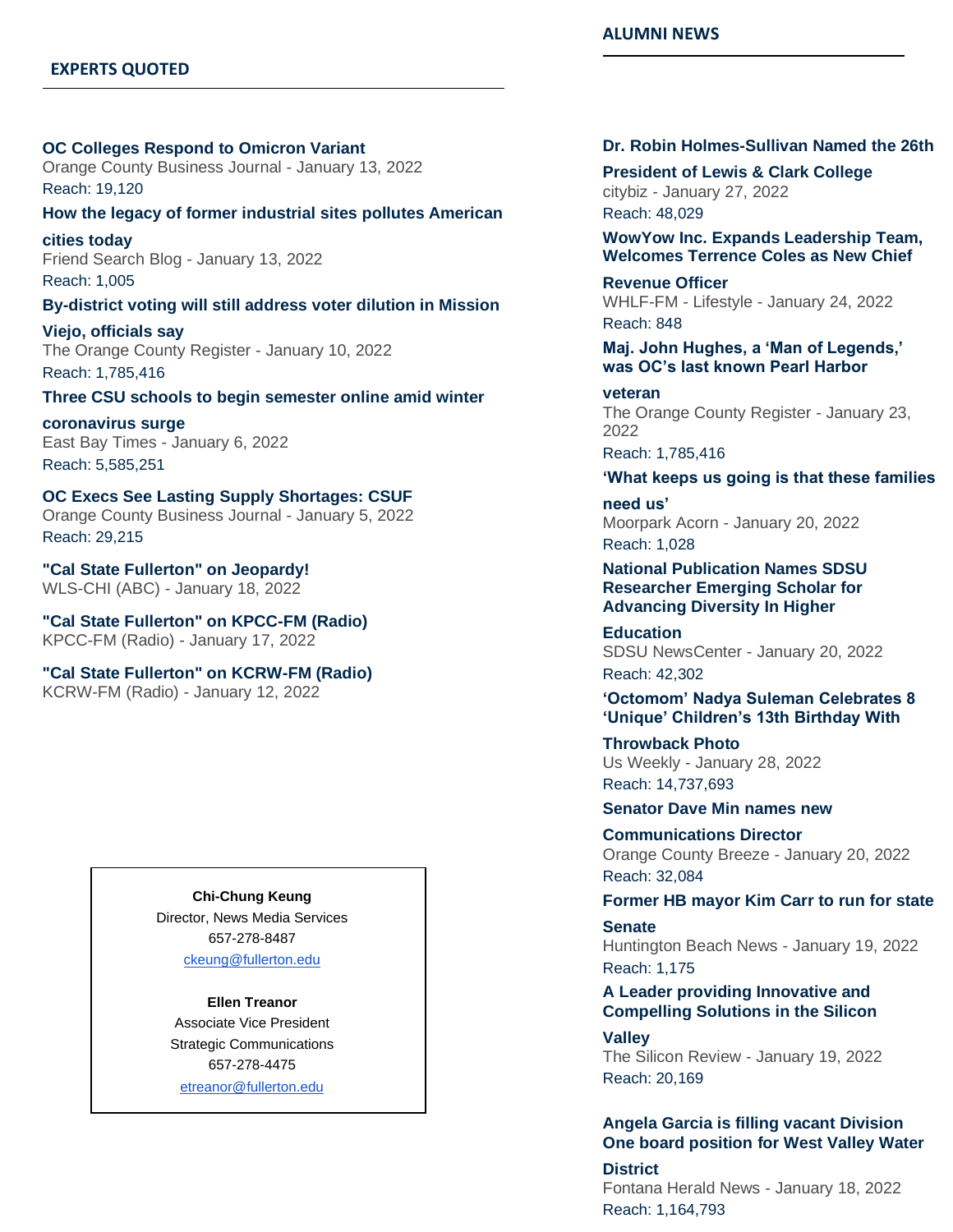**[2021's most interesting | "It's incredible ...](https://nam10.safelinks.protection.outlook.com/?url=https%3A%2F%2Furldefense.com%2Fv3%2F__http%3A%2F%2Flink.newsletter.meltwater.com%2Fls%2Fclick%3Fupn%3Db8QJpFrpw1kZtxpR8rqwdcGQV78DldtL49XDppq7q3rL-2BiZDCiTAKDcVI3NoRHu4hroVazE3DcP4z5qfMCDzdZExtT7f3yK2da0yPI48QckhwAmE9NyCeFdlFyphWsSOc8-2F0uqvEeDaZsTd9UByLcUM1fn6IS2pOu2tMxsBQA3g3FVdJO9ZYGM9W-2FpQQMEw8otQOQPi1y-2Fz3ZbNskAH555-2Ffqf5Ppjo8l2hJPs2L0bJwDn8DUM0Of-2Bs6-2B18BBKSmUA-2BtLXVtWBZPP5f-2FjDl0HnHHbATuMowwNd-2F3U7ycHi1CApOEt71X7RWvN2C8rhHFnF4Sb7KTv3wVdAODwaIKzVQJ-2FhFRGHQLPK8GgdLTbNeL3rY2DO4aXdqTMp2iSNMRKdPwgNN9RQjjS8ZXt2x-2FxgU-2Foc67M-2Foeb0L5UACHapUq2yCjo4O3tLDrH54SyJSFmcZjCY9wuLxUhk8Q1sRDK5zZ3scvTS9Uvn48zu3LriHhyqDDgc9YIHUODg2B7ybMXso9UJM-2FzM7qpEA4H3spvO2KWSl-2BUgUxEsQm2n00TRD0BwVfHoFE4R5Kr8xUN4n5IODQmg2CDi1CVf-2B-2F9JeGA0dVuCmz2jXdYQr0DGI13WIZ7jYKT-2BQP8HjdkuQkrg-2FPxWLmMl5dNKPxvgFxsqA-2Bpr6ZElAF2BhQfXu-2BpUENplrO0zYxnKERsFks4etv9-2BfOWbBtyXZq4fn2bKopfSils1ytHP-2Fbqil-2BH0Do3tjd-2B5Tur0b-2FZkI-2F3PeUPZgU4KugpQz__ixE6zOEep6yKiBB1OGxpdhnot0zTaRBPZzdS2ZIa75kRTS-2BqzWSgnT7HtKDjfh5Jpr3-2BLaxJ-2BIqOvB-2Bz-2FISD0SHcq8ZhfIeW6tctOCbX2TauKwEmeewdHPw98u6PtEcvZgG9GbWS5dLJcq1r6zXv-2BVTfYxUnHNha1SSs6rO-2F8Vh6b31XmXFDV6aokXvxcYThstQl-2FGoqIZh7akgrwYinO6vwMZgw9Q8zVwzdBuHA4oWGWUAeLO1EV-2B-2BELrJ-2Fmi57KnxAiiZ-2FHGI48F4wBLZyNGM7ym0asWITP4ApfevNNvdGxTakLeD-2B6lO3zPAAY2zW8gd6Bgs5Z4h7udhUV-2FmDPVEBaEUy1Or-2Fs8bf1U1rvGyL1uVJyyUVD3MAkc-2FVCvwtqh4g88VU9wKR09UHVLvw7w-3D-3D__%3B!!GF3VTAzAMGBM8A!jQUWaiWD9Q5_MTS1DxHBVtW2je8BlDxTU8ULM0QoH9-HcH08N2OWPqnQLQDYdEw6S0dMgxYLANs%24&data=04%7C01%7Ckatiekenn33%40csu.fullerton.edu%7Cbe2250b1fc6c4a1af85f08d9e4f37e01%7C82c0b871335f4b5c9ed0a4a23565a79b%7C0%7C0%7C637792556752749504%7CUnknown%7CTWFpbGZsb3d8eyJWIjoiMC4wLjAwMDAiLCJQIjoiV2luMzIiLCJBTiI6Ik1haWwiLCJXVCI6Mn0%3D%7C3000&sdata=j97Vq68NNL6yfWGsOGjY3a189ialOY2ekb%2Fdk7ZXvJ8%3D&reserved=0)  [to represent the melting pot](https://nam10.safelinks.protection.outlook.com/?url=https%3A%2F%2Furldefense.com%2Fv3%2F__http%3A%2F%2Flink.newsletter.meltwater.com%2Fls%2Fclick%3Fupn%3Db8QJpFrpw1kZtxpR8rqwdcGQV78DldtL49XDppq7q3rL-2BiZDCiTAKDcVI3NoRHu4hroVazE3DcP4z5qfMCDzdZExtT7f3yK2da0yPI48QckhwAmE9NyCeFdlFyphWsSOc8-2F0uqvEeDaZsTd9UByLcUM1fn6IS2pOu2tMxsBQA3g3FVdJO9ZYGM9W-2FpQQMEw8otQOQPi1y-2Fz3ZbNskAH555-2Ffqf5Ppjo8l2hJPs2L0bJwDn8DUM0Of-2Bs6-2B18BBKSmUA-2BtLXVtWBZPP5f-2FjDl0HnHHbATuMowwNd-2F3U7ycHi1CApOEt71X7RWvN2C8rhHFnF4Sb7KTv3wVdAODwaIKzVQJ-2FhFRGHQLPK8GgdLTbNeL3rY2DO4aXdqTMp2iSNMRKdPwgNN9RQjjS8ZXt2x-2FxgU-2Foc67M-2Foeb0L5UACHapUq2yCjo4O3tLDrH54SyJSFmcZjCY9wuLxUhk8Q1sRDK5zZ3scvTS9Uvn48zu3LriHhyqDDgc9YIHUODg2B7ybMXso9UJM-2FzM7qpEA4H3spvO2KWSl-2BUgUxEsQm2n00TRD0BwVfHoFE4R5Kr8xUN4n5IODQmg2CDi1CVf-2B-2F9JeGA0dVuCmz2jXdYQr0DGI13WIZ7jYKT-2BQP8HjdkuQkrg-2FPxWLmMl5dNKPxvgFxsqA-2Bpr6ZElAF2BhQfXu-2BpUENplrO0zYxnKERsFks4etv9-2BfOWbBtyXZq4fn2bKopfSils1ytHP-2Fbqil-2BH0Do3tjd-2B5Tur0b-2FZkI-2F3PeUPZgU4KugpQz__ixE6zOEep6yKiBB1OGxpdhnot0zTaRBPZzdS2ZIa75kRTS-2BqzWSgnT7HtKDjfh5Jpr3-2BLaxJ-2BIqOvB-2Bz-2FISD0SHcq8ZhfIeW6tctOCbX2TauKwEmeewdHPw98u6PtEcvZgG9GbWS5dLJcq1r6zXv-2BVTfYxUnHNha1SSs6rO-2F8Vh6b31XmXFDV6aokXvxcYThstQl-2FGoqIZh7akgrwYinO6vwMZgw9Q8zVwzdBuHA4oWGWUAeLO1EV-2B-2BELrJ-2Fmi57KnxAiiZ-2FHGI48F4wBLZyNGM7ym0asWITP4ApfevNNvdGxTakLeD-2B6lO3zPAAY2zW8gd6Bgs5Z4h7udhUV-2FmDPVEBaEUy1Or-2Fs8bf1U1rvGyL1uVJyyUVD3MAkc-2FVCvwtqh4g88VU9wKR09UHVLvw7w-3D-3D__%3B!!GF3VTAzAMGBM8A!jQUWaiWD9Q5_MTS1DxHBVtW2je8BlDxTU8ULM0QoH9-HcH08N2OWPqnQLQDYdEw6S0dMgxYLANs%24&data=04%7C01%7Ckatiekenn33%40csu.fullerton.edu%7Cbe2250b1fc6c4a1af85f08d9e4f37e01%7C82c0b871335f4b5c9ed0a4a23565a79b%7C0%7C0%7C637792556752749504%7CUnknown%7CTWFpbGZsb3d8eyJWIjoiMC4wLjAwMDAiLCJQIjoiV2luMzIiLCJBTiI6Ik1haWwiLCJXVCI6Mn0%3D%7C3000&sdata=j97Vq68NNL6yfWGsOGjY3a189ialOY2ekb%2Fdk7ZXvJ8%3D&reserved=0) that is our** 

**[state."](https://nam10.safelinks.protection.outlook.com/?url=https%3A%2F%2Furldefense.com%2Fv3%2F__http%3A%2F%2Flink.newsletter.meltwater.com%2Fls%2Fclick%3Fupn%3Db8QJpFrpw1kZtxpR8rqwdcGQV78DldtL49XDppq7q3rL-2BiZDCiTAKDcVI3NoRHu4hroVazE3DcP4z5qfMCDzdZExtT7f3yK2da0yPI48QckhwAmE9NyCeFdlFyphWsSOc8-2F0uqvEeDaZsTd9UByLcUM1fn6IS2pOu2tMxsBQA3g3FVdJO9ZYGM9W-2FpQQMEw8otQOQPi1y-2Fz3ZbNskAH555-2Ffqf5Ppjo8l2hJPs2L0bJwDn8DUM0Of-2Bs6-2B18BBKSmUA-2BtLXVtWBZPP5f-2FjDl0HnHHbATuMowwNd-2F3U7ycHi1CApOEt71X7RWvN2C8rhHFnF4Sb7KTv3wVdAODwaIKzVQJ-2FhFRGHQLPK8GgdLTbNeL3rY2DO4aXdqTMp2iSNMRKdPwgNN9RQjjS8ZXt2x-2FxgU-2Foc67M-2Foeb0L5UACHapUq2yCjo4O3tLDrH54SyJSFmcZjCY9wuLxUhk8Q1sRDK5zZ3scvTS9Uvn48zu3LriHhyqDDgc9YIHUODg2B7ybMXso9UJM-2FzM7qpEA4H3spvO2KWSl-2BUgUxEsQm2n00TRD0BwVfHoFE4R5Kr8xUN4n5IODQmg2CDi1CVf-2B-2F9JeGA0dVuCmz2jXdYQr0DGI13WIZ7jYKT-2BQP8HjdkuQkrg-2FPxWLmMl5dNKPxvgFxsqA-2Bpr6ZElAF2BhQfXu-2BpUENplrO0zYxnKERsFks4etv9-2BfOWbBtyXZq4fn2bKopfSils1ytHP-2Fbqil-2BH0Do3tjd-2B5Tur0b-2FZkI-2F3PeUPZgU4KugpQz__ixE6zOEep6yKiBB1OGxpdhnot0zTaRBPZzdS2ZIa75kRTS-2BqzWSgnT7HtKDjfh5Jpr3-2BLaxJ-2BIqOvB-2Bz-2FISD0SHcq8ZhfIeW6tctOCbX2TauKwEmeewdHPw98u6PtEcvZgG9GbWS5dLJcq1r6zXv-2BVTfYxUnHNha1SSs6rO-2F8Vh6b31XmXFDV6aokXvxcYThstQl-2FGoqIZh7akgrwYinO6vwMZgw9Q8zVwzdBuHA4oWGWUAeLO1EV-2B-2BELrJ-2Fmi57KnxAiiZ-2FHGI48F4wBLZyNGM7ym0asWITP4ApfevNNvdGxTakLeD-2B6lO3zPAAY2zW8gd6Bgs5Z4h7udhUV-2FmDPVEBaEUy1Or-2Fs8bf1U1rvGyL1uVJyyUVD3MAkc-2FVCvwtqh4g88VU9wKR09UHVLvw7w-3D-3D__%3B!!GF3VTAzAMGBM8A!jQUWaiWD9Q5_MTS1DxHBVtW2je8BlDxTU8ULM0QoH9-HcH08N2OWPqnQLQDYdEw6S0dMgxYLANs%24&data=04%7C01%7Ckatiekenn33%40csu.fullerton.edu%7Cbe2250b1fc6c4a1af85f08d9e4f37e01%7C82c0b871335f4b5c9ed0a4a23565a79b%7C0%7C0%7C637792556752749504%7CUnknown%7CTWFpbGZsb3d8eyJWIjoiMC4wLjAwMDAiLCJQIjoiV2luMzIiLCJBTiI6Ik1haWwiLCJXVCI6Mn0%3D%7C3000&sdata=j97Vq68NNL6yfWGsOGjY3a189ialOY2ekb%2Fdk7ZXvJ8%3D&reserved=0)** The Fresno Bee - January 18, 2022 Reach: 6,611,575

#### **[Palos Verdes Estates Names New City](https://nam10.safelinks.protection.outlook.com/?url=https%3A%2F%2Furldefense.com%2Fv3%2F__http%3A%2F%2Flink.newsletter.meltwater.com%2Fls%2Fclick%3Fupn%3Db8QJpFrpw1kZtxpR8rqwdcGQV78DldtL49XDppq7q3rL-2BiZDCiTAKDcVI3NoRHu4hroVazE3DcP4z5qfMCDzdYA9yYe-2F79i5ZUYoQWwBiIkQBop7dkDbXnf9LxprKsIi98FL0I8I1Id9XYMY2SF3vbjibhK0IJWPqBKHmo9o60LKqObuKgfshMxaUq4Gh6S-2BQ-2B-2FqvOQBZ7iSWldO7c0pEiMnbA41adAEYlCOpAHiHqMEaByulIFvq8gvnBpM-2BtIIFe-2BJwDzUVlVGT-2F5JKRu2PsH1AxS7pOoZypxhM-2BNT5qiF-2BlmgMXHeq9j-2BdVagvHFw8FQkvPGsg6ho3qlIQLCFv-2FJ28pgrO6RQS4HhA77uF8fqQ2hrDZiSEkGe70ZfCwcO-2BqD8TTDH4rAKUuG-2BZi6lvo4AMA6jHVW6ibPh4dr6UcJS0-2BoW6PFs9Hga22UBFxZQwxoEsrO4VfJoeqsxzfEABDmcq-2BYaCcQ-2FSkUuPE8YIBENlmeDfAVYMQQDURN5TWMuSeKcz-2BcgsAvZBodVbOA6w4Ru0BQdiT0McdlcTcFqzv-2FivbeTpol1WpXitT41grKCnpVTKnVynJlDR-2BoOJ07-2FE-2BvH4Evj6t-2BaBPF1GR1CRfUZrTl7iyYiM4yljP9svyYGN-2BXSNIDob7L2k07e-2BKH-2BRcNYN3dPR5JBgXlsSe1WcrJ0QTnir0k30i2gFBT0lqGJ5UkTuMPhSzS-2BFvsMbF0u-2FQ-3D-3D7Yf9_ixE6zOEep6yKiBB1OGxpdhnot0zTaRBPZzdS2ZIa75kRTS-2BqzWSgnT7HtKDjfh5Jpr3-2BLaxJ-2BIqOvB-2Bz-2FISD0SHcq8ZhfIeW6tctOCbX2TauKwEmeewdHPw98u6PtEcvZgG9GbWS5dLJcq1r6zXv-2BVTfYxUnHNha1SSs6rO-2F8Vh6b31XmXFDV6aokXvxcYThstQl-2FGoqIZh7akgrwYinO5gw21Z9VfUlsR1Glg2lJK34u8he0kqb4EGrhESsAWYfUSjAyoI8KIauGINxiofKWEVwFIqkf5BlXvA2kwOVLXOYQnqDEM0Ot1m6N4gqw9vP3Aokhycg6QUr2xwN52dCwZy66BG3KUsoY9VnsPaCQUeDTm2cx1KKQLLMwgoZRaI69xwPMXSzGC21uOs6fh3OOg-3D-3D__%3B!!GF3VTAzAMGBM8A!jQUWaiWD9Q5_MTS1DxHBVtW2je8BlDxTU8ULM0QoH9-HcH08N2OWPqnQLQDYdEw6S0dMHi2Ihkw%24&data=04%7C01%7Ckatiekenn33%40csu.fullerton.edu%7Cbe2250b1fc6c4a1af85f08d9e4f37e01%7C82c0b871335f4b5c9ed0a4a23565a79b%7C0%7C0%7C637792556752749504%7CUnknown%7CTWFpbGZsb3d8eyJWIjoiMC4wLjAwMDAiLCJQIjoiV2luMzIiLCJBTiI6Ik1haWwiLCJXVCI6Mn0%3D%7C3000&sdata=niQ2s%2FRk6HGULTmxT4qgLKCzow66qniY9iHLpLTRLLc%3D&reserved=0)**

**[Manager](https://nam10.safelinks.protection.outlook.com/?url=https%3A%2F%2Furldefense.com%2Fv3%2F__http%3A%2F%2Flink.newsletter.meltwater.com%2Fls%2Fclick%3Fupn%3Db8QJpFrpw1kZtxpR8rqwdcGQV78DldtL49XDppq7q3rL-2BiZDCiTAKDcVI3NoRHu4hroVazE3DcP4z5qfMCDzdYA9yYe-2F79i5ZUYoQWwBiIkQBop7dkDbXnf9LxprKsIi98FL0I8I1Id9XYMY2SF3vbjibhK0IJWPqBKHmo9o60LKqObuKgfshMxaUq4Gh6S-2BQ-2B-2FqvOQBZ7iSWldO7c0pEiMnbA41adAEYlCOpAHiHqMEaByulIFvq8gvnBpM-2BtIIFe-2BJwDzUVlVGT-2F5JKRu2PsH1AxS7pOoZypxhM-2BNT5qiF-2BlmgMXHeq9j-2BdVagvHFw8FQkvPGsg6ho3qlIQLCFv-2FJ28pgrO6RQS4HhA77uF8fqQ2hrDZiSEkGe70ZfCwcO-2BqD8TTDH4rAKUuG-2BZi6lvo4AMA6jHVW6ibPh4dr6UcJS0-2BoW6PFs9Hga22UBFxZQwxoEsrO4VfJoeqsxzfEABDmcq-2BYaCcQ-2FSkUuPE8YIBENlmeDfAVYMQQDURN5TWMuSeKcz-2BcgsAvZBodVbOA6w4Ru0BQdiT0McdlcTcFqzv-2FivbeTpol1WpXitT41grKCnpVTKnVynJlDR-2BoOJ07-2FE-2BvH4Evj6t-2BaBPF1GR1CRfUZrTl7iyYiM4yljP9svyYGN-2BXSNIDob7L2k07e-2BKH-2BRcNYN3dPR5JBgXlsSe1WcrJ0QTnir0k30i2gFBT0lqGJ5UkTuMPhSzS-2BFvsMbF0u-2FQ-3D-3D7Yf9_ixE6zOEep6yKiBB1OGxpdhnot0zTaRBPZzdS2ZIa75kRTS-2BqzWSgnT7HtKDjfh5Jpr3-2BLaxJ-2BIqOvB-2Bz-2FISD0SHcq8ZhfIeW6tctOCbX2TauKwEmeewdHPw98u6PtEcvZgG9GbWS5dLJcq1r6zXv-2BVTfYxUnHNha1SSs6rO-2F8Vh6b31XmXFDV6aokXvxcYThstQl-2FGoqIZh7akgrwYinO5gw21Z9VfUlsR1Glg2lJK34u8he0kqb4EGrhESsAWYfUSjAyoI8KIauGINxiofKWEVwFIqkf5BlXvA2kwOVLXOYQnqDEM0Ot1m6N4gqw9vP3Aokhycg6QUr2xwN52dCwZy66BG3KUsoY9VnsPaCQUeDTm2cx1KKQLLMwgoZRaI69xwPMXSzGC21uOs6fh3OOg-3D-3D__%3B!!GF3VTAzAMGBM8A!jQUWaiWD9Q5_MTS1DxHBVtW2je8BlDxTU8ULM0QoH9-HcH08N2OWPqnQLQDYdEw6S0dMHi2Ihkw%24&data=04%7C01%7Ckatiekenn33%40csu.fullerton.edu%7Cbe2250b1fc6c4a1af85f08d9e4f37e01%7C82c0b871335f4b5c9ed0a4a23565a79b%7C0%7C0%7C637792556752749504%7CUnknown%7CTWFpbGZsb3d8eyJWIjoiMC4wLjAwMDAiLCJQIjoiV2luMzIiLCJBTiI6Ik1haWwiLCJXVCI6Mn0%3D%7C3000&sdata=niQ2s%2FRk6HGULTmxT4qgLKCzow66qniY9iHLpLTRLLc%3D&reserved=0)** Yahoo news - January 13, 2022 Reach: 64,809,254

# **[Selman Breitman Names New Partners and](https://nam10.safelinks.protection.outlook.com/?url=https%3A%2F%2Furldefense.com%2Fv3%2F__http%3A%2F%2Flink.newsletter.meltwater.com%2Fls%2Fclick%3Fupn%3Db8QJpFrpw1kZtxpR8rqwdcGQV78DldtL49XDppq7q3rL-2BiZDCiTAKDcVI3NoRHu4hroVazE3DcP4z5qfMCDzda3YiTVQj5MPw0lHPjOJ-2BfTY9V5Om4wueBstOabvaLzQdbeh4x7WeVQYTbtKXq02hM-2BLp6CM4woXwSWUbGEJg6xcBzdrgPDCSIUJbrRa3hbjmvAng301Bu2xTeTSyYJbHt4XU2lcCRGij5s2C1ZNOl73SnO8v5-2F4wLCLzuDnjDezpOQKgoKqN2UXDl8k2X67ONGWzLphOUH2kcSsXpJL2UtLp4ZTRgxHlkNYnnCacHWhfEz4T8akFH-2FkLlYMeZ4qVO2Qe9Z4eUVI-2FgtAqMgiAkgE9SLrHpojnq40E347tNeA5j2nMCRvQrcmko-2BMJlBt98GMT3SNz3m7Ouyamh3RPhXJZYOL17zojg8K9QZ3-2FuNHuVSKCsY5HCawzEYJ-2Fv2fN9UJCO4YP2TGzgbudbU-2F7gnDUxGHh9wJxeQVu9JN9U8cuXGhEaKYUFUIIRnfWGKZjAKvByVAbTKlrytO-2B0eRS-2BtX0dB0omMjHqNgHPZ-2BfmUFzs7KGngR6L0kt5H3Q3gCjnQfvgc8mFlp6-2BJ-2B-2BfDFFPksN0axuUgGt3YqwD7QtCJhKRWOvG6iGMB-2FNYN3Rikfn7oufVwLVkxVFb75lEficWji0ZuJnhv-2BqvukzX4XxrYi-2FGvme8817c9xoeDMuvG-2BZAm7peSQPCyHviIrhmMEKk8-3Dlfku_ixE6zOEep6yKiBB1OGxpdhnot0zTaRBPZzdS2ZIa75kRTS-2BqzWSgnT7HtKDjfh5Jpr3-2BLaxJ-2BIqOvB-2Bz-2FISD0SHcq8ZhfIeW6tctOCbX2TauKwEmeewdHPw98u6PtEcvZgG9GbWS5dLJcq1r6zXv-2BVTfYxUnHNha1SSs6rO-2F8Vh6b31XmXFDV6aokXvxcYThstQl-2FGoqIZh7akgrwYinO6k2W1AeRp3BIqmbWdj-2FuCaZxF8jON9piXXab8tEsH5FsfYtROKqgT9IVp79sIDYOTj7Yw49V-2B-2B0fsq-2Be9yz53idOh03qWLcTj-2FbjrRPbjhKoiRYcxRJbCKBa9CVjvtT6fLftMhZA5EosV79qLaZz46ECRKqYcqPr6lTGtgvxgkbVkz3t2n-2FZrDcezf81ALT3g-3D-3D__%3B!!GF3VTAzAMGBM8A!jQUWaiWD9Q5_MTS1DxHBVtW2je8BlDxTU8ULM0QoH9-HcH08N2OWPqnQLQDYdEw6S0dM5Ndl9gA%24&data=04%7C01%7Ckatiekenn33%40csu.fullerton.edu%7Cbe2250b1fc6c4a1af85f08d9e4f37e01%7C82c0b871335f4b5c9ed0a4a23565a79b%7C0%7C0%7C637792556752749504%7CUnknown%7CTWFpbGZsb3d8eyJWIjoiMC4wLjAwMDAiLCJQIjoiV2luMzIiLCJBTiI6Ik1haWwiLCJXVCI6Mn0%3D%7C3000&sdata=jpUl8QFZLe3UcXCGS%2BH62mIqoXmw72MBLAK1Bq4FpW0%3D&reserved=0)**

**[Of Counsel](https://nam10.safelinks.protection.outlook.com/?url=https%3A%2F%2Furldefense.com%2Fv3%2F__http%3A%2F%2Flink.newsletter.meltwater.com%2Fls%2Fclick%3Fupn%3Db8QJpFrpw1kZtxpR8rqwdcGQV78DldtL49XDppq7q3rL-2BiZDCiTAKDcVI3NoRHu4hroVazE3DcP4z5qfMCDzda3YiTVQj5MPw0lHPjOJ-2BfTY9V5Om4wueBstOabvaLzQdbeh4x7WeVQYTbtKXq02hM-2BLp6CM4woXwSWUbGEJg6xcBzdrgPDCSIUJbrRa3hbjmvAng301Bu2xTeTSyYJbHt4XU2lcCRGij5s2C1ZNOl73SnO8v5-2F4wLCLzuDnjDezpOQKgoKqN2UXDl8k2X67ONGWzLphOUH2kcSsXpJL2UtLp4ZTRgxHlkNYnnCacHWhfEz4T8akFH-2FkLlYMeZ4qVO2Qe9Z4eUVI-2FgtAqMgiAkgE9SLrHpojnq40E347tNeA5j2nMCRvQrcmko-2BMJlBt98GMT3SNz3m7Ouyamh3RPhXJZYOL17zojg8K9QZ3-2FuNHuVSKCsY5HCawzEYJ-2Fv2fN9UJCO4YP2TGzgbudbU-2F7gnDUxGHh9wJxeQVu9JN9U8cuXGhEaKYUFUIIRnfWGKZjAKvByVAbTKlrytO-2B0eRS-2BtX0dB0omMjHqNgHPZ-2BfmUFzs7KGngR6L0kt5H3Q3gCjnQfvgc8mFlp6-2BJ-2B-2BfDFFPksN0axuUgGt3YqwD7QtCJhKRWOvG6iGMB-2FNYN3Rikfn7oufVwLVkxVFb75lEficWji0ZuJnhv-2BqvukzX4XxrYi-2FGvme8817c9xoeDMuvG-2BZAm7peSQPCyHviIrhmMEKk8-3Dlfku_ixE6zOEep6yKiBB1OGxpdhnot0zTaRBPZzdS2ZIa75kRTS-2BqzWSgnT7HtKDjfh5Jpr3-2BLaxJ-2BIqOvB-2Bz-2FISD0SHcq8ZhfIeW6tctOCbX2TauKwEmeewdHPw98u6PtEcvZgG9GbWS5dLJcq1r6zXv-2BVTfYxUnHNha1SSs6rO-2F8Vh6b31XmXFDV6aokXvxcYThstQl-2FGoqIZh7akgrwYinO6k2W1AeRp3BIqmbWdj-2FuCaZxF8jON9piXXab8tEsH5FsfYtROKqgT9IVp79sIDYOTj7Yw49V-2B-2B0fsq-2Be9yz53idOh03qWLcTj-2FbjrRPbjhKoiRYcxRJbCKBa9CVjvtT6fLftMhZA5EosV79qLaZz46ECRKqYcqPr6lTGtgvxgkbVkz3t2n-2FZrDcezf81ALT3g-3D-3D__%3B!!GF3VTAzAMGBM8A!jQUWaiWD9Q5_MTS1DxHBVtW2je8BlDxTU8ULM0QoH9-HcH08N2OWPqnQLQDYdEw6S0dM5Ndl9gA%24&data=04%7C01%7Ckatiekenn33%40csu.fullerton.edu%7Cbe2250b1fc6c4a1af85f08d9e4f37e01%7C82c0b871335f4b5c9ed0a4a23565a79b%7C0%7C0%7C637792556752749504%7CUnknown%7CTWFpbGZsb3d8eyJWIjoiMC4wLjAwMDAiLCJQIjoiV2luMzIiLCJBTiI6Ik1haWwiLCJXVCI6Mn0%3D%7C3000&sdata=jpUl8QFZLe3UcXCGS%2BH62mIqoXmw72MBLAK1Bq4FpW0%3D&reserved=0)** citybiz - January 13, 2022 Reach: 48,029

**[Phanes Therapeutics announces the](https://nam10.safelinks.protection.outlook.com/?url=https%3A%2F%2Furldefense.com%2Fv3%2F__http%3A%2F%2Flink.newsletter.meltwater.com%2Fls%2Fclick%3Fupn%3Db8QJpFrpw1kZtxpR8rqwdcGQV78DldtL49XDppq7q3rL-2BiZDCiTAKDcVI3NoRHu4hroVazE3DcP4z5qfMCDzdbzOMgW23aBzojm82zRr1-2FVp9AbNnxn7UzLrvTizP3NklTCL5tHwaRAqb10iFJMBpkkTgLJxcRT7i3B53T0Qq7JhJKqDUeR9GyE4cbHk3ydhcY2LtmaKJuVr8-2BAmPzF-2FnUt-2B2Nqpf7lbeDYBUmnQZmjGC-2FzQ8kWUyUjkV34cEJ1zuCvS3yLuxQtSsFESRQpWJsgVuGBuCdwqtsGn5u-2F9jOwugvQEpqUFN-2F9CQCVltvrOJnHnC7Xx-2BZyZWvSrvbMwR7dBVWHOpWBnGZPZmDmoS2MRa9Qn7Tg3FzvFGCbTMvZLmfnSQIcu27tsUyhii1iztKUUiuOaHkoZffkTHuH4BGv0iWnufXseVnju80zLm-2FZ1Py7g5I52foFN-2BAWvprNusqWZj8GHCEDGJMrzG-2B0rtYdaxyhpP3pSmFU061dLO3SdB5ybGVZTrFm1mDiNCIn9KMVjPLx40cK1uJZrFydbA6VSYMbLSE1TbfwNDK2aWoNQxf897JjLar-2FUDXNfn8CY4-2BIl8Z39Zn6-2B2grA6h4Luvp2l5dvw6plmsn07wQ-2FxgLG-2FexjwWCs7P7-2BHSBsjBbSHy-2FlGyju7sun2e4YgVD5w9-2BhHXSyFgb-2FHtLEfoqHwszc14FDQLM8-2FZLHYgyuYMB0ab4fu1w3tYhli8YJdsrBc79tg-2FrdWe3rWlud1s1nOV2ahmNLTTf1HfOJGAPDBWiuvzwxytcns6-2Bm-2Fxcpa2lrvRg-3Dk4Ip_ixE6zOEep6yKiBB1OGxpdhnot0zTaRBPZzdS2ZIa75kRTS-2BqzWSgnT7HtKDjfh5Jpr3-2BLaxJ-2BIqOvB-2Bz-2FISD0SHcq8ZhfIeW6tctOCbX2TauKwEmeewdHPw98u6PtEcvZgG9GbWS5dLJcq1r6zXv-2BVTfYxUnHNha1SSs6rO-2F8Vh6b31XmXFDV6aokXvxcYThstQl-2FGoqIZh7akgrwYinOxjxNhtb8xji0UkEpBGTdhZ5dUHnvpvtW0yyhBYyEZxhRBIYbrqm4WD-2FbjcX-2FETgl7Sesj4Stx8HV-2FqyMeed8pojgu3X-2Fmlqh0Vj7lcOpnm28MZ6ouH5I-2Fir3WVodFQ7clz8LqHMyyzDHDXeuFFLDNAG1DcHnwUZRs7K3hlrgakV3S3CwcjKHi8WSsiEavK2wA-3D-3D__%3B!!GF3VTAzAMGBM8A!jQUWaiWD9Q5_MTS1DxHBVtW2je8BlDxTU8ULM0QoH9-HcH08N2OWPqnQLQDYdEw6S0dMzUfRbOk%24&data=04%7C01%7Ckatiekenn33%40csu.fullerton.edu%7Cbe2250b1fc6c4a1af85f08d9e4f37e01%7C82c0b871335f4b5c9ed0a4a23565a79b%7C0%7C0%7C637792556752905743%7CUnknown%7CTWFpbGZsb3d8eyJWIjoiMC4wLjAwMDAiLCJQIjoiV2luMzIiLCJBTiI6Ik1haWwiLCJXVCI6Mn0%3D%7C3000&sdata=suWeqzLLUUQiVP3StbCx82BMqb43MaL8uY7tL12Bl04%3D&reserved=0)  [appointment of Vice President of Business](https://nam10.safelinks.protection.outlook.com/?url=https%3A%2F%2Furldefense.com%2Fv3%2F__http%3A%2F%2Flink.newsletter.meltwater.com%2Fls%2Fclick%3Fupn%3Db8QJpFrpw1kZtxpR8rqwdcGQV78DldtL49XDppq7q3rL-2BiZDCiTAKDcVI3NoRHu4hroVazE3DcP4z5qfMCDzdbzOMgW23aBzojm82zRr1-2FVp9AbNnxn7UzLrvTizP3NklTCL5tHwaRAqb10iFJMBpkkTgLJxcRT7i3B53T0Qq7JhJKqDUeR9GyE4cbHk3ydhcY2LtmaKJuVr8-2BAmPzF-2FnUt-2B2Nqpf7lbeDYBUmnQZmjGC-2FzQ8kWUyUjkV34cEJ1zuCvS3yLuxQtSsFESRQpWJsgVuGBuCdwqtsGn5u-2F9jOwugvQEpqUFN-2F9CQCVltvrOJnHnC7Xx-2BZyZWvSrvbMwR7dBVWHOpWBnGZPZmDmoS2MRa9Qn7Tg3FzvFGCbTMvZLmfnSQIcu27tsUyhii1iztKUUiuOaHkoZffkTHuH4BGv0iWnufXseVnju80zLm-2FZ1Py7g5I52foFN-2BAWvprNusqWZj8GHCEDGJMrzG-2B0rtYdaxyhpP3pSmFU061dLO3SdB5ybGVZTrFm1mDiNCIn9KMVjPLx40cK1uJZrFydbA6VSYMbLSE1TbfwNDK2aWoNQxf897JjLar-2FUDXNfn8CY4-2BIl8Z39Zn6-2B2grA6h4Luvp2l5dvw6plmsn07wQ-2FxgLG-2FexjwWCs7P7-2BHSBsjBbSHy-2FlGyju7sun2e4YgVD5w9-2BhHXSyFgb-2FHtLEfoqHwszc14FDQLM8-2FZLHYgyuYMB0ab4fu1w3tYhli8YJdsrBc79tg-2FrdWe3rWlud1s1nOV2ahmNLTTf1HfOJGAPDBWiuvzwxytcns6-2Bm-2Fxcpa2lrvRg-3Dk4Ip_ixE6zOEep6yKiBB1OGxpdhnot0zTaRBPZzdS2ZIa75kRTS-2BqzWSgnT7HtKDjfh5Jpr3-2BLaxJ-2BIqOvB-2Bz-2FISD0SHcq8ZhfIeW6tctOCbX2TauKwEmeewdHPw98u6PtEcvZgG9GbWS5dLJcq1r6zXv-2BVTfYxUnHNha1SSs6rO-2F8Vh6b31XmXFDV6aokXvxcYThstQl-2FGoqIZh7akgrwYinOxjxNhtb8xji0UkEpBGTdhZ5dUHnvpvtW0yyhBYyEZxhRBIYbrqm4WD-2FbjcX-2FETgl7Sesj4Stx8HV-2FqyMeed8pojgu3X-2Fmlqh0Vj7lcOpnm28MZ6ouH5I-2Fir3WVodFQ7clz8LqHMyyzDHDXeuFFLDNAG1DcHnwUZRs7K3hlrgakV3S3CwcjKHi8WSsiEavK2wA-3D-3D__%3B!!GF3VTAzAMGBM8A!jQUWaiWD9Q5_MTS1DxHBVtW2je8BlDxTU8ULM0QoH9-HcH08N2OWPqnQLQDYdEw6S0dMzUfRbOk%24&data=04%7C01%7Ckatiekenn33%40csu.fullerton.edu%7Cbe2250b1fc6c4a1af85f08d9e4f37e01%7C82c0b871335f4b5c9ed0a4a23565a79b%7C0%7C0%7C637792556752905743%7CUnknown%7CTWFpbGZsb3d8eyJWIjoiMC4wLjAwMDAiLCJQIjoiV2luMzIiLCJBTiI6Ik1haWwiLCJXVCI6Mn0%3D%7C3000&sdata=suWeqzLLUUQiVP3StbCx82BMqb43MaL8uY7tL12Bl04%3D&reserved=0)** 

**[Development](https://nam10.safelinks.protection.outlook.com/?url=https%3A%2F%2Furldefense.com%2Fv3%2F__http%3A%2F%2Flink.newsletter.meltwater.com%2Fls%2Fclick%3Fupn%3Db8QJpFrpw1kZtxpR8rqwdcGQV78DldtL49XDppq7q3rL-2BiZDCiTAKDcVI3NoRHu4hroVazE3DcP4z5qfMCDzdbzOMgW23aBzojm82zRr1-2FVp9AbNnxn7UzLrvTizP3NklTCL5tHwaRAqb10iFJMBpkkTgLJxcRT7i3B53T0Qq7JhJKqDUeR9GyE4cbHk3ydhcY2LtmaKJuVr8-2BAmPzF-2FnUt-2B2Nqpf7lbeDYBUmnQZmjGC-2FzQ8kWUyUjkV34cEJ1zuCvS3yLuxQtSsFESRQpWJsgVuGBuCdwqtsGn5u-2F9jOwugvQEpqUFN-2F9CQCVltvrOJnHnC7Xx-2BZyZWvSrvbMwR7dBVWHOpWBnGZPZmDmoS2MRa9Qn7Tg3FzvFGCbTMvZLmfnSQIcu27tsUyhii1iztKUUiuOaHkoZffkTHuH4BGv0iWnufXseVnju80zLm-2FZ1Py7g5I52foFN-2BAWvprNusqWZj8GHCEDGJMrzG-2B0rtYdaxyhpP3pSmFU061dLO3SdB5ybGVZTrFm1mDiNCIn9KMVjPLx40cK1uJZrFydbA6VSYMbLSE1TbfwNDK2aWoNQxf897JjLar-2FUDXNfn8CY4-2BIl8Z39Zn6-2B2grA6h4Luvp2l5dvw6plmsn07wQ-2FxgLG-2FexjwWCs7P7-2BHSBsjBbSHy-2FlGyju7sun2e4YgVD5w9-2BhHXSyFgb-2FHtLEfoqHwszc14FDQLM8-2FZLHYgyuYMB0ab4fu1w3tYhli8YJdsrBc79tg-2FrdWe3rWlud1s1nOV2ahmNLTTf1HfOJGAPDBWiuvzwxytcns6-2Bm-2Fxcpa2lrvRg-3Dk4Ip_ixE6zOEep6yKiBB1OGxpdhnot0zTaRBPZzdS2ZIa75kRTS-2BqzWSgnT7HtKDjfh5Jpr3-2BLaxJ-2BIqOvB-2Bz-2FISD0SHcq8ZhfIeW6tctOCbX2TauKwEmeewdHPw98u6PtEcvZgG9GbWS5dLJcq1r6zXv-2BVTfYxUnHNha1SSs6rO-2F8Vh6b31XmXFDV6aokXvxcYThstQl-2FGoqIZh7akgrwYinOxjxNhtb8xji0UkEpBGTdhZ5dUHnvpvtW0yyhBYyEZxhRBIYbrqm4WD-2FbjcX-2FETgl7Sesj4Stx8HV-2FqyMeed8pojgu3X-2Fmlqh0Vj7lcOpnm28MZ6ouH5I-2Fir3WVodFQ7clz8LqHMyyzDHDXeuFFLDNAG1DcHnwUZRs7K3hlrgakV3S3CwcjKHi8WSsiEavK2wA-3D-3D__%3B!!GF3VTAzAMGBM8A!jQUWaiWD9Q5_MTS1DxHBVtW2je8BlDxTU8ULM0QoH9-HcH08N2OWPqnQLQDYdEw6S0dMzUfRbOk%24&data=04%7C01%7Ckatiekenn33%40csu.fullerton.edu%7Cbe2250b1fc6c4a1af85f08d9e4f37e01%7C82c0b871335f4b5c9ed0a4a23565a79b%7C0%7C0%7C637792556752905743%7CUnknown%7CTWFpbGZsb3d8eyJWIjoiMC4wLjAwMDAiLCJQIjoiV2luMzIiLCJBTiI6Ik1haWwiLCJXVCI6Mn0%3D%7C3000&sdata=suWeqzLLUUQiVP3StbCx82BMqb43MaL8uY7tL12Bl04%3D&reserved=0)** BioSpace - January 11, 2022 Reach: 8,846,255

#### **[TSN Communications Welcomes New](https://nam10.safelinks.protection.outlook.com/?url=https%3A%2F%2Furldefense.com%2Fv3%2F__http%3A%2F%2Flink.newsletter.meltwater.com%2Fls%2Fclick%3Fupn%3Db8QJpFrpw1kZtxpR8rqwdcGQV78DldtL49XDppq7q3rL-2BiZDCiTAKDcVI3NoRHu4hroVazE3DcP4z5qfMCDzdTOOSgRfswIWJhXo7npveWHw9LTE5KqvSCliFLP1g3IhtATnSEgT8V5l32tzK57E0-2B1rcLljCvHa6mO7n-2BEAj-2BCbju4pMpPFz4oRt1BVsaPWqhAJrUX5kGtc3Ni4RZlg34OL7LKQau-2BLLdsTyT2YDhxEBxR0PrgNtGGq5obT33RpY0526vU-2B1ofOG1a4LKb62Z30A9bgbKVRHDDjvbJ7D1ph1hioAoMoT53cwDfB0eBPqFy93gSm4hO2lDFiS4rA9kg-2F16-2FpIHd-2BKyLyl3dl9boX-2BhTDHIv45rIEhw52Rcf4s56j75I3m7PYmvqERbUvSQXD6GMZIkp-2BIIhKa0HazNU-2BCjF7nrMOYyo9IKqnGCY-2FMAxXVWUbM3p6JMkrHWUus8xVmhl093PbFPoAnlxkoZd1yN44lppsl4Nz1TezRUyvc0nlqXgAYfq6KCdF8wkkGqxwheTHnDKqbAfQiootJflsDvwixWfvnH0E4KC0cmRqmkN2Qf7xt5lEUtN-2BKbQGuU3S-2BAhj5JovptNZ8Bs7cdI6eGLpJOS2crQ94PI2p-2B2cOELia018LyVH5TNIHYfSfF9Zz6wEwNword3eIj5CFbc50UsWHPhZFBAcoJlHRDMV8OZNRO2DDFAn5mEwvQDxCETd7ywgR5E8aiv4Jx6MuD6pNtMHgXAcrkJbY6kMMGYqgNFP_ixE6zOEep6yKiBB1OGxpdhnot0zTaRBPZzdS2ZIa75kRTS-2BqzWSgnT7HtKDjfh5Jpr3-2BLaxJ-2BIqOvB-2Bz-2FISD0SHcq8ZhfIeW6tctOCbX2TauKwEmeewdHPw98u6PtEcvZgG9GbWS5dLJcq1r6zXv-2BVTfYxUnHNha1SSs6rO-2F8Vh6b31XmXFDV6aokXvxcYThstQl-2FGoqIZh7akgrwYinOy2CQ-2FciRqBEzqte8dKXOQln6lFxB6pIlah48F7wmIf6IMP9Z2KOAhDwF5nu2n66-2FWCudXpENF5XlZMzzRX8fb4DVowI3e-2FYz4U-2FoVcT-2F5gznLwgFejcqf8veCobEi0ifR3-2B-2BgbSS96scg-2FvCsK4CvSghAAPDy2fJFkht64MMAPu5SZPIzAXIjAddAbiHMl1bw-3D-3D__%3B!!GF3VTAzAMGBM8A!jQUWaiWD9Q5_MTS1DxHBVtW2je8BlDxTU8ULM0QoH9-HcH08N2OWPqnQLQDYdEw6S0dMWd_RZvA%24&data=04%7C01%7Ckatiekenn33%40csu.fullerton.edu%7Cbe2250b1fc6c4a1af85f08d9e4f37e01%7C82c0b871335f4b5c9ed0a4a23565a79b%7C0%7C0%7C637792556752905743%7CUnknown%7CTWFpbGZsb3d8eyJWIjoiMC4wLjAwMDAiLCJQIjoiV2luMzIiLCJBTiI6Ik1haWwiLCJXVCI6Mn0%3D%7C3000&sdata=Dqx56B7SokQ5Zu29VmaozbmonOFtotCHLVTy%2F38l8ZI%3D&reserved=0)**

**[Director of Content Strategy](https://nam10.safelinks.protection.outlook.com/?url=https%3A%2F%2Furldefense.com%2Fv3%2F__http%3A%2F%2Flink.newsletter.meltwater.com%2Fls%2Fclick%3Fupn%3Db8QJpFrpw1kZtxpR8rqwdcGQV78DldtL49XDppq7q3rL-2BiZDCiTAKDcVI3NoRHu4hroVazE3DcP4z5qfMCDzdTOOSgRfswIWJhXo7npveWHw9LTE5KqvSCliFLP1g3IhtATnSEgT8V5l32tzK57E0-2B1rcLljCvHa6mO7n-2BEAj-2BCbju4pMpPFz4oRt1BVsaPWqhAJrUX5kGtc3Ni4RZlg34OL7LKQau-2BLLdsTyT2YDhxEBxR0PrgNtGGq5obT33RpY0526vU-2B1ofOG1a4LKb62Z30A9bgbKVRHDDjvbJ7D1ph1hioAoMoT53cwDfB0eBPqFy93gSm4hO2lDFiS4rA9kg-2F16-2FpIHd-2BKyLyl3dl9boX-2BhTDHIv45rIEhw52Rcf4s56j75I3m7PYmvqERbUvSQXD6GMZIkp-2BIIhKa0HazNU-2BCjF7nrMOYyo9IKqnGCY-2FMAxXVWUbM3p6JMkrHWUus8xVmhl093PbFPoAnlxkoZd1yN44lppsl4Nz1TezRUyvc0nlqXgAYfq6KCdF8wkkGqxwheTHnDKqbAfQiootJflsDvwixWfvnH0E4KC0cmRqmkN2Qf7xt5lEUtN-2BKbQGuU3S-2BAhj5JovptNZ8Bs7cdI6eGLpJOS2crQ94PI2p-2B2cOELia018LyVH5TNIHYfSfF9Zz6wEwNword3eIj5CFbc50UsWHPhZFBAcoJlHRDMV8OZNRO2DDFAn5mEwvQDxCETd7ywgR5E8aiv4Jx6MuD6pNtMHgXAcrkJbY6kMMGYqgNFP_ixE6zOEep6yKiBB1OGxpdhnot0zTaRBPZzdS2ZIa75kRTS-2BqzWSgnT7HtKDjfh5Jpr3-2BLaxJ-2BIqOvB-2Bz-2FISD0SHcq8ZhfIeW6tctOCbX2TauKwEmeewdHPw98u6PtEcvZgG9GbWS5dLJcq1r6zXv-2BVTfYxUnHNha1SSs6rO-2F8Vh6b31XmXFDV6aokXvxcYThstQl-2FGoqIZh7akgrwYinOy2CQ-2FciRqBEzqte8dKXOQln6lFxB6pIlah48F7wmIf6IMP9Z2KOAhDwF5nu2n66-2FWCudXpENF5XlZMzzRX8fb4DVowI3e-2FYz4U-2FoVcT-2F5gznLwgFejcqf8veCobEi0ifR3-2B-2BgbSS96scg-2FvCsK4CvSghAAPDy2fJFkht64MMAPu5SZPIzAXIjAddAbiHMl1bw-3D-3D__%3B!!GF3VTAzAMGBM8A!jQUWaiWD9Q5_MTS1DxHBVtW2je8BlDxTU8ULM0QoH9-HcH08N2OWPqnQLQDYdEw6S0dMWd_RZvA%24&data=04%7C01%7Ckatiekenn33%40csu.fullerton.edu%7Cbe2250b1fc6c4a1af85f08d9e4f37e01%7C82c0b871335f4b5c9ed0a4a23565a79b%7C0%7C0%7C637792556752905743%7CUnknown%7CTWFpbGZsb3d8eyJWIjoiMC4wLjAwMDAiLCJQIjoiV2luMzIiLCJBTiI6Ik1haWwiLCJXVCI6Mn0%3D%7C3000&sdata=Dqx56B7SokQ5Zu29VmaozbmonOFtotCHLVTy%2F38l8ZI%3D&reserved=0)** AiTHORITY - January 11, 2022 Reach: 1,134,153

#### **[Ralph Fingerle Trust has been helping](https://nam10.safelinks.protection.outlook.com/?url=https%3A%2F%2Furldefense.com%2Fv3%2F__http%3A%2F%2Flink.newsletter.meltwater.com%2Fls%2Fclick%3Fupn%3Db8QJpFrpw1kZtxpR8rqwdcGQV78DldtL49XDppq7q3rL-2BiZDCiTAKDcVI3NoRHu4hroVazE3DcP4z5qfMCDzdX1YHTBwOIQxP8z925SrVYQxR3FOdm6i3pLIJw6gYN8WuC0DEiEkQnh5y30vQ5HT7LhnCWLzlaA0pn0pW35eMVe2vmWxpoDBqsRmiyo4a-2BUNkCqinwe2stx9v6yHNZZcVrYO1E-2BML5WxYXcz65u7wYJAXEKAqtphxzXwSpjTdVEg9APjZfTlyvqKxFf1wD-2F0u8ekqtjDjUJqwFIb-2BIK-2FoSWrN0kExaCk-2Bx2L8KM0iaZhSZwYP2RbRwt7xtkfctVEa-2BXnB06VtclEuTC-2Fh8CmuKOiIVdRCq5xHaMqG34ecngCOghWShF0MLCE5Dr0PVSKAOCec0fWFr1A-2FFt9OF3w9HUcxnGqy18KSc0qWeBW40Un6OxbBF6t6FjmWm1Zdw439E2EX7rSytUXZ8KI272mVjfPisdnHkdtGAnJRgKqP1W2-2BpMlqdh-2BAW5ZCHpG4gdrcc10GpxA8auKoL15Mcj-2FlQHTpXeuOG9JnhsENXgO8rIcBpDx-2BEEsDeB-2BLeAR2SKfCV6pNfCLIqwOe8EkVjnUaZPLKQE60VSU5zwlWjt7aoSnF1Gp6oqwXPjFGHkqo75hsgIWUeBQfiqLXjNuBIKoiyOixBYOu4yqxS2jVmYzc9pMnE4WBkiPox9OJzHFm3mf8K3BoRueyB5LHn4r6ZGOmBi-2Bh7jAv1BrZhwKu26E8l-2FSleaLVg5AcH1kwiKaD6z4I9IlM3sFSC6N8Uvw6qfPt4Q-3Diwg5_ixE6zOEep6yKiBB1OGxpdhnot0zTaRBPZzdS2ZIa75kRTS-2BqzWSgnT7HtKDjfh5Jpr3-2BLaxJ-2BIqOvB-2Bz-2FISD0SHcq8ZhfIeW6tctOCbX2TauKwEmeewdHPw98u6PtEcvZgG9GbWS5dLJcq1r6zXv-2BVTfYxUnHNha1SSs6rO-2F8Vh6b31XmXFDV6aokXvxcYThstQl-2FGoqIZh7akgrwYinO0aL9fW0tKGgoSOn9iX2pQtjHJ29qzS4jDRAHSokdwcX-2BY5g8rmaE2jbmE4dXA4Goxml54jI-2F7ynawM9lETraX2CG7NxprPP5s04LHWUdqAZeD6L-2FtY0hEd4dw3yBU2NV-2B2DrU8wajR97APv5OSj1ycd8RTwv-2BRvIC-2FJi5VFI4rwFQvLWfJHV2arVU0eV3smHA-3D-3D__%3B!!GF3VTAzAMGBM8A!jQUWaiWD9Q5_MTS1DxHBVtW2je8BlDxTU8ULM0QoH9-HcH08N2OWPqnQLQDYdEw6S0dMQ_3ZZGo%24&data=04%7C01%7Ckatiekenn33%40csu.fullerton.edu%7Cbe2250b1fc6c4a1af85f08d9e4f37e01%7C82c0b871335f4b5c9ed0a4a23565a79b%7C0%7C0%7C637792556752905743%7CUnknown%7CTWFpbGZsb3d8eyJWIjoiMC4wLjAwMDAiLCJQIjoiV2luMzIiLCJBTiI6Ik1haWwiLCJXVCI6Mn0%3D%7C3000&sdata=nR%2FgDJCbGc0DKLEtuhwGQJ705e0Bahvk0JvBoccFXaM%3D&reserved=0)**

**[high school seniors since 2016](https://nam10.safelinks.protection.outlook.com/?url=https%3A%2F%2Furldefense.com%2Fv3%2F__http%3A%2F%2Flink.newsletter.meltwater.com%2Fls%2Fclick%3Fupn%3Db8QJpFrpw1kZtxpR8rqwdcGQV78DldtL49XDppq7q3rL-2BiZDCiTAKDcVI3NoRHu4hroVazE3DcP4z5qfMCDzdX1YHTBwOIQxP8z925SrVYQxR3FOdm6i3pLIJw6gYN8WuC0DEiEkQnh5y30vQ5HT7LhnCWLzlaA0pn0pW35eMVe2vmWxpoDBqsRmiyo4a-2BUNkCqinwe2stx9v6yHNZZcVrYO1E-2BML5WxYXcz65u7wYJAXEKAqtphxzXwSpjTdVEg9APjZfTlyvqKxFf1wD-2F0u8ekqtjDjUJqwFIb-2BIK-2FoSWrN0kExaCk-2Bx2L8KM0iaZhSZwYP2RbRwt7xtkfctVEa-2BXnB06VtclEuTC-2Fh8CmuKOiIVdRCq5xHaMqG34ecngCOghWShF0MLCE5Dr0PVSKAOCec0fWFr1A-2FFt9OF3w9HUcxnGqy18KSc0qWeBW40Un6OxbBF6t6FjmWm1Zdw439E2EX7rSytUXZ8KI272mVjfPisdnHkdtGAnJRgKqP1W2-2BpMlqdh-2BAW5ZCHpG4gdrcc10GpxA8auKoL15Mcj-2FlQHTpXeuOG9JnhsENXgO8rIcBpDx-2BEEsDeB-2BLeAR2SKfCV6pNfCLIqwOe8EkVjnUaZPLKQE60VSU5zwlWjt7aoSnF1Gp6oqwXPjFGHkqo75hsgIWUeBQfiqLXjNuBIKoiyOixBYOu4yqxS2jVmYzc9pMnE4WBkiPox9OJzHFm3mf8K3BoRueyB5LHn4r6ZGOmBi-2Bh7jAv1BrZhwKu26E8l-2FSleaLVg5AcH1kwiKaD6z4I9IlM3sFSC6N8Uvw6qfPt4Q-3Diwg5_ixE6zOEep6yKiBB1OGxpdhnot0zTaRBPZzdS2ZIa75kRTS-2BqzWSgnT7HtKDjfh5Jpr3-2BLaxJ-2BIqOvB-2Bz-2FISD0SHcq8ZhfIeW6tctOCbX2TauKwEmeewdHPw98u6PtEcvZgG9GbWS5dLJcq1r6zXv-2BVTfYxUnHNha1SSs6rO-2F8Vh6b31XmXFDV6aokXvxcYThstQl-2FGoqIZh7akgrwYinO0aL9fW0tKGgoSOn9iX2pQtjHJ29qzS4jDRAHSokdwcX-2BY5g8rmaE2jbmE4dXA4Goxml54jI-2F7ynawM9lETraX2CG7NxprPP5s04LHWUdqAZeD6L-2FtY0hEd4dw3yBU2NV-2B2DrU8wajR97APv5OSj1ycd8RTwv-2BRvIC-2FJi5VFI4rwFQvLWfJHV2arVU0eV3smHA-3D-3D__%3B!!GF3VTAzAMGBM8A!jQUWaiWD9Q5_MTS1DxHBVtW2je8BlDxTU8ULM0QoH9-HcH08N2OWPqnQLQDYdEw6S0dMQ_3ZZGo%24&data=04%7C01%7Ckatiekenn33%40csu.fullerton.edu%7Cbe2250b1fc6c4a1af85f08d9e4f37e01%7C82c0b871335f4b5c9ed0a4a23565a79b%7C0%7C0%7C637792556752905743%7CUnknown%7CTWFpbGZsb3d8eyJWIjoiMC4wLjAwMDAiLCJQIjoiV2luMzIiLCJBTiI6Ik1haWwiLCJXVCI6Mn0%3D%7C3000&sdata=nR%2FgDJCbGc0DKLEtuhwGQJ705e0Bahvk0JvBoccFXaM%3D&reserved=0)** The Desert Sun - January 7, 2022 Reach: 4,400,067

#### **[For Connie Valencia, this research is](https://nam10.safelinks.protection.outlook.com/?url=https%3A%2F%2Furldefense.com%2Fv3%2F__http%3A%2F%2Flink.newsletter.meltwater.com%2Fls%2Fclick%3Fupn%3Db8QJpFrpw1kZtxpR8rqwdcGQV78DldtL49XDppq7q3rL-2BiZDCiTAKDcVI3NoRHu4hroVazE3DcP4z5qfMCDzdSWh2Q2JV-2B0jv7H0Bm0hv9Nuayv-2FG0HXn6v9NcvMdvBSV70cBUY7HbnlEnX-2FlL5g61gsUFt1A52rMKSdSt4NNlJraf1fpJlyGbOfFBG6MTKPaihraPSFhIpDarTHvQufBchwUDbOzgVNf5Z35i92iCq3uLKX0hlIeOkb4dRjCyElk7aaaBu3zC6H4zAllqv7lIYTgPgzTQHNJJgVyo0QZGs37PTa4ZcSzpE-2BWVOp1jg5G4VCvGJ8lHW9ZaYUkn8Xqf0s7fjWVHbVvNeXvSlcLhLQicihGBkJMH39YrKbP2FLsHfp3F7o9UTcGz-2Bi6JDi0-2FSn702xv8M24z4B88GwsWV2brhiKV1gqCF4O5F6lHz9Xmxp5q8-2BQF4HOvtOunYUEZ1JSu1zqW36bJnr8mxCxKinEcNj8e9F3bd7c583iw6GRsEEF254H5mwruXPVGUt4XBTEvuBwsd5W04MgmStawjjQ4GR1d6gN9X3BZNN9Y5zsy9ZnnpeHU0fVPa45C5j-2FyqdywZ7bM9GYaFquvBZeG16lNE4po03BTQewfLuN3Yzzxlfxzhpu29-2FUk6Muv2pl1wqNh0i18AiTPkQOM-2F6Vus-2BOje6e9GORezpSYIZvNQinNLd7LN2XPbTLbRSaQ5Tmbmx0lX-2BfpuhFUAUFzCOQUQ-3Dpy9-_ixE6zOEep6yKiBB1OGxpdhnot0zTaRBPZzdS2ZIa75kRTS-2BqzWSgnT7HtKDjfh5Jpr3-2BLaxJ-2BIqOvB-2Bz-2FISD0SHcq8ZhfIeW6tctOCbX2TauKwEmeewdHPw98u6PtEcvZgG9GbWS5dLJcq1r6zXv-2BVTfYxUnHNha1SSs6rO-2F8Vh6b31XmXFDV6aokXvxcYThstQl-2FGoqIZh7akgrwYinOyUekpIy9xQtDwFvAHiVgvs2udRvW4f86dLvmk52EiO6n4DNx2CITtHAN6J-2FivUE56uwRtDWc1c8iadXm7Lo4xJl7ak6I-2FjTEb80ajptZiYm6rUXMjgi5cwLto3nHlIj1b6PH6Yf0cgtJBF5cL1BwB1e6KD8UtTfkS7Yz7VcZmjqDF5eCbiGghWRs1VDXOCNGA-3D-3D__%3B!!GF3VTAzAMGBM8A!jQUWaiWD9Q5_MTS1DxHBVtW2je8BlDxTU8ULM0QoH9-HcH08N2OWPqnQLQDYdEw6S0dMKn_9Hlk%24&data=04%7C01%7Ckatiekenn33%40csu.fullerton.edu%7Cbe2250b1fc6c4a1af85f08d9e4f37e01%7C82c0b871335f4b5c9ed0a4a23565a79b%7C0%7C0%7C637792556752905743%7CUnknown%7CTWFpbGZsb3d8eyJWIjoiMC4wLjAwMDAiLCJQIjoiV2luMzIiLCJBTiI6Ik1haWwiLCJXVCI6Mn0%3D%7C3000&sdata=jIO%2FtXXm2G%2BPsBbwGcoEpC2PBH2vMk5sB%2BY6aRPqwHs%3D&reserved=0)**

**[personal](https://nam10.safelinks.protection.outlook.com/?url=https%3A%2F%2Furldefense.com%2Fv3%2F__http%3A%2F%2Flink.newsletter.meltwater.com%2Fls%2Fclick%3Fupn%3Db8QJpFrpw1kZtxpR8rqwdcGQV78DldtL49XDppq7q3rL-2BiZDCiTAKDcVI3NoRHu4hroVazE3DcP4z5qfMCDzdSWh2Q2JV-2B0jv7H0Bm0hv9Nuayv-2FG0HXn6v9NcvMdvBSV70cBUY7HbnlEnX-2FlL5g61gsUFt1A52rMKSdSt4NNlJraf1fpJlyGbOfFBG6MTKPaihraPSFhIpDarTHvQufBchwUDbOzgVNf5Z35i92iCq3uLKX0hlIeOkb4dRjCyElk7aaaBu3zC6H4zAllqv7lIYTgPgzTQHNJJgVyo0QZGs37PTa4ZcSzpE-2BWVOp1jg5G4VCvGJ8lHW9ZaYUkn8Xqf0s7fjWVHbVvNeXvSlcLhLQicihGBkJMH39YrKbP2FLsHfp3F7o9UTcGz-2Bi6JDi0-2FSn702xv8M24z4B88GwsWV2brhiKV1gqCF4O5F6lHz9Xmxp5q8-2BQF4HOvtOunYUEZ1JSu1zqW36bJnr8mxCxKinEcNj8e9F3bd7c583iw6GRsEEF254H5mwruXPVGUt4XBTEvuBwsd5W04MgmStawjjQ4GR1d6gN9X3BZNN9Y5zsy9ZnnpeHU0fVPa45C5j-2FyqdywZ7bM9GYaFquvBZeG16lNE4po03BTQewfLuN3Yzzxlfxzhpu29-2FUk6Muv2pl1wqNh0i18AiTPkQOM-2F6Vus-2BOje6e9GORezpSYIZvNQinNLd7LN2XPbTLbRSaQ5Tmbmx0lX-2BfpuhFUAUFzCOQUQ-3Dpy9-_ixE6zOEep6yKiBB1OGxpdhnot0zTaRBPZzdS2ZIa75kRTS-2BqzWSgnT7HtKDjfh5Jpr3-2BLaxJ-2BIqOvB-2Bz-2FISD0SHcq8ZhfIeW6tctOCbX2TauKwEmeewdHPw98u6PtEcvZgG9GbWS5dLJcq1r6zXv-2BVTfYxUnHNha1SSs6rO-2F8Vh6b31XmXFDV6aokXvxcYThstQl-2FGoqIZh7akgrwYinOyUekpIy9xQtDwFvAHiVgvs2udRvW4f86dLvmk52EiO6n4DNx2CITtHAN6J-2FivUE56uwRtDWc1c8iadXm7Lo4xJl7ak6I-2FjTEb80ajptZiYm6rUXMjgi5cwLto3nHlIj1b6PH6Yf0cgtJBF5cL1BwB1e6KD8UtTfkS7Yz7VcZmjqDF5eCbiGghWRs1VDXOCNGA-3D-3D__%3B!!GF3VTAzAMGBM8A!jQUWaiWD9Q5_MTS1DxHBVtW2je8BlDxTU8ULM0QoH9-HcH08N2OWPqnQLQDYdEw6S0dMKn_9Hlk%24&data=04%7C01%7Ckatiekenn33%40csu.fullerton.edu%7Cbe2250b1fc6c4a1af85f08d9e4f37e01%7C82c0b871335f4b5c9ed0a4a23565a79b%7C0%7C0%7C637792556752905743%7CUnknown%7CTWFpbGZsb3d8eyJWIjoiMC4wLjAwMDAiLCJQIjoiV2luMzIiLCJBTiI6Ik1haWwiLCJXVCI6Mn0%3D%7C3000&sdata=jIO%2FtXXm2G%2BPsBbwGcoEpC2PBH2vMk5sB%2BY6aRPqwHs%3D&reserved=0)** UCI News - January 3, 2022 Reach: 31,115

#### **IN CASE YOU MISSED IT**

#### **[Students React to CSU's Support for](https://nam10.safelinks.protection.outlook.com/?url=https%3A%2F%2Furldefense.com%2Fv3%2F__http%3A%2F%2Flink.newsletter.meltwater.com%2Fls%2Fclick%3Fupn%3Db8QJpFrpw1kZtxpR8rqwdcGQV78DldtL49XDppq7q3rL-2BiZDCiTAKDcVI3NoRHu4hroVazE3DcP4z5qfMCDzdWAq5zooX-2BGo4FTvYAwdODJIABXxHR3jiC9Ar4wYS9YEzIYYsi8pfdZGLVL92Mb-2BooSGxfnciH4azLU70xNcHbeNbqi75A276SAJiWsGb5clV3ZTus-2FffkvMm-2BIK51LXPZtJeg7ablVX3a3qA6DKEnfcUmYGHUx0HZ73Si-2Bj4OTTzNXmaZM3mv469jOVDdBDiAR9R-2FZdH4lfG3vs-2B0Y9BRDSgSzOrCHdYo-2BmRyGpI230h5ucbzqEeB4Hu3yPCeUBvMhy5x-2FPTI0yQGf1pHBUak5E5u3ECQxZRZF1XfXyeiorcSLJ5eZ5Y7YsRTiYni188YTt6hmBCXHWU2q8mbErxYagNV1nhFrjzgsW-2BldqSFt1lOzo8MA41D-2FvRrBjpv-2F2DuTI6BZZbgE9EQVm4TuUcCSUhrrVjZ1SWZlVjFS2ekLxzYmAPdYgKbe-2BZL8MFtbFQSswGu2qg1cPNZC0uqCxTQTscYmBHbozW9EsDB8yDAvjcQoSpxWPVN4Z4m20hrIFrMVQf6-2F7h4izE-2FMJz9mn19X-2BKsef6da8jpzIlCphJN0KTA0p-2BwWdoOWYubTdY-2FVDMu6-2FT10n1D2HIrHMC-2BeeEvYnHt87QCwW8VCl9TFWgbaJPcJuG1qFaAtm4gW7ciZ70MKEjmbLu6gA8G-2FmSg-2F9NaiysvQTJRhsHI-2Fogv4jtpowzZbBff-2Fi2VSTLAQF7l82Lw-3D-3D8FIY_ixE6zOEep6yKiBB1OGxpdhnot0zTaRBPZzdS2ZIa75kRTS-2BqzWSgnT7HtKDjfh5Jpr3-2BLaxJ-2BIqOvB-2Bz-2FISD0SHcq8ZhfIeW6tctOCbX2TauKwEmeewdHPw98u6PtEcvZgG9GbWS5dLJcq1r6zXv-2BVTfYxUnHNha1SSs6rO-2F8Vh6b31XmXFDV6aokXvxcYThstQl-2FGoqIZh7akgrwYinO6l5RLFhYeMkvITT08oFwkjGwkHOhER-2B59-2B1Cirs3DJno9PyROd2RYwjgiMo7thsxiTiNK47WYaMoEg2-2BjoiNK0lma-2BzEpx7zH2iNK2sKgBwK4FcVxsRwSV2rxrWa7HDAAfm8VOOHOH7JFhx3X1-2Fm8sd8fo7NK-2BlDsA1ZLdb-2FSk9nGBNiJk3qRDrqrnTBPm3hw-3D-3D__%3B!!GF3VTAzAMGBM8A!jQUWaiWD9Q5_MTS1DxHBVtW2je8BlDxTU8ULM0QoH9-HcH08N2OWPqnQLQDYdEw6S0dMgeWSfp8%24&data=04%7C01%7Ckatiekenn33%40csu.fullerton.edu%7Cbe2250b1fc6c4a1af85f08d9e4f37e01%7C82c0b871335f4b5c9ed0a4a23565a79b%7C0%7C0%7C637792556752905743%7CUnknown%7CTWFpbGZsb3d8eyJWIjoiMC4wLjAwMDAiLCJQIjoiV2luMzIiLCJBTiI6Ik1haWwiLCJXVCI6Mn0%3D%7C3000&sdata=Bwj25JlxExOgxQPAzPSradipXs8jUSv53LUpSfcA%2FYk%3D&reserved=0)  [Permanent Removal of SAT, ACT in](https://nam10.safelinks.protection.outlook.com/?url=https%3A%2F%2Furldefense.com%2Fv3%2F__http%3A%2F%2Flink.newsletter.meltwater.com%2Fls%2Fclick%3Fupn%3Db8QJpFrpw1kZtxpR8rqwdcGQV78DldtL49XDppq7q3rL-2BiZDCiTAKDcVI3NoRHu4hroVazE3DcP4z5qfMCDzdWAq5zooX-2BGo4FTvYAwdODJIABXxHR3jiC9Ar4wYS9YEzIYYsi8pfdZGLVL92Mb-2BooSGxfnciH4azLU70xNcHbeNbqi75A276SAJiWsGb5clV3ZTus-2FffkvMm-2BIK51LXPZtJeg7ablVX3a3qA6DKEnfcUmYGHUx0HZ73Si-2Bj4OTTzNXmaZM3mv469jOVDdBDiAR9R-2FZdH4lfG3vs-2B0Y9BRDSgSzOrCHdYo-2BmRyGpI230h5ucbzqEeB4Hu3yPCeUBvMhy5x-2FPTI0yQGf1pHBUak5E5u3ECQxZRZF1XfXyeiorcSLJ5eZ5Y7YsRTiYni188YTt6hmBCXHWU2q8mbErxYagNV1nhFrjzgsW-2BldqSFt1lOzo8MA41D-2FvRrBjpv-2F2DuTI6BZZbgE9EQVm4TuUcCSUhrrVjZ1SWZlVjFS2ekLxzYmAPdYgKbe-2BZL8MFtbFQSswGu2qg1cPNZC0uqCxTQTscYmBHbozW9EsDB8yDAvjcQoSpxWPVN4Z4m20hrIFrMVQf6-2F7h4izE-2FMJz9mn19X-2BKsef6da8jpzIlCphJN0KTA0p-2BwWdoOWYubTdY-2FVDMu6-2FT10n1D2HIrHMC-2BeeEvYnHt87QCwW8VCl9TFWgbaJPcJuG1qFaAtm4gW7ciZ70MKEjmbLu6gA8G-2FmSg-2F9NaiysvQTJRhsHI-2Fogv4jtpowzZbBff-2Fi2VSTLAQF7l82Lw-3D-3D8FIY_ixE6zOEep6yKiBB1OGxpdhnot0zTaRBPZzdS2ZIa75kRTS-2BqzWSgnT7HtKDjfh5Jpr3-2BLaxJ-2BIqOvB-2Bz-2FISD0SHcq8ZhfIeW6tctOCbX2TauKwEmeewdHPw98u6PtEcvZgG9GbWS5dLJcq1r6zXv-2BVTfYxUnHNha1SSs6rO-2F8Vh6b31XmXFDV6aokXvxcYThstQl-2FGoqIZh7akgrwYinO6l5RLFhYeMkvITT08oFwkjGwkHOhER-2B59-2B1Cirs3DJno9PyROd2RYwjgiMo7thsxiTiNK47WYaMoEg2-2BjoiNK0lma-2BzEpx7zH2iNK2sKgBwK4FcVxsRwSV2rxrWa7HDAAfm8VOOHOH7JFhx3X1-2Fm8sd8fo7NK-2BlDsA1ZLdb-2FSk9nGBNiJk3qRDrqrnTBPm3hw-3D-3D__%3B!!GF3VTAzAMGBM8A!jQUWaiWD9Q5_MTS1DxHBVtW2je8BlDxTU8ULM0QoH9-HcH08N2OWPqnQLQDYdEw6S0dMgeWSfp8%24&data=04%7C01%7Ckatiekenn33%40csu.fullerton.edu%7Cbe2250b1fc6c4a1af85f08d9e4f37e01%7C82c0b871335f4b5c9ed0a4a23565a79b%7C0%7C0%7C637792556752905743%7CUnknown%7CTWFpbGZsb3d8eyJWIjoiMC4wLjAwMDAiLCJQIjoiV2luMzIiLCJBTiI6Ik1haWwiLCJXVCI6Mn0%3D%7C3000&sdata=Bwj25JlxExOgxQPAzPSradipXs8jUSv53LUpSfcA%2FYk%3D&reserved=0)**

**[Admissions](https://nam10.safelinks.protection.outlook.com/?url=https%3A%2F%2Furldefense.com%2Fv3%2F__http%3A%2F%2Flink.newsletter.meltwater.com%2Fls%2Fclick%3Fupn%3Db8QJpFrpw1kZtxpR8rqwdcGQV78DldtL49XDppq7q3rL-2BiZDCiTAKDcVI3NoRHu4hroVazE3DcP4z5qfMCDzdWAq5zooX-2BGo4FTvYAwdODJIABXxHR3jiC9Ar4wYS9YEzIYYsi8pfdZGLVL92Mb-2BooSGxfnciH4azLU70xNcHbeNbqi75A276SAJiWsGb5clV3ZTus-2FffkvMm-2BIK51LXPZtJeg7ablVX3a3qA6DKEnfcUmYGHUx0HZ73Si-2Bj4OTTzNXmaZM3mv469jOVDdBDiAR9R-2FZdH4lfG3vs-2B0Y9BRDSgSzOrCHdYo-2BmRyGpI230h5ucbzqEeB4Hu3yPCeUBvMhy5x-2FPTI0yQGf1pHBUak5E5u3ECQxZRZF1XfXyeiorcSLJ5eZ5Y7YsRTiYni188YTt6hmBCXHWU2q8mbErxYagNV1nhFrjzgsW-2BldqSFt1lOzo8MA41D-2FvRrBjpv-2F2DuTI6BZZbgE9EQVm4TuUcCSUhrrVjZ1SWZlVjFS2ekLxzYmAPdYgKbe-2BZL8MFtbFQSswGu2qg1cPNZC0uqCxTQTscYmBHbozW9EsDB8yDAvjcQoSpxWPVN4Z4m20hrIFrMVQf6-2F7h4izE-2FMJz9mn19X-2BKsef6da8jpzIlCphJN0KTA0p-2BwWdoOWYubTdY-2FVDMu6-2FT10n1D2HIrHMC-2BeeEvYnHt87QCwW8VCl9TFWgbaJPcJuG1qFaAtm4gW7ciZ70MKEjmbLu6gA8G-2FmSg-2F9NaiysvQTJRhsHI-2Fogv4jtpowzZbBff-2Fi2VSTLAQF7l82Lw-3D-3D8FIY_ixE6zOEep6yKiBB1OGxpdhnot0zTaRBPZzdS2ZIa75kRTS-2BqzWSgnT7HtKDjfh5Jpr3-2BLaxJ-2BIqOvB-2Bz-2FISD0SHcq8ZhfIeW6tctOCbX2TauKwEmeewdHPw98u6PtEcvZgG9GbWS5dLJcq1r6zXv-2BVTfYxUnHNha1SSs6rO-2F8Vh6b31XmXFDV6aokXvxcYThstQl-2FGoqIZh7akgrwYinO6l5RLFhYeMkvITT08oFwkjGwkHOhER-2B59-2B1Cirs3DJno9PyROd2RYwjgiMo7thsxiTiNK47WYaMoEg2-2BjoiNK0lma-2BzEpx7zH2iNK2sKgBwK4FcVxsRwSV2rxrWa7HDAAfm8VOOHOH7JFhx3X1-2Fm8sd8fo7NK-2BlDsA1ZLdb-2FSk9nGBNiJk3qRDrqrnTBPm3hw-3D-3D__%3B!!GF3VTAzAMGBM8A!jQUWaiWD9Q5_MTS1DxHBVtW2je8BlDxTU8ULM0QoH9-HcH08N2OWPqnQLQDYdEw6S0dMgeWSfp8%24&data=04%7C01%7Ckatiekenn33%40csu.fullerton.edu%7Cbe2250b1fc6c4a1af85f08d9e4f37e01%7C82c0b871335f4b5c9ed0a4a23565a79b%7C0%7C0%7C637792556752905743%7CUnknown%7CTWFpbGZsb3d8eyJWIjoiMC4wLjAwMDAiLCJQIjoiV2luMzIiLCJBTiI6Ik1haWwiLCJXVCI6Mn0%3D%7C3000&sdata=Bwj25JlxExOgxQPAzPSradipXs8jUSv53LUpSfcA%2FYk%3D&reserved=0)** The Epoch Times - January 28, 2022 Reach: 12,050,387

#### **[Pieology Pizzeria Reopens in Cal State](https://nam10.safelinks.protection.outlook.com/?url=https%3A%2F%2Furldefense.com%2Fv3%2F__http%3A%2F%2Flink.newsletter.meltwater.com%2Fls%2Fclick%3Fupn%3Db8QJpFrpw1kZtxpR8rqwdcGQV78DldtL49XDppq7q3rL-2BiZDCiTAKDcVI3NoRHu4hroVazE3DcP4z5qfMCDzdYShRxdAcZQugwO0-2Fl7LiOFqBnkOVzRxhnjxOldcay-2F9j1hTf577p3wV6nsVdPGbTp2kvS2Ht-2FarMtSJ-2FS-2BMxmw0lJKHFnmwMnk1TdxY2XqFuUhxDuUYrD31xvm-2FP1tAyG54TZjqhJsZ-2FR-2FwWQkZL6qm4LpR78tk5-2BkWme-2FU0zEAlqnv5CnWgiSYcpf1Q2lfZ0KqjENhxuZxi8qq4uDB35kXP1-2F2rMZMpo-2BesJhZgJ2nWOaorEjlpZ5b0lmxnl2uBFHAPlPpVdkTGutPtncpZQR4kiv9MoEG23Kd2Ga3MbsYhYtTDkTY-2BfOREsgQyAeBPWxvGOzIRwvKJneswQXWcVHE-2Fkfy1ler1QM1jpwYd8cbDkzVNbQzHfSWEnYyl-2BeR2YwdLpMddAXjOTjHOJw0KBUxqdE8Q9TsHx6WjJV91d-2F9Xoksr3cle7ivLHS88UNQ1AsQ6Hi-2BEKCRDNnEwQvzS922HDHvaAHklxcrNVRNf0tK62eka4q09U3b9jBhBFkRXG1p3-2BDcGxRS9v4PCWShjCIsMYFy5FUbQnxJQ9YxZYg3Vi2d39SZJ7l5nD3tJCBZ1p5jSuAOpMk9KKwT0qb4rbgRCy96hTNVz3KQN-2F82cD5LTR1k5F1n-2BIvZFr-2B6GKxWvUVhrzy4LQ8ACVg9sVmnhRdi3Ka0B5iKgUf1o62fOXnUftSvwmPu6Ko-2BryQ3M1nQyA-3D-3Dv4T8_ixE6zOEep6yKiBB1OGxpdhnot0zTaRBPZzdS2ZIa75kRTS-2BqzWSgnT7HtKDjfh5Jpr3-2BLaxJ-2BIqOvB-2Bz-2FISD0SHcq8ZhfIeW6tctOCbX2TauKwEmeewdHPw98u6PtEcvZgG9GbWS5dLJcq1r6zXv-2BVTfYxUnHNha1SSs6rO-2F8Vh6b31XmXFDV6aokXvxcYThstQl-2FGoqIZh7akgrwYinO9EyY664m5QOy0ZdmrfJmwRByuVbr2MldKiJDWm23Wf-2B5dej-2FBPDZuwJl5ZA2meOQ12hHSOSm0jodALl-2B-2BmMhE7qj0TGtU8f7TIBjrJ00auneUsH5qQ7FJrpb8RN2CeV5u7Cu-2Fxg9ug950-2FFn4qOM-2BA2fTpRpyjwr7O8IWcVXzj1fGC8MQ3oGfZacYlfh-2B5Nmw-3D-3D__%3B!!GF3VTAzAMGBM8A!jQUWaiWD9Q5_MTS1DxHBVtW2je8BlDxTU8ULM0QoH9-HcH08N2OWPqnQLQDYdEw6S0dMngKQoP4%24&data=04%7C01%7Ckatiekenn33%40csu.fullerton.edu%7Cbe2250b1fc6c4a1af85f08d9e4f37e01%7C82c0b871335f4b5c9ed0a4a23565a79b%7C0%7C0%7C637792556753061983%7CUnknown%7CTWFpbGZsb3d8eyJWIjoiMC4wLjAwMDAiLCJQIjoiV2luMzIiLCJBTiI6Ik1haWwiLCJXVCI6Mn0%3D%7C3000&sdata=afXbRGFdyfg0eU5pD4uxgv0%2FBurat2SWP5pGULQm0uA%3D&reserved=0)**

**[Fullerton Student Union](https://nam10.safelinks.protection.outlook.com/?url=https%3A%2F%2Furldefense.com%2Fv3%2F__http%3A%2F%2Flink.newsletter.meltwater.com%2Fls%2Fclick%3Fupn%3Db8QJpFrpw1kZtxpR8rqwdcGQV78DldtL49XDppq7q3rL-2BiZDCiTAKDcVI3NoRHu4hroVazE3DcP4z5qfMCDzdYShRxdAcZQugwO0-2Fl7LiOFqBnkOVzRxhnjxOldcay-2F9j1hTf577p3wV6nsVdPGbTp2kvS2Ht-2FarMtSJ-2FS-2BMxmw0lJKHFnmwMnk1TdxY2XqFuUhxDuUYrD31xvm-2FP1tAyG54TZjqhJsZ-2FR-2FwWQkZL6qm4LpR78tk5-2BkWme-2FU0zEAlqnv5CnWgiSYcpf1Q2lfZ0KqjENhxuZxi8qq4uDB35kXP1-2F2rMZMpo-2BesJhZgJ2nWOaorEjlpZ5b0lmxnl2uBFHAPlPpVdkTGutPtncpZQR4kiv9MoEG23Kd2Ga3MbsYhYtTDkTY-2BfOREsgQyAeBPWxvGOzIRwvKJneswQXWcVHE-2Fkfy1ler1QM1jpwYd8cbDkzVNbQzHfSWEnYyl-2BeR2YwdLpMddAXjOTjHOJw0KBUxqdE8Q9TsHx6WjJV91d-2F9Xoksr3cle7ivLHS88UNQ1AsQ6Hi-2BEKCRDNnEwQvzS922HDHvaAHklxcrNVRNf0tK62eka4q09U3b9jBhBFkRXG1p3-2BDcGxRS9v4PCWShjCIsMYFy5FUbQnxJQ9YxZYg3Vi2d39SZJ7l5nD3tJCBZ1p5jSuAOpMk9KKwT0qb4rbgRCy96hTNVz3KQN-2F82cD5LTR1k5F1n-2BIvZFr-2B6GKxWvUVhrzy4LQ8ACVg9sVmnhRdi3Ka0B5iKgUf1o62fOXnUftSvwmPu6Ko-2BryQ3M1nQyA-3D-3Dv4T8_ixE6zOEep6yKiBB1OGxpdhnot0zTaRBPZzdS2ZIa75kRTS-2BqzWSgnT7HtKDjfh5Jpr3-2BLaxJ-2BIqOvB-2Bz-2FISD0SHcq8ZhfIeW6tctOCbX2TauKwEmeewdHPw98u6PtEcvZgG9GbWS5dLJcq1r6zXv-2BVTfYxUnHNha1SSs6rO-2F8Vh6b31XmXFDV6aokXvxcYThstQl-2FGoqIZh7akgrwYinO9EyY664m5QOy0ZdmrfJmwRByuVbr2MldKiJDWm23Wf-2B5dej-2FBPDZuwJl5ZA2meOQ12hHSOSm0jodALl-2B-2BmMhE7qj0TGtU8f7TIBjrJ00auneUsH5qQ7FJrpb8RN2CeV5u7Cu-2Fxg9ug950-2FFn4qOM-2BA2fTpRpyjwr7O8IWcVXzj1fGC8MQ3oGfZacYlfh-2B5Nmw-3D-3D__%3B!!GF3VTAzAMGBM8A!jQUWaiWD9Q5_MTS1DxHBVtW2je8BlDxTU8ULM0QoH9-HcH08N2OWPqnQLQDYdEw6S0dMngKQoP4%24&data=04%7C01%7Ckatiekenn33%40csu.fullerton.edu%7Cbe2250b1fc6c4a1af85f08d9e4f37e01%7C82c0b871335f4b5c9ed0a4a23565a79b%7C0%7C0%7C637792556753061983%7CUnknown%7CTWFpbGZsb3d8eyJWIjoiMC4wLjAwMDAiLCJQIjoiV2luMzIiLCJBTiI6Ik1haWwiLCJXVCI6Mn0%3D%7C3000&sdata=afXbRGFdyfg0eU5pD4uxgv0%2FBurat2SWP5pGULQm0uA%3D&reserved=0)** Franchising.com - January 27, 2022 Reach: 59,710

**[Chino Valley PEOPLE](https://nam10.safelinks.protection.outlook.com/?url=https%3A%2F%2Furldefense.com%2Fv3%2F__http%3A%2F%2Flink.newsletter.meltwater.com%2Fls%2Fclick%3Fupn%3Db8QJpFrpw1kZtxpR8rqwdcGQV78DldtL49XDppq7q3rL-2BiZDCiTAKDcVI3NoRHu4hroVazE3DcP4z5qfMCDzdTYbLPt0Cg7jZaB15Q4DCazmI5k-2BpCmomY6jRaJxNFTfOY-2FsP3ZHH5E9Z6TYnHQV9c5Cq5Dg6Dv-2Fh3csXvbNKFmSkbMdDJXB9eYZVneLMTUdbYik-2FqyiNNwcKLXc5zIbXMVK5YDpYzz7Y6KI6BCkQTvgSwQOwfOv8PVsbowliDerdftb-2B6KCreTfqa5M4Z5L-2BqZ6Ta2fd7ZOwGAuHYaB7g6Sg1BbIL-2Bp-2FLJiiwqfrrYxxFBtS7yjaguPag5AwF02MjmWDJGaXYSESTtIrg8cWF9COfRCxJ5xvAZ-2B6LwBn04FxXrHui02CZnXXkSn4E3PZA1UrLrzEgeArxuA8vkq0jTRWTuJKTXHwxozM5W1kPUhGERDyjDp6xxr93QweaUpaYcFhlQnEm7HIUAKht-2BIBaxy1O7uggkZdm0BclE0lamPQOi2JKyzbgf2880OnWHH1HDh5WgaBV3d-2FA88I7UWkhVjvG4VEAScmtz-2BOcnKw0xjbLUWHLh7sYVe9qsJi1DHmcTSlo-2FItvA2Ac7QHmQuRke-2B6fw7-2B6-2FDgIO3K3mc-2BuMCur-2Fyqr931no1eQFDTCpR2xuzArZD-2FBiYmxKNM-2FY5VhcD9bWBNwxKGciSSBh0ANn6bHvVhnzOmmOqltRuS0dXNz3UpA4U7jzebrlTJTu2IWw48c-2BPlRkcjJPJzjl7wxZ7IzuA4NWe2kRFxdrKMrY07w-3D-3Dkx4J_ixE6zOEep6yKiBB1OGxpdhnot0zTaRBPZzdS2ZIa75kRTS-2BqzWSgnT7HtKDjfh5Jpr3-2BLaxJ-2BIqOvB-2Bz-2FISD0SHcq8ZhfIeW6tctOCbX2TauKwEmeewdHPw98u6PtEcvZgG9GbWS5dLJcq1r6zXv-2BVTfYxUnHNha1SSs6rO-2F8Vh6b31XmXFDV6aokXvxcYThstQl-2FGoqIZh7akgrwYinO-2BKC4Nt-2BJZrxhq3slWL-2BbKBz-2BsUHXjj69-2Bgcny6U-2BsLG71pjY7-2FhK2j3KJZDG8M-2BBDTXfQVa9Vo9rbysiapQQthAPFGDGifPRiejLUfca2APYsXyhWvQgbGXkDSYAKsRYP7hoxkzUwjrYa8QfSjQ2-2BsWW7-2BSqiVyQp3PVerFqbbErhjfp7jW3J-2BYrGfSb4mvuw-3D-3D__%3B!!GF3VTAzAMGBM8A!jQUWaiWD9Q5_MTS1DxHBVtW2je8BlDxTU8ULM0QoH9-HcH08N2OWPqnQLQDYdEw6S0dMD2cXbtk%24&data=04%7C01%7Ckatiekenn33%40csu.fullerton.edu%7Cbe2250b1fc6c4a1af85f08d9e4f37e01%7C82c0b871335f4b5c9ed0a4a23565a79b%7C0%7C0%7C637792556753061983%7CUnknown%7CTWFpbGZsb3d8eyJWIjoiMC4wLjAwMDAiLCJQIjoiV2luMzIiLCJBTiI6Ik1haWwiLCJXVCI6Mn0%3D%7C3000&sdata=14PjFsm96pFrJxfcUZXN2W6k9h9cIyA9iML%2FiRft19w%3D&reserved=0)** Chino Hills Champion - January 29, 2022 Reach: 59,746

# **亚**[洲学生最多的美国大学排行!身](https://nam10.safelinks.protection.outlook.com/?url=https%3A%2F%2Furldefense.com%2Fv3%2F__http%3A%2F%2Flink.newsletter.meltwater.com%2Fls%2Fclick%3Fupn%3Db8QJpFrpw1kZtxpR8rqwdcGQV78DldtL49XDppq7q3rL-2BiZDCiTAKDcVI3NoRHu4hroVazE3DcP4z5qfMCDzdeCkn0DkYZrR54bOyQu8htR5AN-2FBKPhQXAe1pnyJFmyeFvrEqdWLL78nYA0BPxixkgiwuYY3UtfcficQKMO0IZH04vops60Xx-2BAGHenD08tNpQ4Tyy5E6B1sjMASzDWeuZXJrnV1u56uHmxcOmNWG7irsmNgldzSD72bABltH-2FpNVXOA91q5W59L-2FRbmKcLLttZ-2FRtA6CCOHKzXsDoBoyjnHUgnvtgN9B0pk5fkUehFqEsMiqFMp83qgHBHWoLPDGWRNBBrsooyehIWbxXy5kVNK-2BtgsJVCb-2FdUOQWXKRdn2-2BUnbm5Jzl-2F-2B-2BDp4MdhqKyPRlk-2FguRLyNjLuKH4aHwMy27xtugaXDiuwVdat9RYVeWzWdmoMxw1Wt1BJYvV3iuYiVMTmdulBwlvfo2RstUW-2F0ZlTPtdR9zKr15WIq9rnlXdr0lThmg2Dnj0RywujsAy28gpNIHFd5XllGEj-2FUo6Bw60CELSddzJ85fLcR9n7VM1-2Bg4LNaBwNGkERqO6rWfaoYoMehjrIx4p8AsL2x0bptKMUwfhLYOmwBMB-2FlZ5rT81NgDNMSz2LE8wztwYP36Cs4RSlE2uUJORmssnHoSFrz27NJX-2FR6Z3bVOViMpgvoGjap_ixE6zOEep6yKiBB1OGxpdhnot0zTaRBPZzdS2ZIa75kRTS-2BqzWSgnT7HtKDjfh5Jpr3-2BLaxJ-2BIqOvB-2Bz-2FISD0SHcq8ZhfIeW6tctOCbX2TauKwEmeewdHPw98u6PtEcvZgG9GbWS5dLJcq1r6zXv-2BVTfYxUnHNha1SSs6rO-2F8Vh6b31XmXFDV6aokXvxcYThstQl-2FGoqIZh7akgrwYinO2ak9Sb5qdyrkhXJumA4Zq8SQX96nvXnseDTFWxDENsn-2FILQ1li1byDzNkD0lYv-2F8DP-2FPLMPwAoeF3fTLwy61oaTRCK1v6lkzzzRp-2B2FWMRe-2FB8CJorwyp5ImvdMhEnMJtj49UyNPkJJvHQFSIXDlWQU6saXdE4U8CcnvdBwqsvYgc9qrHRs-2FI78ET-2BQxFMyVQ-3D-3D__%3B!!GF3VTAzAMGBM8A!jQUWaiWD9Q5_MTS1DxHBVtW2je8BlDxTU8ULM0QoH9-HcH08N2OWPqnQLQDYdEw6S0dMuIEDqbM%24&data=04%7C01%7Ckatiekenn33%40csu.fullerton.edu%7Cbe2250b1fc6c4a1af85f08d9e4f37e01%7C82c0b871335f4b5c9ed0a4a23565a79b%7C0%7C0%7C637792556753061983%7CUnknown%7CTWFpbGZsb3d8eyJWIjoiMC4wLjAwMDAiLCJQIjoiV2luMzIiLCJBTiI6Ik1haWwiLCJXVCI6Mn0%3D%7C3000&sdata=CFMq3LzoX0fdpDauj4lZqg8YXV7HPsm5RpXHCihsuUU%3D&reserved=0) **处**异国他 **乡**

[的孤独感永](https://nam10.safelinks.protection.outlook.com/?url=https%3A%2F%2Furldefense.com%2Fv3%2F__http%3A%2F%2Flink.newsletter.meltwater.com%2Fls%2Fclick%3Fupn%3Db8QJpFrpw1kZtxpR8rqwdcGQV78DldtL49XDppq7q3rL-2BiZDCiTAKDcVI3NoRHu4hroVazE3DcP4z5qfMCDzdeCkn0DkYZrR54bOyQu8htR5AN-2FBKPhQXAe1pnyJFmyeFvrEqdWLL78nYA0BPxixkgiwuYY3UtfcficQKMO0IZH04vops60Xx-2BAGHenD08tNpQ4Tyy5E6B1sjMASzDWeuZXJrnV1u56uHmxcOmNWG7irsmNgldzSD72bABltH-2FpNVXOA91q5W59L-2FRbmKcLLttZ-2FRtA6CCOHKzXsDoBoyjnHUgnvtgN9B0pk5fkUehFqEsMiqFMp83qgHBHWoLPDGWRNBBrsooyehIWbxXy5kVNK-2BtgsJVCb-2FdUOQWXKRdn2-2BUnbm5Jzl-2F-2B-2BDp4MdhqKyPRlk-2FguRLyNjLuKH4aHwMy27xtugaXDiuwVdat9RYVeWzWdmoMxw1Wt1BJYvV3iuYiVMTmdulBwlvfo2RstUW-2F0ZlTPtdR9zKr15WIq9rnlXdr0lThmg2Dnj0RywujsAy28gpNIHFd5XllGEj-2FUo6Bw60CELSddzJ85fLcR9n7VM1-2Bg4LNaBwNGkERqO6rWfaoYoMehjrIx4p8AsL2x0bptKMUwfhLYOmwBMB-2FlZ5rT81NgDNMSz2LE8wztwYP36Cs4RSlE2uUJORmssnHoSFrz27NJX-2FR6Z3bVOViMpgvoGjap_ixE6zOEep6yKiBB1OGxpdhnot0zTaRBPZzdS2ZIa75kRTS-2BqzWSgnT7HtKDjfh5Jpr3-2BLaxJ-2BIqOvB-2Bz-2FISD0SHcq8ZhfIeW6tctOCbX2TauKwEmeewdHPw98u6PtEcvZgG9GbWS5dLJcq1r6zXv-2BVTfYxUnHNha1SSs6rO-2F8Vh6b31XmXFDV6aokXvxcYThstQl-2FGoqIZh7akgrwYinO2ak9Sb5qdyrkhXJumA4Zq8SQX96nvXnseDTFWxDENsn-2FILQ1li1byDzNkD0lYv-2F8DP-2FPLMPwAoeF3fTLwy61oaTRCK1v6lkzzzRp-2B2FWMRe-2FB8CJorwyp5ImvdMhEnMJtj49UyNPkJJvHQFSIXDlWQU6saXdE4U8CcnvdBwqsvYgc9qrHRs-2FI78ET-2BQxFMyVQ-3D-3D__%3B!!GF3VTAzAMGBM8A!jQUWaiWD9Q5_MTS1DxHBVtW2je8BlDxTU8ULM0QoH9-HcH08N2OWPqnQLQDYdEw6S0dMuIEDqbM%24&data=04%7C01%7Ckatiekenn33%40csu.fullerton.edu%7Cbe2250b1fc6c4a1af85f08d9e4f37e01%7C82c0b871335f4b5c9ed0a4a23565a79b%7C0%7C0%7C637792556753061983%7CUnknown%7CTWFpbGZsb3d8eyJWIjoiMC4wLjAwMDAiLCJQIjoiV2luMzIiLCJBTiI6Ik1haWwiLCJXVCI6Mn0%3D%7C3000&sdata=CFMq3LzoX0fdpDauj4lZqg8YXV7HPsm5RpXHCihsuUU%3D&reserved=0)远不会找上**门**! 52hrtt - January 26, 2022 Reach: 46,556

#### **[Legendary Vietnamese Restaurant Tay Ho](https://nam10.safelinks.protection.outlook.com/?url=https%3A%2F%2Furldefense.com%2Fv3%2F__http%3A%2F%2Flink.newsletter.meltwater.com%2Fls%2Fclick%3Fupn%3Db8QJpFrpw1kZtxpR8rqwdcGQV78DldtL49XDppq7q3rL-2BiZDCiTAKDcVI3NoRHu4hroVazE3DcP4z5qfMCDzdWSZ5hpCHoYCdFgJWTuKluUShiS8qNoEGloGpZsR3cXCXx9MunN0FfI030X9NLF4E8ukDZpho9EMPxGgqyZD5ME-2FrUWbvJBwHGNcVNhtw6iFjeikhU8vbEqqnAHPUQs1LbxNWeje6H7XrMUg0g00iXq4baPemLzgQtpGKMfwMXZTduVegDZA5Ey-2B67e46LcuCVnlMuba0bWwIKz8Zp78ireTMdq8NqVPBPOshzFKC82-2FhY565QLh4hb5hmLE9gOlHLyP32Y2FidXrVQ-2BTajTrxb-2BEaRTGT-2BuO9SDGKC4FxnN-2FWIwPkuCNvQKPs6vvQvOakRsIVE1gaqgBtNJc96A-2FH2Xlwj1jAxTWqiyDF5BjHZhrwHft6kOMh4jSXPEE4nFY2xTFx8kDiuOIPjOhuT6A1Yzmp0J0tq300ZbOXBWPJN3qVa4rZdfs7K7BPKRA1AAdr-2B1UyNTRygVSiJ6-2BBTJifB7A442fjJPXYtQ-2FT7kW8yCjzCUc5NqucWO5Ns34w6-2FPzVhwgDg3smP9n-2F4bHNN20JYAMmXiufg-2FQGue5lYIHcUwRi-2F10ST-2FqldYdZYAYRYKt5dRPxELCcpvZ75WPT9cgCKvVcgkCmXWtgf-2Bg6nnoDfcXT-2F9gGKhfL4xRchL-2BvuBUTpT5OYULAoXd-2BAT8v4yJgsFbgWIxfTmiRbRpXvtULwp-2FoZN2hJ97-2FXThLVoVq5FcGROGgPLylwB9eOkfTi6Ps-3DFtRs_ixE6zOEep6yKiBB1OGxpdhnot0zTaRBPZzdS2ZIa75kRTS-2BqzWSgnT7HtKDjfh5Jpr3-2BLaxJ-2BIqOvB-2Bz-2FISD0SHcq8ZhfIeW6tctOCbX2TauKwEmeewdHPw98u6PtEcvZgG9GbWS5dLJcq1r6zXv-2BVTfYxUnHNha1SSs6rO-2F8Vh6b31XmXFDV6aokXvxcYThstQl-2FGoqIZh7akgrwYinOz5nRrcRbmskyrq16HZkfRTsKBhu3q3sT13UvMMnFfkJdpWMU-2BARtOKv0fiFvEJleHuUdmazSc0uw1KcpOfJg6UtnBY8NHkJK8kUKtxNcPALQYt1kuOAqx11xio6ZZjRqCfgeCdx9LFrE4KX-2BvspSDu91QJ-2BLJrMhOjFOypGk-2BcCDHkeb7lULrSneSO4K2e89Q-3D-3D__%3B!!GF3VTAzAMGBM8A!jQUWaiWD9Q5_MTS1DxHBVtW2je8BlDxTU8ULM0QoH9-HcH08N2OWPqnQLQDYdEw6S0dMJYq6kkg%24&data=04%7C01%7Ckatiekenn33%40csu.fullerton.edu%7Cbe2250b1fc6c4a1af85f08d9e4f37e01%7C82c0b871335f4b5c9ed0a4a23565a79b%7C0%7C0%7C637792556753061983%7CUnknown%7CTWFpbGZsb3d8eyJWIjoiMC4wLjAwMDAiLCJQIjoiV2luMzIiLCJBTiI6Ik1haWwiLCJXVCI6Mn0%3D%7C3000&sdata=Xnzxl5YYNvBAm%2FcyPPJENkbC3AVXyIs1OlkjyUrz4%2Fc%3D&reserved=0)  [Jumps From Little Saigon to San](https://nam10.safelinks.protection.outlook.com/?url=https%3A%2F%2Furldefense.com%2Fv3%2F__http%3A%2F%2Flink.newsletter.meltwater.com%2Fls%2Fclick%3Fupn%3Db8QJpFrpw1kZtxpR8rqwdcGQV78DldtL49XDppq7q3rL-2BiZDCiTAKDcVI3NoRHu4hroVazE3DcP4z5qfMCDzdWSZ5hpCHoYCdFgJWTuKluUShiS8qNoEGloGpZsR3cXCXx9MunN0FfI030X9NLF4E8ukDZpho9EMPxGgqyZD5ME-2FrUWbvJBwHGNcVNhtw6iFjeikhU8vbEqqnAHPUQs1LbxNWeje6H7XrMUg0g00iXq4baPemLzgQtpGKMfwMXZTduVegDZA5Ey-2B67e46LcuCVnlMuba0bWwIKz8Zp78ireTMdq8NqVPBPOshzFKC82-2FhY565QLh4hb5hmLE9gOlHLyP32Y2FidXrVQ-2BTajTrxb-2BEaRTGT-2BuO9SDGKC4FxnN-2FWIwPkuCNvQKPs6vvQvOakRsIVE1gaqgBtNJc96A-2FH2Xlwj1jAxTWqiyDF5BjHZhrwHft6kOMh4jSXPEE4nFY2xTFx8kDiuOIPjOhuT6A1Yzmp0J0tq300ZbOXBWPJN3qVa4rZdfs7K7BPKRA1AAdr-2B1UyNTRygVSiJ6-2BBTJifB7A442fjJPXYtQ-2FT7kW8yCjzCUc5NqucWO5Ns34w6-2FPzVhwgDg3smP9n-2F4bHNN20JYAMmXiufg-2FQGue5lYIHcUwRi-2F10ST-2FqldYdZYAYRYKt5dRPxELCcpvZ75WPT9cgCKvVcgkCmXWtgf-2Bg6nnoDfcXT-2F9gGKhfL4xRchL-2BvuBUTpT5OYULAoXd-2BAT8v4yJgsFbgWIxfTmiRbRpXvtULwp-2FoZN2hJ97-2FXThLVoVq5FcGROGgPLylwB9eOkfTi6Ps-3DFtRs_ixE6zOEep6yKiBB1OGxpdhnot0zTaRBPZzdS2ZIa75kRTS-2BqzWSgnT7HtKDjfh5Jpr3-2BLaxJ-2BIqOvB-2Bz-2FISD0SHcq8ZhfIeW6tctOCbX2TauKwEmeewdHPw98u6PtEcvZgG9GbWS5dLJcq1r6zXv-2BVTfYxUnHNha1SSs6rO-2F8Vh6b31XmXFDV6aokXvxcYThstQl-2FGoqIZh7akgrwYinOz5nRrcRbmskyrq16HZkfRTsKBhu3q3sT13UvMMnFfkJdpWMU-2BARtOKv0fiFvEJleHuUdmazSc0uw1KcpOfJg6UtnBY8NHkJK8kUKtxNcPALQYt1kuOAqx11xio6ZZjRqCfgeCdx9LFrE4KX-2BvspSDu91QJ-2BLJrMhOjFOypGk-2BcCDHkeb7lULrSneSO4K2e89Q-3D-3D__%3B!!GF3VTAzAMGBM8A!jQUWaiWD9Q5_MTS1DxHBVtW2je8BlDxTU8ULM0QoH9-HcH08N2OWPqnQLQDYdEw6S0dMJYq6kkg%24&data=04%7C01%7Ckatiekenn33%40csu.fullerton.edu%7Cbe2250b1fc6c4a1af85f08d9e4f37e01%7C82c0b871335f4b5c9ed0a4a23565a79b%7C0%7C0%7C637792556753061983%7CUnknown%7CTWFpbGZsb3d8eyJWIjoiMC4wLjAwMDAiLCJQIjoiV2luMzIiLCJBTiI6Ik1haWwiLCJXVCI6Mn0%3D%7C3000&sdata=Xnzxl5YYNvBAm%2FcyPPJENkbC3AVXyIs1OlkjyUrz4%2Fc%3D&reserved=0)**

**[Gabriel](https://nam10.safelinks.protection.outlook.com/?url=https%3A%2F%2Furldefense.com%2Fv3%2F__http%3A%2F%2Flink.newsletter.meltwater.com%2Fls%2Fclick%3Fupn%3Db8QJpFrpw1kZtxpR8rqwdcGQV78DldtL49XDppq7q3rL-2BiZDCiTAKDcVI3NoRHu4hroVazE3DcP4z5qfMCDzdWSZ5hpCHoYCdFgJWTuKluUShiS8qNoEGloGpZsR3cXCXx9MunN0FfI030X9NLF4E8ukDZpho9EMPxGgqyZD5ME-2FrUWbvJBwHGNcVNhtw6iFjeikhU8vbEqqnAHPUQs1LbxNWeje6H7XrMUg0g00iXq4baPemLzgQtpGKMfwMXZTduVegDZA5Ey-2B67e46LcuCVnlMuba0bWwIKz8Zp78ireTMdq8NqVPBPOshzFKC82-2FhY565QLh4hb5hmLE9gOlHLyP32Y2FidXrVQ-2BTajTrxb-2BEaRTGT-2BuO9SDGKC4FxnN-2FWIwPkuCNvQKPs6vvQvOakRsIVE1gaqgBtNJc96A-2FH2Xlwj1jAxTWqiyDF5BjHZhrwHft6kOMh4jSXPEE4nFY2xTFx8kDiuOIPjOhuT6A1Yzmp0J0tq300ZbOXBWPJN3qVa4rZdfs7K7BPKRA1AAdr-2B1UyNTRygVSiJ6-2BBTJifB7A442fjJPXYtQ-2FT7kW8yCjzCUc5NqucWO5Ns34w6-2FPzVhwgDg3smP9n-2F4bHNN20JYAMmXiufg-2FQGue5lYIHcUwRi-2F10ST-2FqldYdZYAYRYKt5dRPxELCcpvZ75WPT9cgCKvVcgkCmXWtgf-2Bg6nnoDfcXT-2F9gGKhfL4xRchL-2BvuBUTpT5OYULAoXd-2BAT8v4yJgsFbgWIxfTmiRbRpXvtULwp-2FoZN2hJ97-2FXThLVoVq5FcGROGgPLylwB9eOkfTi6Ps-3DFtRs_ixE6zOEep6yKiBB1OGxpdhnot0zTaRBPZzdS2ZIa75kRTS-2BqzWSgnT7HtKDjfh5Jpr3-2BLaxJ-2BIqOvB-2Bz-2FISD0SHcq8ZhfIeW6tctOCbX2TauKwEmeewdHPw98u6PtEcvZgG9GbWS5dLJcq1r6zXv-2BVTfYxUnHNha1SSs6rO-2F8Vh6b31XmXFDV6aokXvxcYThstQl-2FGoqIZh7akgrwYinOz5nRrcRbmskyrq16HZkfRTsKBhu3q3sT13UvMMnFfkJdpWMU-2BARtOKv0fiFvEJleHuUdmazSc0uw1KcpOfJg6UtnBY8NHkJK8kUKtxNcPALQYt1kuOAqx11xio6ZZjRqCfgeCdx9LFrE4KX-2BvspSDu91QJ-2BLJrMhOjFOypGk-2BcCDHkeb7lULrSneSO4K2e89Q-3D-3D__%3B!!GF3VTAzAMGBM8A!jQUWaiWD9Q5_MTS1DxHBVtW2je8BlDxTU8ULM0QoH9-HcH08N2OWPqnQLQDYdEw6S0dMJYq6kkg%24&data=04%7C01%7Ckatiekenn33%40csu.fullerton.edu%7Cbe2250b1fc6c4a1af85f08d9e4f37e01%7C82c0b871335f4b5c9ed0a4a23565a79b%7C0%7C0%7C637792556753061983%7CUnknown%7CTWFpbGZsb3d8eyJWIjoiMC4wLjAwMDAiLCJQIjoiV2luMzIiLCJBTiI6Ik1haWwiLCJXVCI6Mn0%3D%7C3000&sdata=Xnzxl5YYNvBAm%2FcyPPJENkbC3AVXyIs1OlkjyUrz4%2Fc%3D&reserved=0)** Eater - January 25, 2022 Reach: 7,607,293

#### **[Gerald Patton appointed to KSU board of](https://nam10.safelinks.protection.outlook.com/?url=https%3A%2F%2Furldefense.com%2Fv3%2F__http%3A%2F%2Flink.newsletter.meltwater.com%2Fls%2Fclick%3Fupn%3Db8QJpFrpw1kZtxpR8rqwdcGQV78DldtL49XDppq7q3rL-2BiZDCiTAKDcVI3NoRHu4hroVazE3DcP4z5qfMCDzdX9DiREr0Z5MRZV0v4lrmsOFZpSNm4XCk6UbqAZ-2Bw2uki1P4E2HC-2BGP78itFI0UiLm9fbnme7SAeOgzVwX4rVRyml5QtA9Qg755i2io3lw-2Fdm67UrjIrYGREO2AC4yP-2FqO8GhMNm86bh-2F4i4UT3xuMcvYUEOPr69rsV2m5vMDpEsYqh136fHfP-2BaCVNJTGTnUZU0IjG-2BY0kAk9pMRJci227bn6ZnsGQGFNOcHlbdTjNjq-2BgYvZhFN6bTHhN1ju4ubfFq4hW4D5Ot2uuKgpIbSSv5RsuhaWbmnFBsAlYdGSBYkRDJwwLoJkYl9oDAMXdCIV-2FLt9bewFCDAuanwotvY8ZG33qhcOI2BLg-2Fc-2FsO9QB8bmitLr-2FvLduGwtCL9RodiH4oayUQn58ZNjo-2FYSo53NJDpf-2BYThbH8IYAcbNpoJ3VmW57E6N5pS31W8HDarVaza4-2BHZYHdvSHdOVvWtsmbXYSUK5HB0dgIYjlz8bRO1jdHiAEArZcLXrLAvjQKlJsglDKBAgvrWnO7quu3e460vuXeDJPOMLcIeEz5Td8xi3-2BD6Brn6yeGeT9KWiIILHcZKunxYzOa8r3pGT5OJXmTHjwgVpq6NPl1f6egndwpW16kFYCkol-2FB7xVSD7Km97Grn3rwQY1cZrDPjkBLY51fwyRFYYbp5zAGyBrTs6-2FVV8PqKl0_ixE6zOEep6yKiBB1OGxpdhnot0zTaRBPZzdS2ZIa75kRTS-2BqzWSgnT7HtKDjfh5Jpr3-2BLaxJ-2BIqOvB-2Bz-2FISD0SHcq8ZhfIeW6tctOCbX2TauKwEmeewdHPw98u6PtEcvZgG9GbWS5dLJcq1r6zXv-2BVTfYxUnHNha1SSs6rO-2F8Vh6b31XmXFDV6aokXvxcYThstQl-2FGoqIZh7akgrwYinO65j7fzE35LdOEO-2B4dTlFsozbi34EdXkadLYrFsM80-2BVetyByOMuS2T5pOrla2xGCqu3HldV86s7HgcvcIndE8ZpoOz5VS0EI6kdMp-2FerdtS-2BPU5F1cP3jm8Ggp5UixBIOLN-2F6vFF1xu43-2BaDV-2FB3tm5uCWRExi-2BINPEldTeKb28iW8R7ztxwA9cng5h-2BSm6yw-3D-3D__%3B!!GF3VTAzAMGBM8A!jQUWaiWD9Q5_MTS1DxHBVtW2je8BlDxTU8ULM0QoH9-HcH08N2OWPqnQLQDYdEw6S0dMnOir-8A%24&data=04%7C01%7Ckatiekenn33%40csu.fullerton.edu%7Cbe2250b1fc6c4a1af85f08d9e4f37e01%7C82c0b871335f4b5c9ed0a4a23565a79b%7C0%7C0%7C637792556753061983%7CUnknown%7CTWFpbGZsb3d8eyJWIjoiMC4wLjAwMDAiLCJQIjoiV2luMzIiLCJBTiI6Ik1haWwiLCJXVCI6Mn0%3D%7C3000&sdata=QuC7h3XGd8OxyywGs7bYsSEwgmbMhmyCihJZzIALd8k%3D&reserved=0)**

**[regents](https://nam10.safelinks.protection.outlook.com/?url=https%3A%2F%2Furldefense.com%2Fv3%2F__http%3A%2F%2Flink.newsletter.meltwater.com%2Fls%2Fclick%3Fupn%3Db8QJpFrpw1kZtxpR8rqwdcGQV78DldtL49XDppq7q3rL-2BiZDCiTAKDcVI3NoRHu4hroVazE3DcP4z5qfMCDzdX9DiREr0Z5MRZV0v4lrmsOFZpSNm4XCk6UbqAZ-2Bw2uki1P4E2HC-2BGP78itFI0UiLm9fbnme7SAeOgzVwX4rVRyml5QtA9Qg755i2io3lw-2Fdm67UrjIrYGREO2AC4yP-2FqO8GhMNm86bh-2F4i4UT3xuMcvYUEOPr69rsV2m5vMDpEsYqh136fHfP-2BaCVNJTGTnUZU0IjG-2BY0kAk9pMRJci227bn6ZnsGQGFNOcHlbdTjNjq-2BgYvZhFN6bTHhN1ju4ubfFq4hW4D5Ot2uuKgpIbSSv5RsuhaWbmnFBsAlYdGSBYkRDJwwLoJkYl9oDAMXdCIV-2FLt9bewFCDAuanwotvY8ZG33qhcOI2BLg-2Fc-2FsO9QB8bmitLr-2FvLduGwtCL9RodiH4oayUQn58ZNjo-2FYSo53NJDpf-2BYThbH8IYAcbNpoJ3VmW57E6N5pS31W8HDarVaza4-2BHZYHdvSHdOVvWtsmbXYSUK5HB0dgIYjlz8bRO1jdHiAEArZcLXrLAvjQKlJsglDKBAgvrWnO7quu3e460vuXeDJPOMLcIeEz5Td8xi3-2BD6Brn6yeGeT9KWiIILHcZKunxYzOa8r3pGT5OJXmTHjwgVpq6NPl1f6egndwpW16kFYCkol-2FB7xVSD7Km97Grn3rwQY1cZrDPjkBLY51fwyRFYYbp5zAGyBrTs6-2FVV8PqKl0_ixE6zOEep6yKiBB1OGxpdhnot0zTaRBPZzdS2ZIa75kRTS-2BqzWSgnT7HtKDjfh5Jpr3-2BLaxJ-2BIqOvB-2Bz-2FISD0SHcq8ZhfIeW6tctOCbX2TauKwEmeewdHPw98u6PtEcvZgG9GbWS5dLJcq1r6zXv-2BVTfYxUnHNha1SSs6rO-2F8Vh6b31XmXFDV6aokXvxcYThstQl-2FGoqIZh7akgrwYinO65j7fzE35LdOEO-2B4dTlFsozbi34EdXkadLYrFsM80-2BVetyByOMuS2T5pOrla2xGCqu3HldV86s7HgcvcIndE8ZpoOz5VS0EI6kdMp-2FerdtS-2BPU5F1cP3jm8Ggp5UixBIOLN-2F6vFF1xu43-2BaDV-2FB3tm5uCWRExi-2BINPEldTeKb28iW8R7ztxwA9cng5h-2BSm6yw-3D-3D__%3B!!GF3VTAzAMGBM8A!jQUWaiWD9Q5_MTS1DxHBVtW2je8BlDxTU8ULM0QoH9-HcH08N2OWPqnQLQDYdEw6S0dMnOir-8A%24&data=04%7C01%7Ckatiekenn33%40csu.fullerton.edu%7Cbe2250b1fc6c4a1af85f08d9e4f37e01%7C82c0b871335f4b5c9ed0a4a23565a79b%7C0%7C0%7C637792556753061983%7CUnknown%7CTWFpbGZsb3d8eyJWIjoiMC4wLjAwMDAiLCJQIjoiV2luMzIiLCJBTiI6Ik1haWwiLCJXVCI6Mn0%3D%7C3000&sdata=QuC7h3XGd8OxyywGs7bYsSEwgmbMhmyCihJZzIALd8k%3D&reserved=0)** The Lane Report - January 22, 2022 Reach: 56,721

#### **[Segerstrom Center for the Arts names Dr.](https://nam10.safelinks.protection.outlook.com/?url=https%3A%2F%2Furldefense.com%2Fv3%2F__http%3A%2F%2Flink.newsletter.meltwater.com%2Fls%2Fclick%3Fupn%3Db8QJpFrpw1kZtxpR8rqwdcGQV78DldtL49XDppq7q3rL-2BiZDCiTAKDcVI3NoRHu4hroVazE3DcP4z5qfMCDzdfsLa1kCyaPTcYg3x8oReV5vaaqVe6PoBd3Zxnsd90Q2jVcr0kxnTuFWF5SD-2FDwY4MKMfMEndkmu0MTt-2FZQZ5m16swbvY-2FaJrqeUxgvJmUDXLcYnE0ti-2F9-2FsD8SUgBY3fxrxIRKq3-2F5O871aTSNK4DW9hOOrqQ-2BDTFgxMZ3La1zYK05Bj-2B1fzuKMxySdhVRNbqlLfsDZ5OHrPNEE4lf8AQ4VW-2Br-2F2Yjw7EjaTSogOF6sLOZIzRs9L6vtg8iwCWzC2Wv9563DHiI-2FLWbl19u4sADjcKiScEGhcY51uUjkd0tYXEEf7sMJh1wr-2Bpob3tCeQqWnR49REfvks0H5M2esWF8YwO6kltDAd2CQWd3srC1GVMGz1DAi-2FXKSSHHUhOAcf1zAHeZrMd6AWNQ4-2B27qUo9-2F9FX3adGDFuxrabMNQk21DJDMuPTI3z9vL7kiPbX5QIB544yGowDRflXeLYwRA58UGImQEAeioyf8kDfZ0QYmUdr3K9aWLCb-2BawdhGN-2FmpwjTlY7NhAF9PhGFtfgtiJVt-2Fb8A3mgsunbVH1Gh-2FUTZOWwoystOoatNsiUTTEtQtXsEa5ZdUG6HMdSJt2ffHVaDpkwsOZ-2FOU7vIowucYPCkra-2B2Tl-2Fgi-2BdfHDhGDM8-2FvIIwsnA9dnm3u214Ag6S82EY10NqNMJDyrg8W-2BKzNrzMnU43tbrjnu1RFUAqdMrtN-2FJ9RNqZjJIPw9KBsjoxjqF0DF4se6O8VPKWlnFiKrVXH9Ua_ixE6zOEep6yKiBB1OGxpdhnot0zTaRBPZzdS2ZIa75kRTS-2BqzWSgnT7HtKDjfh5Jpr3-2BLaxJ-2BIqOvB-2Bz-2FISD0SHcq8ZhfIeW6tctOCbX2TauKwEmeewdHPw98u6PtEcvZgG9GbWS5dLJcq1r6zXv-2BVTfYxUnHNha1SSs6rO-2F8Vh6b31XmXFDV6aokXvxcYThstQl-2FGoqIZh7akgrwYinO3cO2LlQB-2FUfRnLgsL05lSACi1bI0rshYZaVFh5rH7gQyvijc9ktO6vQeF-2BaNvw0Ehe6Q1YGJYhT2da-2FIDmP2iBEP7Z06HxrUUokWzqRJmNL-2FFGQqJJOBvM-2Fc-2FjKZ9jKEvsQK3VVNN-2BrwQTP15FX417alJ8-2FtzWRc7mxmX8j5ZvxRbDOw7iBAklQoaN0FE0ZKg-3D-3D__%3B!!GF3VTAzAMGBM8A!jQUWaiWD9Q5_MTS1DxHBVtW2je8BlDxTU8ULM0QoH9-HcH08N2OWPqnQLQDYdEw6S0dM5bR69Xs%24&data=04%7C01%7Ckatiekenn33%40csu.fullerton.edu%7Cbe2250b1fc6c4a1af85f08d9e4f37e01%7C82c0b871335f4b5c9ed0a4a23565a79b%7C0%7C0%7C637792556753218225%7CUnknown%7CTWFpbGZsb3d8eyJWIjoiMC4wLjAwMDAiLCJQIjoiV2luMzIiLCJBTiI6Ik1haWwiLCJXVCI6Mn0%3D%7C3000&sdata=LK78pX%2FNfuHX5ezPV%2FUIM39sXy%2BoGgG9uV4f%2Fl%2F3GiY%3D&reserved=0)  [Natalie Graham VP Community](https://nam10.safelinks.protection.outlook.com/?url=https%3A%2F%2Furldefense.com%2Fv3%2F__http%3A%2F%2Flink.newsletter.meltwater.com%2Fls%2Fclick%3Fupn%3Db8QJpFrpw1kZtxpR8rqwdcGQV78DldtL49XDppq7q3rL-2BiZDCiTAKDcVI3NoRHu4hroVazE3DcP4z5qfMCDzdfsLa1kCyaPTcYg3x8oReV5vaaqVe6PoBd3Zxnsd90Q2jVcr0kxnTuFWF5SD-2FDwY4MKMfMEndkmu0MTt-2FZQZ5m16swbvY-2FaJrqeUxgvJmUDXLcYnE0ti-2F9-2FsD8SUgBY3fxrxIRKq3-2F5O871aTSNK4DW9hOOrqQ-2BDTFgxMZ3La1zYK05Bj-2B1fzuKMxySdhVRNbqlLfsDZ5OHrPNEE4lf8AQ4VW-2Br-2F2Yjw7EjaTSogOF6sLOZIzRs9L6vtg8iwCWzC2Wv9563DHiI-2FLWbl19u4sADjcKiScEGhcY51uUjkd0tYXEEf7sMJh1wr-2Bpob3tCeQqWnR49REfvks0H5M2esWF8YwO6kltDAd2CQWd3srC1GVMGz1DAi-2FXKSSHHUhOAcf1zAHeZrMd6AWNQ4-2B27qUo9-2F9FX3adGDFuxrabMNQk21DJDMuPTI3z9vL7kiPbX5QIB544yGowDRflXeLYwRA58UGImQEAeioyf8kDfZ0QYmUdr3K9aWLCb-2BawdhGN-2FmpwjTlY7NhAF9PhGFtfgtiJVt-2Fb8A3mgsunbVH1Gh-2FUTZOWwoystOoatNsiUTTEtQtXsEa5ZdUG6HMdSJt2ffHVaDpkwsOZ-2FOU7vIowucYPCkra-2B2Tl-2Fgi-2BdfHDhGDM8-2FvIIwsnA9dnm3u214Ag6S82EY10NqNMJDyrg8W-2BKzNrzMnU43tbrjnu1RFUAqdMrtN-2FJ9RNqZjJIPw9KBsjoxjqF0DF4se6O8VPKWlnFiKrVXH9Ua_ixE6zOEep6yKiBB1OGxpdhnot0zTaRBPZzdS2ZIa75kRTS-2BqzWSgnT7HtKDjfh5Jpr3-2BLaxJ-2BIqOvB-2Bz-2FISD0SHcq8ZhfIeW6tctOCbX2TauKwEmeewdHPw98u6PtEcvZgG9GbWS5dLJcq1r6zXv-2BVTfYxUnHNha1SSs6rO-2F8Vh6b31XmXFDV6aokXvxcYThstQl-2FGoqIZh7akgrwYinO3cO2LlQB-2FUfRnLgsL05lSACi1bI0rshYZaVFh5rH7gQyvijc9ktO6vQeF-2BaNvw0Ehe6Q1YGJYhT2da-2FIDmP2iBEP7Z06HxrUUokWzqRJmNL-2FFGQqJJOBvM-2Fc-2FjKZ9jKEvsQK3VVNN-2BrwQTP15FX417alJ8-2FtzWRc7mxmX8j5ZvxRbDOw7iBAklQoaN0FE0ZKg-3D-3D__%3B!!GF3VTAzAMGBM8A!jQUWaiWD9Q5_MTS1DxHBVtW2je8BlDxTU8ULM0QoH9-HcH08N2OWPqnQLQDYdEw6S0dM5bR69Xs%24&data=04%7C01%7Ckatiekenn33%40csu.fullerton.edu%7Cbe2250b1fc6c4a1af85f08d9e4f37e01%7C82c0b871335f4b5c9ed0a4a23565a79b%7C0%7C0%7C637792556753218225%7CUnknown%7CTWFpbGZsb3d8eyJWIjoiMC4wLjAwMDAiLCJQIjoiV2luMzIiLCJBTiI6Ik1haWwiLCJXVCI6Mn0%3D%7C3000&sdata=LK78pX%2FNfuHX5ezPV%2FUIM39sXy%2BoGgG9uV4f%2Fl%2F3GiY%3D&reserved=0)**

**[Engagement](https://nam10.safelinks.protection.outlook.com/?url=https%3A%2F%2Furldefense.com%2Fv3%2F__http%3A%2F%2Flink.newsletter.meltwater.com%2Fls%2Fclick%3Fupn%3Db8QJpFrpw1kZtxpR8rqwdcGQV78DldtL49XDppq7q3rL-2BiZDCiTAKDcVI3NoRHu4hroVazE3DcP4z5qfMCDzdfsLa1kCyaPTcYg3x8oReV5vaaqVe6PoBd3Zxnsd90Q2jVcr0kxnTuFWF5SD-2FDwY4MKMfMEndkmu0MTt-2FZQZ5m16swbvY-2FaJrqeUxgvJmUDXLcYnE0ti-2F9-2FsD8SUgBY3fxrxIRKq3-2F5O871aTSNK4DW9hOOrqQ-2BDTFgxMZ3La1zYK05Bj-2B1fzuKMxySdhVRNbqlLfsDZ5OHrPNEE4lf8AQ4VW-2Br-2F2Yjw7EjaTSogOF6sLOZIzRs9L6vtg8iwCWzC2Wv9563DHiI-2FLWbl19u4sADjcKiScEGhcY51uUjkd0tYXEEf7sMJh1wr-2Bpob3tCeQqWnR49REfvks0H5M2esWF8YwO6kltDAd2CQWd3srC1GVMGz1DAi-2FXKSSHHUhOAcf1zAHeZrMd6AWNQ4-2B27qUo9-2F9FX3adGDFuxrabMNQk21DJDMuPTI3z9vL7kiPbX5QIB544yGowDRflXeLYwRA58UGImQEAeioyf8kDfZ0QYmUdr3K9aWLCb-2BawdhGN-2FmpwjTlY7NhAF9PhGFtfgtiJVt-2Fb8A3mgsunbVH1Gh-2FUTZOWwoystOoatNsiUTTEtQtXsEa5ZdUG6HMdSJt2ffHVaDpkwsOZ-2FOU7vIowucYPCkra-2B2Tl-2Fgi-2BdfHDhGDM8-2FvIIwsnA9dnm3u214Ag6S82EY10NqNMJDyrg8W-2BKzNrzMnU43tbrjnu1RFUAqdMrtN-2FJ9RNqZjJIPw9KBsjoxjqF0DF4se6O8VPKWlnFiKrVXH9Ua_ixE6zOEep6yKiBB1OGxpdhnot0zTaRBPZzdS2ZIa75kRTS-2BqzWSgnT7HtKDjfh5Jpr3-2BLaxJ-2BIqOvB-2Bz-2FISD0SHcq8ZhfIeW6tctOCbX2TauKwEmeewdHPw98u6PtEcvZgG9GbWS5dLJcq1r6zXv-2BVTfYxUnHNha1SSs6rO-2F8Vh6b31XmXFDV6aokXvxcYThstQl-2FGoqIZh7akgrwYinO3cO2LlQB-2FUfRnLgsL05lSACi1bI0rshYZaVFh5rH7gQyvijc9ktO6vQeF-2BaNvw0Ehe6Q1YGJYhT2da-2FIDmP2iBEP7Z06HxrUUokWzqRJmNL-2FFGQqJJOBvM-2Fc-2FjKZ9jKEvsQK3VVNN-2BrwQTP15FX417alJ8-2FtzWRc7mxmX8j5ZvxRbDOw7iBAklQoaN0FE0ZKg-3D-3D__%3B!!GF3VTAzAMGBM8A!jQUWaiWD9Q5_MTS1DxHBVtW2je8BlDxTU8ULM0QoH9-HcH08N2OWPqnQLQDYdEw6S0dM5bR69Xs%24&data=04%7C01%7Ckatiekenn33%40csu.fullerton.edu%7Cbe2250b1fc6c4a1af85f08d9e4f37e01%7C82c0b871335f4b5c9ed0a4a23565a79b%7C0%7C0%7C637792556753218225%7CUnknown%7CTWFpbGZsb3d8eyJWIjoiMC4wLjAwMDAiLCJQIjoiV2luMzIiLCJBTiI6Ik1haWwiLCJXVCI6Mn0%3D%7C3000&sdata=LK78pX%2FNfuHX5ezPV%2FUIM39sXy%2BoGgG9uV4f%2Fl%2F3GiY%3D&reserved=0)** Orange County Breeze - January 21, 2022 Reach: 32,084

#### **[1969 graduate named to vacant spot on](https://nam10.safelinks.protection.outlook.com/?url=https%3A%2F%2Furldefense.com%2Fv3%2F__http%3A%2F%2Flink.newsletter.meltwater.com%2Fls%2Fclick%3Fupn%3Db8QJpFrpw1kZtxpR8rqwdcGQV78DldtL49XDppq7q3rL-2BiZDCiTAKDcVI3NoRHu4hroVazE3DcP4z5qfMCDzdTZAbECYOUaKrdVIdLvUKENA2X6ldEA9qurTKbB4dkggcuY9lETiBeU-2BFMxr2o4M5R3ZSIJ2X8q-2FVBJAODIQpyw-2FuDVh6iAu2E-2Ff5rpzucyFG5FnrHQtdSSEd42UH2yturiAVLejmbMMLvQVRqift3OrYlljrt-2Bqc0HeaP4JhvIpIKBN1vEMSdrYAseo8AMOc1ZvKAA6Xt9QWPpfVh7B-2Foeg-2Be8p4a2u0X-2BI3NW4FaS3zFTsDSwFWoLcnw2VHRbChdbHgy2Rbo-2FMiKyL0dbOgFY26tJ7xMIkNwqUAwuHHupbNmKqX6fKbKB5pJqC6xpAxkw-2BsCyqOLQudhei9VIZpPqRbtccnJBNs4CxgvgsHLnMvf-2Bv-2Fnq0-2B2Cos0SqSX2vR9FRp5CxCsp6Oai4NNK7QJGmHoF7-2FzTDdqj-2F2bIH17Or-2Fi4yYLzxQlGkGSzs9gd3SNjB3Z3Gir2C9n2vhvkwiba5SeCmhMUbvfvZ-2Fs2shdMlCZ6vGudk7yIsgjSheIAnVGRBUTWBsDBRh9Dr5Lulc-2BCw5gOHXHOYLx44Jax-2Fy6jZSYxpx-2B-2B53fC1HzV4ZvzJJHwUvJMNM9G-2FWu26PuItBPwCNzlPzq-2Bv6kbQYN91HOsiW9K8fEDwQIdcF19p5RydMA-3D-3DJ5qB_ixE6zOEep6yKiBB1OGxpdhnot0zTaRBPZzdS2ZIa75kRTS-2BqzWSgnT7HtKDjfh5Jpr3-2BLaxJ-2BIqOvB-2Bz-2FISD0SHcq8ZhfIeW6tctOCbX2TauKwEmeewdHPw98u6PtEcvZgG9GbWS5dLJcq1r6zXv-2BVTfYxUnHNha1SSs6rO-2F8Vh6b31XmXFDV6aokXvxcYThstQl-2FGoqIZh7akgrwYinOzAZfqZv7Rc8QWdjfnxx62Y1Yc9jiwiftkPa-2BfwpFbTkHqo8DyosZgsnQYZMni8qIsrNqLO2p9t6gA9Z4508O5FMprNFipDDnK-2B463sdXJzI0MXahJHuzqdJInOfye7T4HBtgZOW2kuw2zSTi-2F5ldWGs9b-2BH3XIa3WO7OHwuTo4Rzmc89ud9Uk3B5Lw9gy3y5Q-3D-3D__%3B!!GF3VTAzAMGBM8A!jQUWaiWD9Q5_MTS1DxHBVtW2je8BlDxTU8ULM0QoH9-HcH08N2OWPqnQLQDYdEw6S0dMIV8XU74%24&data=04%7C01%7Ckatiekenn33%40csu.fullerton.edu%7Cbe2250b1fc6c4a1af85f08d9e4f37e01%7C82c0b871335f4b5c9ed0a4a23565a79b%7C0%7C0%7C637792556753218225%7CUnknown%7CTWFpbGZsb3d8eyJWIjoiMC4wLjAwMDAiLCJQIjoiV2luMzIiLCJBTiI6Ik1haWwiLCJXVCI6Mn0%3D%7C3000&sdata=Lh1xP6kHUsjSDH1xixWxKl2gj%2BOwK%2BjFjVgLJXN1dtU%3D&reserved=0)**

**[KSU board](https://nam10.safelinks.protection.outlook.com/?url=https%3A%2F%2Furldefense.com%2Fv3%2F__http%3A%2F%2Flink.newsletter.meltwater.com%2Fls%2Fclick%3Fupn%3Db8QJpFrpw1kZtxpR8rqwdcGQV78DldtL49XDppq7q3rL-2BiZDCiTAKDcVI3NoRHu4hroVazE3DcP4z5qfMCDzdTZAbECYOUaKrdVIdLvUKENA2X6ldEA9qurTKbB4dkggcuY9lETiBeU-2BFMxr2o4M5R3ZSIJ2X8q-2FVBJAODIQpyw-2FuDVh6iAu2E-2Ff5rpzucyFG5FnrHQtdSSEd42UH2yturiAVLejmbMMLvQVRqift3OrYlljrt-2Bqc0HeaP4JhvIpIKBN1vEMSdrYAseo8AMOc1ZvKAA6Xt9QWPpfVh7B-2Foeg-2Be8p4a2u0X-2BI3NW4FaS3zFTsDSwFWoLcnw2VHRbChdbHgy2Rbo-2FMiKyL0dbOgFY26tJ7xMIkNwqUAwuHHupbNmKqX6fKbKB5pJqC6xpAxkw-2BsCyqOLQudhei9VIZpPqRbtccnJBNs4CxgvgsHLnMvf-2Bv-2Fnq0-2B2Cos0SqSX2vR9FRp5CxCsp6Oai4NNK7QJGmHoF7-2FzTDdqj-2F2bIH17Or-2Fi4yYLzxQlGkGSzs9gd3SNjB3Z3Gir2C9n2vhvkwiba5SeCmhMUbvfvZ-2Fs2shdMlCZ6vGudk7yIsgjSheIAnVGRBUTWBsDBRh9Dr5Lulc-2BCw5gOHXHOYLx44Jax-2Fy6jZSYxpx-2B-2B53fC1HzV4ZvzJJHwUvJMNM9G-2FWu26PuItBPwCNzlPzq-2Bv6kbQYN91HOsiW9K8fEDwQIdcF19p5RydMA-3D-3DJ5qB_ixE6zOEep6yKiBB1OGxpdhnot0zTaRBPZzdS2ZIa75kRTS-2BqzWSgnT7HtKDjfh5Jpr3-2BLaxJ-2BIqOvB-2Bz-2FISD0SHcq8ZhfIeW6tctOCbX2TauKwEmeewdHPw98u6PtEcvZgG9GbWS5dLJcq1r6zXv-2BVTfYxUnHNha1SSs6rO-2F8Vh6b31XmXFDV6aokXvxcYThstQl-2FGoqIZh7akgrwYinOzAZfqZv7Rc8QWdjfnxx62Y1Yc9jiwiftkPa-2BfwpFbTkHqo8DyosZgsnQYZMni8qIsrNqLO2p9t6gA9Z4508O5FMprNFipDDnK-2B463sdXJzI0MXahJHuzqdJInOfye7T4HBtgZOW2kuw2zSTi-2F5ldWGs9b-2BH3XIa3WO7OHwuTo4Rzmc89ud9Uk3B5Lw9gy3y5Q-3D-3D__%3B!!GF3VTAzAMGBM8A!jQUWaiWD9Q5_MTS1DxHBVtW2je8BlDxTU8ULM0QoH9-HcH08N2OWPqnQLQDYdEw6S0dMIV8XU74%24&data=04%7C01%7Ckatiekenn33%40csu.fullerton.edu%7Cbe2250b1fc6c4a1af85f08d9e4f37e01%7C82c0b871335f4b5c9ed0a4a23565a79b%7C0%7C0%7C637792556753218225%7CUnknown%7CTWFpbGZsb3d8eyJWIjoiMC4wLjAwMDAiLCJQIjoiV2luMzIiLCJBTiI6Ik1haWwiLCJXVCI6Mn0%3D%7C3000&sdata=Lh1xP6kHUsjSDH1xixWxKl2gj%2BOwK%2BjFjVgLJXN1dtU%3D&reserved=0)** WTVQ -TV - January 21, 2022 Reach: 3,321,404

#### **[San Jose Spotlight: San Jose](https://nam10.safelinks.protection.outlook.com/?url=https%3A%2F%2Furldefense.com%2Fv3%2F__http%3A%2F%2Flink.newsletter.meltwater.com%2Fls%2Fclick%3Fupn%3Db8QJpFrpw1kZtxpR8rqwdcGQV78DldtL49XDppq7q3rL-2BiZDCiTAKDcVI3NoRHu4hroVazE3DcP4z5qfMCDzdWqiO2uFbogDro9DLIhJ1zvdtFPY9Ous-2FOCaxZnVDOpUZ0O2BqPzYUlSjiQMEZ5MNKxSOtY8FF0lUtDrJHabsCkhZiSLPxxgV8MjnsQdggJOvHVdbU4RjHF-2FqTIud2sJmV-2FyTZaPzq7dxaVSlZKEFVTUKewSraX6BrHN8sNvpH1TgXhoDnGCqWBBnmOHPEHT0k-2FlZwQL7fO3xtBr4HvBSIeSRK4CtB65ifmYfu7UXF8zDotMWcJ4qYO-2F7iRZE-2FtJr8EIi0sxqm1g7-2BXii9tFZXHnEMoJf-2FdibeScWyYduxK-2FCKQ8ci8gCeO4gGmasUz6zu0ppqjqxgsaW5L8IRPRc8twEL8gfpddF0Y8as7aqSwPecBm7prG-2BWCS3uGqVuJrV8YhRiS1bhiYSAH7AQ-2BxmcpbFbsw8-2FFVeK1lNZOOJFwWg2nuAYb77Dkiy35U8zy86bYaO0Cqvptu4fsvqWmixiYt5iq-2BOyeGN-2F-2BgJkIvrb54vVBNFY154-2FDaShfx2Jauja0oBvuSkFKY-2Fsa1LUuR3JpfFKCMzTIrwQh4f9DWBYo24JSqffnlGlzgqI1PtxuNHrh4VL385RVfZajf0T-2FbtLrLeEvAqYNwZnHBMF9s3E2zlvFyxg5P60RP5yokCrEp4zDKdEVUmG9YoIP-2FUXe2nuNd8VwER6fUXUTK7R6UT9TyUgqh_ixE6zOEep6yKiBB1OGxpdhnot0zTaRBPZzdS2ZIa75kRTS-2BqzWSgnT7HtKDjfh5Jpr3-2BLaxJ-2BIqOvB-2Bz-2FISD0SHcq8ZhfIeW6tctOCbX2TauKwEmeewdHPw98u6PtEcvZgG9GbWS5dLJcq1r6zXv-2BVTfYxUnHNha1SSs6rO-2F8Vh6b31XmXFDV6aokXvxcYThstQl-2FGoqIZh7akgrwYinOy9JPm2jWvCxHseLyA1Kwz8oy9k2jzxNztzTceYLMSjai-2B0SNPkepb2Fh-2Feo622jt-2FXAERmM6fRcUB4pIXv1BzaumM6Y-2BKeaj83kr9vmCXH1LkzB8P7K-2FVWVi7lDPNbLQXUONVui6BaNcRXXE-2BDz6m1qU1BRgPUMG5TrCTr83BBfRdMnurLnuh-2BmkKZ0R9S6ug-3D-3D__%3B!!GF3VTAzAMGBM8A!jQUWaiWD9Q5_MTS1DxHBVtW2je8BlDxTU8ULM0QoH9-HcH08N2OWPqnQLQDYdEw6S0dM_54-KoM%24&data=04%7C01%7Ckatiekenn33%40csu.fullerton.edu%7Cbe2250b1fc6c4a1af85f08d9e4f37e01%7C82c0b871335f4b5c9ed0a4a23565a79b%7C0%7C0%7C637792556753218225%7CUnknown%7CTWFpbGZsb3d8eyJWIjoiMC4wLjAwMDAiLCJQIjoiV2luMzIiLCJBTiI6Ik1haWwiLCJXVCI6Mn0%3D%7C3000&sdata=eQe5JLgTwd3pFKgUfn2x6zdc2W8XevF6%2BPs5DGppjZo%3D&reserved=0) -Evergreen [Community College District Names Interim](https://nam10.safelinks.protection.outlook.com/?url=https%3A%2F%2Furldefense.com%2Fv3%2F__http%3A%2F%2Flink.newsletter.meltwater.com%2Fls%2Fclick%3Fupn%3Db8QJpFrpw1kZtxpR8rqwdcGQV78DldtL49XDppq7q3rL-2BiZDCiTAKDcVI3NoRHu4hroVazE3DcP4z5qfMCDzdWqiO2uFbogDro9DLIhJ1zvdtFPY9Ous-2FOCaxZnVDOpUZ0O2BqPzYUlSjiQMEZ5MNKxSOtY8FF0lUtDrJHabsCkhZiSLPxxgV8MjnsQdggJOvHVdbU4RjHF-2FqTIud2sJmV-2FyTZaPzq7dxaVSlZKEFVTUKewSraX6BrHN8sNvpH1TgXhoDnGCqWBBnmOHPEHT0k-2FlZwQL7fO3xtBr4HvBSIeSRK4CtB65ifmYfu7UXF8zDotMWcJ4qYO-2F7iRZE-2FtJr8EIi0sxqm1g7-2BXii9tFZXHnEMoJf-2FdibeScWyYduxK-2FCKQ8ci8gCeO4gGmasUz6zu0ppqjqxgsaW5L8IRPRc8twEL8gfpddF0Y8as7aqSwPecBm7prG-2BWCS3uGqVuJrV8YhRiS1bhiYSAH7AQ-2BxmcpbFbsw8-2FFVeK1lNZOOJFwWg2nuAYb77Dkiy35U8zy86bYaO0Cqvptu4fsvqWmixiYt5iq-2BOyeGN-2F-2BgJkIvrb54vVBNFY154-2FDaShfx2Jauja0oBvuSkFKY-2Fsa1LUuR3JpfFKCMzTIrwQh4f9DWBYo24JSqffnlGlzgqI1PtxuNHrh4VL385RVfZajf0T-2FbtLrLeEvAqYNwZnHBMF9s3E2zlvFyxg5P60RP5yokCrEp4zDKdEVUmG9YoIP-2FUXe2nuNd8VwER6fUXUTK7R6UT9TyUgqh_ixE6zOEep6yKiBB1OGxpdhnot0zTaRBPZzdS2ZIa75kRTS-2BqzWSgnT7HtKDjfh5Jpr3-2BLaxJ-2BIqOvB-2Bz-2FISD0SHcq8ZhfIeW6tctOCbX2TauKwEmeewdHPw98u6PtEcvZgG9GbWS5dLJcq1r6zXv-2BVTfYxUnHNha1SSs6rO-2F8Vh6b31XmXFDV6aokXvxcYThstQl-2FGoqIZh7akgrwYinOy9JPm2jWvCxHseLyA1Kwz8oy9k2jzxNztzTceYLMSjai-2B0SNPkepb2Fh-2Feo622jt-2FXAERmM6fRcUB4pIXv1BzaumM6Y-2BKeaj83kr9vmCXH1LkzB8P7K-2FVWVi7lDPNbLQXUONVui6BaNcRXXE-2BDz6m1qU1BRgPUMG5TrCTr83BBfRdMnurLnuh-2BmkKZ0R9S6ug-3D-3D__%3B!!GF3VTAzAMGBM8A!jQUWaiWD9Q5_MTS1DxHBVtW2je8BlDxTU8ULM0QoH9-HcH08N2OWPqnQLQDYdEw6S0dM_54-KoM%24&data=04%7C01%7Ckatiekenn33%40csu.fullerton.edu%7Cbe2250b1fc6c4a1af85f08d9e4f37e01%7C82c0b871335f4b5c9ed0a4a23565a79b%7C0%7C0%7C637792556753218225%7CUnknown%7CTWFpbGZsb3d8eyJWIjoiMC4wLjAwMDAiLCJQIjoiV2luMzIiLCJBTiI6Ik1haWwiLCJXVCI6Mn0%3D%7C3000&sdata=eQe5JLgTwd3pFKgUfn2x6zdc2W8XevF6%2BPs5DGppjZo%3D&reserved=0)**

**[Chancellor](https://nam10.safelinks.protection.outlook.com/?url=https%3A%2F%2Furldefense.com%2Fv3%2F__http%3A%2F%2Flink.newsletter.meltwater.com%2Fls%2Fclick%3Fupn%3Db8QJpFrpw1kZtxpR8rqwdcGQV78DldtL49XDppq7q3rL-2BiZDCiTAKDcVI3NoRHu4hroVazE3DcP4z5qfMCDzdWqiO2uFbogDro9DLIhJ1zvdtFPY9Ous-2FOCaxZnVDOpUZ0O2BqPzYUlSjiQMEZ5MNKxSOtY8FF0lUtDrJHabsCkhZiSLPxxgV8MjnsQdggJOvHVdbU4RjHF-2FqTIud2sJmV-2FyTZaPzq7dxaVSlZKEFVTUKewSraX6BrHN8sNvpH1TgXhoDnGCqWBBnmOHPEHT0k-2FlZwQL7fO3xtBr4HvBSIeSRK4CtB65ifmYfu7UXF8zDotMWcJ4qYO-2F7iRZE-2FtJr8EIi0sxqm1g7-2BXii9tFZXHnEMoJf-2FdibeScWyYduxK-2FCKQ8ci8gCeO4gGmasUz6zu0ppqjqxgsaW5L8IRPRc8twEL8gfpddF0Y8as7aqSwPecBm7prG-2BWCS3uGqVuJrV8YhRiS1bhiYSAH7AQ-2BxmcpbFbsw8-2FFVeK1lNZOOJFwWg2nuAYb77Dkiy35U8zy86bYaO0Cqvptu4fsvqWmixiYt5iq-2BOyeGN-2F-2BgJkIvrb54vVBNFY154-2FDaShfx2Jauja0oBvuSkFKY-2Fsa1LUuR3JpfFKCMzTIrwQh4f9DWBYo24JSqffnlGlzgqI1PtxuNHrh4VL385RVfZajf0T-2FbtLrLeEvAqYNwZnHBMF9s3E2zlvFyxg5P60RP5yokCrEp4zDKdEVUmG9YoIP-2FUXe2nuNd8VwER6fUXUTK7R6UT9TyUgqh_ixE6zOEep6yKiBB1OGxpdhnot0zTaRBPZzdS2ZIa75kRTS-2BqzWSgnT7HtKDjfh5Jpr3-2BLaxJ-2BIqOvB-2Bz-2FISD0SHcq8ZhfIeW6tctOCbX2TauKwEmeewdHPw98u6PtEcvZgG9GbWS5dLJcq1r6zXv-2BVTfYxUnHNha1SSs6rO-2F8Vh6b31XmXFDV6aokXvxcYThstQl-2FGoqIZh7akgrwYinOy9JPm2jWvCxHseLyA1Kwz8oy9k2jzxNztzTceYLMSjai-2B0SNPkepb2Fh-2Feo622jt-2FXAERmM6fRcUB4pIXv1BzaumM6Y-2BKeaj83kr9vmCXH1LkzB8P7K-2FVWVi7lDPNbLQXUONVui6BaNcRXXE-2BDz6m1qU1BRgPUMG5TrCTr83BBfRdMnurLnuh-2BmkKZ0R9S6ug-3D-3D__%3B!!GF3VTAzAMGBM8A!jQUWaiWD9Q5_MTS1DxHBVtW2je8BlDxTU8ULM0QoH9-HcH08N2OWPqnQLQDYdEw6S0dM_54-KoM%24&data=04%7C01%7Ckatiekenn33%40csu.fullerton.edu%7Cbe2250b1fc6c4a1af85f08d9e4f37e01%7C82c0b871335f4b5c9ed0a4a23565a79b%7C0%7C0%7C637792556753218225%7CUnknown%7CTWFpbGZsb3d8eyJWIjoiMC4wLjAwMDAiLCJQIjoiV2luMzIiLCJBTiI6Ik1haWwiLCJXVCI6Mn0%3D%7C3000&sdata=eQe5JLgTwd3pFKgUfn2x6zdc2W8XevF6%2BPs5DGppjZo%3D&reserved=0)** SFGate - January 21, 2022 Reach: 15,516,101

**#**留學 [留美畢業的漫長](https://nam10.safelinks.protection.outlook.com/?url=https%3A%2F%2Furldefense.com%2Fv3%2F__http%3A%2F%2Flink.newsletter.meltwater.com%2Fls%2Fclick%3Fupn%3Db8QJpFrpw1kZtxpR8rqwdcGQV78DldtL49XDppq7q3rL-2BiZDCiTAKDcVI3NoRHu4hroVazE3DcP4z5qfMCDzdV9tLExkIAyr-2BVxe2abPWc2lLF9PPVcwhSt9AxLqd2gED4jLTdhSz3H-2F2jAQaaCykqqDtckl-2F98l2sa61apzj1WAQrkLlCcqrSctXMsvQibkex38DQy-2Bxa42o-2FepNloA20Hs31nLycHQbfpYpkSoc8GCfxYeEHFTT0lBt0Oam1z3ZUl8-2FvRDBY4R1o7CGay2-2F2hbRbiRn6tum-2BRH0fcJHage-2B0PvTM67pSGQev5-2B3vdDEEsYPEZ6XAmKeU7Vwti4QNRiPG3yMnZCwDwrwqtcRuSwfecazxVXfTQwP3CV-2FuzST4iQxBAKXSy6tA36NTO9h1uOmBnQU56bxK1lIHV435sZYN-2FlcjUHuarkSaXfpvMR3WKklbZ76kAjNvXTTrqnkAgzvcKxJTnkngfA9lT9yPpKIbgXNcxb6RQutAMzqDpndILAcQ5TeJBK5gfE6DiEJYseYCo66FaIiUO6o5U6bg-2F4xsZtZmn6lAthXAAq7Xbuk-2BFfXyAk-2Fwlze5XBTsZNHrNl814NMd4AEDfES9GhlWfCIIdBc9rtrUlM5XJGPUYmMckevmkalXuL118htz-2FTYxAKeSkLe4PGzVQ1jbT2Q14-3DpVcr_ixE6zOEep6yKiBB1OGxpdhnot0zTaRBPZzdS2ZIa75kRTS-2BqzWSgnT7HtKDjfh5Jpr3-2BLaxJ-2BIqOvB-2Bz-2FISD0SHcq8ZhfIeW6tctOCbX2TauKwEmeewdHPw98u6PtEcvZgG9GbWS5dLJcq1r6zXv-2BVTfYxUnHNha1SSs6rO-2F8Vh6b31XmXFDV6aokXvxcYThstQl-2FGoqIZh7akgrwYinO-2FtHz-2F0kela4Gv8yk5rvXNsdt1CqisRDHoh8PbHH5Q1sOT9V-2Bqxzx9aM8xZe-2FfejcNo5LeHlRU1XBfOJHJzCRWwwWWm9R1x4A9WvBY-2FNHF8N5Vlhppo06VZhdm3Wd51ZPCS3UWZB2ziRrh5UY7x7Qa2cWRJO5H7sR6E7YZDrth3zw1NqiBTMVvYCrgnAjVKddg-3D-3D__%3B!!GF3VTAzAMGBM8A!jQUWaiWD9Q5_MTS1DxHBVtW2je8BlDxTU8ULM0QoH9-HcH08N2OWPqnQLQDYdEw6S0dM23i59Qk%24&data=04%7C01%7Ckatiekenn33%40csu.fullerton.edu%7Cbe2250b1fc6c4a1af85f08d9e4f37e01%7C82c0b871335f4b5c9ed0a4a23565a79b%7C0%7C0%7C637792556753218225%7CUnknown%7CTWFpbGZsb3d8eyJWIjoiMC4wLjAwMDAiLCJQIjoiV2luMzIiLCJBTiI6Ik1haWwiLCJXVCI6Mn0%3D%7C3000&sdata=mYQr%2FYyIWsctEFXo9siF5ZJWIa3dLJszgqzo3FA8GRs%3D&reserved=0)**OPT**[找工作之路](https://nam10.safelinks.protection.outlook.com/?url=https%3A%2F%2Furldefense.com%2Fv3%2F__http%3A%2F%2Flink.newsletter.meltwater.com%2Fls%2Fclick%3Fupn%3Db8QJpFrpw1kZtxpR8rqwdcGQV78DldtL49XDppq7q3rL-2BiZDCiTAKDcVI3NoRHu4hroVazE3DcP4z5qfMCDzdV9tLExkIAyr-2BVxe2abPWc2lLF9PPVcwhSt9AxLqd2gED4jLTdhSz3H-2F2jAQaaCykqqDtckl-2F98l2sa61apzj1WAQrkLlCcqrSctXMsvQibkex38DQy-2Bxa42o-2FepNloA20Hs31nLycHQbfpYpkSoc8GCfxYeEHFTT0lBt0Oam1z3ZUl8-2FvRDBY4R1o7CGay2-2F2hbRbiRn6tum-2BRH0fcJHage-2B0PvTM67pSGQev5-2B3vdDEEsYPEZ6XAmKeU7Vwti4QNRiPG3yMnZCwDwrwqtcRuSwfecazxVXfTQwP3CV-2FuzST4iQxBAKXSy6tA36NTO9h1uOmBnQU56bxK1lIHV435sZYN-2FlcjUHuarkSaXfpvMR3WKklbZ76kAjNvXTTrqnkAgzvcKxJTnkngfA9lT9yPpKIbgXNcxb6RQutAMzqDpndILAcQ5TeJBK5gfE6DiEJYseYCo66FaIiUO6o5U6bg-2F4xsZtZmn6lAthXAAq7Xbuk-2BFfXyAk-2Fwlze5XBTsZNHrNl814NMd4AEDfES9GhlWfCIIdBc9rtrUlM5XJGPUYmMckevmkalXuL118htz-2FTYxAKeSkLe4PGzVQ1jbT2Q14-3DpVcr_ixE6zOEep6yKiBB1OGxpdhnot0zTaRBPZzdS2ZIa75kRTS-2BqzWSgnT7HtKDjfh5Jpr3-2BLaxJ-2BIqOvB-2Bz-2FISD0SHcq8ZhfIeW6tctOCbX2TauKwEmeewdHPw98u6PtEcvZgG9GbWS5dLJcq1r6zXv-2BVTfYxUnHNha1SSs6rO-2F8Vh6b31XmXFDV6aokXvxcYThstQl-2FGoqIZh7akgrwYinO-2FtHz-2F0kela4Gv8yk5rvXNsdt1CqisRDHoh8PbHH5Q1sOT9V-2Bqxzx9aM8xZe-2FfejcNo5LeHlRU1XBfOJHJzCRWwwWWm9R1x4A9WvBY-2FNHF8N5Vlhppo06VZhdm3Wd51ZPCS3UWZB2ziRrh5UY7x7Qa2cWRJO5H7sR6E7YZDrth3zw1NqiBTMVvYCrgnAjVKddg-3D-3D__%3B!!GF3VTAzAMGBM8A!jQUWaiWD9Q5_MTS1DxHBVtW2je8BlDxTU8ULM0QoH9-HcH08N2OWPqnQLQDYdEw6S0dM23i59Qk%24&data=04%7C01%7Ckatiekenn33%40csu.fullerton.edu%7Cbe2250b1fc6c4a1af85f08d9e4f37e01%7C82c0b871335f4b5c9ed0a4a23565a79b%7C0%7C0%7C637792556753218225%7CUnknown%7CTWFpbGZsb3d8eyJWIjoiMC4wLjAwMDAiLCJQIjoiV2luMzIiLCJBTiI6Ik1haWwiLCJXVCI6Mn0%3D%7C3000&sdata=mYQr%2FYyIWsctEFXo9siF5ZJWIa3dLJszgqzo3FA8GRs%3D&reserved=0) Dcard - January 20, 2022 Reach: 7,847,133

**San Jose [-Evergreen Community College](https://nam10.safelinks.protection.outlook.com/?url=https%3A%2F%2Furldefense.com%2Fv3%2F__http%3A%2F%2Flink.newsletter.meltwater.com%2Fls%2Fclick%3Fupn%3Db8QJpFrpw1kZtxpR8rqwdcGQV78DldtL49XDppq7q3rL-2BiZDCiTAKDcVI3NoRHu4hroVazE3DcP4z5qfMCDzddWwiPjq7YfoauT-2FtB5ITCT2GeAAk4S-2FYDVMAweyF4nfTFB6lSfPhDl2wBSUKn1zBfFdhI2wIQcec12q5XTCEf0q3hiCVN-2BZ1rYhpxe77DWPncpnOORtRodtrxIHTeK-2B07meHqqARBq9gyRURzA38WvSM4w8cL8lO0mGG7oVckCNDOX73qhLJtOKvh-2Bxjc-2FZm4VZmoogFyU9NuLkKRovrKnqCYSKEyvPp98QId6rvrbXmCLAo3uxV0GlEQHPElzuYUVwWhnPD-2BK-2FqNxptIJVibPY5orSThcF7qu7qS80JOx9MthzjQrzHR-2FdJ1tqhNiJq-2Bb-2B6Gg-2BTKoQwYPSJMA1LZDo9a2jvMUaGB6sOcV1XRkgcywh6lmiRCty8dhpc3HcAmGkipGaOxLij-2F-2BR12-2Fzx0AdSDtf8ppKIKlBAcS4vGHHuJjhB2PrES9CEDOhCCN1vXBhue9NMqHngZUV63jEdAMQ-2FmShiugW6x0xLZ9iVcb4gf45BC-2B-2BsQ-2Bzu4A46CuOOFXDHA-2F7NpxDeV058BzApd06ZesEtipCI8fqBydo6fDYITMDo-2B6GpWsMuLADUhED-2BzY73EzLYTfJ35gs9tkyK-2F9RKyy5O9xm0J1MzdFFBkXrd05Ck5fimw-2FwzH9Uy-2FLzTe3ko9PpchheyAtrC11o8MfOdm4TdtDFeqfeE3KwYvbSPqCa_ixE6zOEep6yKiBB1OGxpdhnot0zTaRBPZzdS2ZIa75kRTS-2BqzWSgnT7HtKDjfh5Jpr3-2BLaxJ-2BIqOvB-2Bz-2FISD0SHcq8ZhfIeW6tctOCbX2TauKwEmeewdHPw98u6PtEcvZgG9GbWS5dLJcq1r6zXv-2BVTfYxUnHNha1SSs6rO-2F8Vh6b31XmXFDV6aokXvxcYThstQl-2FGoqIZh7akgrwYinO-2Bbuaf-2F1jlaDRWghbbiVwh91MZPyLarEjho-2Fcy8SiKLWk5L0CwtpUyzBr13c8HT2Jp03nWMIo1TISRl8worX-2Bnne1R91XJLY7aTrof5LsvTZKz19yvBKaCq-2Bk1P7aCekXgsPNfQEvwJJLYqrn-2B4XmrRS3POBEXTvGUMhH0UZKTaSoxl-2BnACRulXs1lSvjRqFTw-3D-3D__%3B!!GF3VTAzAMGBM8A!jQUWaiWD9Q5_MTS1DxHBVtW2je8BlDxTU8ULM0QoH9-HcH08N2OWPqnQLQDYdEw6S0dMMeskhMA%24&data=04%7C01%7Ckatiekenn33%40csu.fullerton.edu%7Cbe2250b1fc6c4a1af85f08d9e4f37e01%7C82c0b871335f4b5c9ed0a4a23565a79b%7C0%7C0%7C637792556753218225%7CUnknown%7CTWFpbGZsb3d8eyJWIjoiMC4wLjAwMDAiLCJQIjoiV2luMzIiLCJBTiI6Ik1haWwiLCJXVCI6Mn0%3D%7C3000&sdata=AdPG9j03NvF3MGymAh624SA%2BqU35%2BQwhT%2FUd2yZJuRw%3D&reserved=0)** 

**[District Names Interim Chancellor](https://nam10.safelinks.protection.outlook.com/?url=https%3A%2F%2Furldefense.com%2Fv3%2F__http%3A%2F%2Flink.newsletter.meltwater.com%2Fls%2Fclick%3Fupn%3Db8QJpFrpw1kZtxpR8rqwdcGQV78DldtL49XDppq7q3rL-2BiZDCiTAKDcVI3NoRHu4hroVazE3DcP4z5qfMCDzddWwiPjq7YfoauT-2FtB5ITCT2GeAAk4S-2FYDVMAweyF4nfTFB6lSfPhDl2wBSUKn1zBfFdhI2wIQcec12q5XTCEf0q3hiCVN-2BZ1rYhpxe77DWPncpnOORtRodtrxIHTeK-2B07meHqqARBq9gyRURzA38WvSM4w8cL8lO0mGG7oVckCNDOX73qhLJtOKvh-2Bxjc-2FZm4VZmoogFyU9NuLkKRovrKnqCYSKEyvPp98QId6rvrbXmCLAo3uxV0GlEQHPElzuYUVwWhnPD-2BK-2FqNxptIJVibPY5orSThcF7qu7qS80JOx9MthzjQrzHR-2FdJ1tqhNiJq-2Bb-2B6Gg-2BTKoQwYPSJMA1LZDo9a2jvMUaGB6sOcV1XRkgcywh6lmiRCty8dhpc3HcAmGkipGaOxLij-2F-2BR12-2Fzx0AdSDtf8ppKIKlBAcS4vGHHuJjhB2PrES9CEDOhCCN1vXBhue9NMqHngZUV63jEdAMQ-2FmShiugW6x0xLZ9iVcb4gf45BC-2B-2BsQ-2Bzu4A46CuOOFXDHA-2F7NpxDeV058BzApd06ZesEtipCI8fqBydo6fDYITMDo-2B6GpWsMuLADUhED-2BzY73EzLYTfJ35gs9tkyK-2F9RKyy5O9xm0J1MzdFFBkXrd05Ck5fimw-2FwzH9Uy-2FLzTe3ko9PpchheyAtrC11o8MfOdm4TdtDFeqfeE3KwYvbSPqCa_ixE6zOEep6yKiBB1OGxpdhnot0zTaRBPZzdS2ZIa75kRTS-2BqzWSgnT7HtKDjfh5Jpr3-2BLaxJ-2BIqOvB-2Bz-2FISD0SHcq8ZhfIeW6tctOCbX2TauKwEmeewdHPw98u6PtEcvZgG9GbWS5dLJcq1r6zXv-2BVTfYxUnHNha1SSs6rO-2F8Vh6b31XmXFDV6aokXvxcYThstQl-2FGoqIZh7akgrwYinO-2Bbuaf-2F1jlaDRWghbbiVwh91MZPyLarEjho-2Fcy8SiKLWk5L0CwtpUyzBr13c8HT2Jp03nWMIo1TISRl8worX-2Bnne1R91XJLY7aTrof5LsvTZKz19yvBKaCq-2Bk1P7aCekXgsPNfQEvwJJLYqrn-2B4XmrRS3POBEXTvGUMhH0UZKTaSoxl-2BnACRulXs1lSvjRqFTw-3D-3D__%3B!!GF3VTAzAMGBM8A!jQUWaiWD9Q5_MTS1DxHBVtW2je8BlDxTU8ULM0QoH9-HcH08N2OWPqnQLQDYdEw6S0dMMeskhMA%24&data=04%7C01%7Ckatiekenn33%40csu.fullerton.edu%7Cbe2250b1fc6c4a1af85f08d9e4f37e01%7C82c0b871335f4b5c9ed0a4a23565a79b%7C0%7C0%7C637792556753218225%7CUnknown%7CTWFpbGZsb3d8eyJWIjoiMC4wLjAwMDAiLCJQIjoiV2luMzIiLCJBTiI6Ik1haWwiLCJXVCI6Mn0%3D%7C3000&sdata=AdPG9j03NvF3MGymAh624SA%2BqU35%2BQwhT%2FUd2yZJuRw%3D&reserved=0)** Patch.com - Ramona, CA - January 20, 2022 Reach: 4,460,493

#### **[SeaWorld San Diego hires new president](https://nam10.safelinks.protection.outlook.com/?url=https%3A%2F%2Furldefense.com%2Fv3%2F__http%3A%2F%2Flink.newsletter.meltwater.com%2Fls%2Fclick%3Fupn%3Db8QJpFrpw1kZtxpR8rqwdcGQV78DldtL49XDppq7q3rL-2BiZDCiTAKDcVI3NoRHu4hroVazE3DcP4z5qfMCDzdU-2Fxg3qpIrkTZyLLH1OzgFjY8n6CZu62sMMLDWpqfJZGSQ3EInNzGAKVkFRXBdq0P-2BHJnhjsLHi1ACBVRXMKsPiGOdfy6kSnQ7m59ZinpH7PqGb3QgHdVk2bCyq0WIbaz7QoBIgnp5L3tJrZrNah-2FyusxWjDW7-2BVZaqvhT41oMDQnIM4ydX8It3l2H7tKT9q1smzdHIRGdgWRhr4qbbUdFUgQz7F4-2BRoGyXA03lzGeaW02ydf4sX1loUFOdmMvk80RQiQrPsfT43Ov6ceNx6Fmpm4yJRL-2FYZM88gGS3SsdPTBuXXF03Z5VnoDLM-2BbVkLB-2BJr6Mee7DRmnCMp6q9KxmZiQlhoYIOwn9Uzo7yjwur2CguziKQWwv5cgD1ah-2Fnc7oMmi5O8Fdjuzb-2BXyOCSL0Tw1t2zHMtI9nOq5XXB8HlQ1FZsgTGRWTRGChIaBld-2BFkfe3QdPbWetDfT7wp2EEpa6ChchtBypABX2ftFcqOPjeqhI2YMCJ5k3peDn855Z7L2SMm62jyUWPVoZFLlgBwDbkN-2BLmOCkCodrtnpXc6sFll4-2FxzhWFCRBtueFPPJMCtwXUx-2Fs8Q3-2FVlMJ-2B-2F-2FmEVXMejq1iS3uAs395VZs6d99QckZpgx-2FuY79xqOr0UEThAwahLxROnuc0-2FLIT2L0oqFCGpfgKkMtQuBjNU-2BEYzCwLklQL9qn-2FDfgVYw24elaaSjndUQ9ZeWGmdiyOVXv2-2Fdrla8NZxHsWymkkGUShGt3DCkc1X2j2fYRHsOP0eenEg-3D-3DZORK_ixE6zOEep6yKiBB1OGxpdhnot0zTaRBPZzdS2ZIa75kRTS-2BqzWSgnT7HtKDjfh5Jpr3-2BLaxJ-2BIqOvB-2Bz-2FISD0SHcq8ZhfIeW6tctOCbX2TauKwEmeewdHPw98u6PtEcvZgG9GbWS5dLJcq1r6zXv-2BVTfYxUnHNha1SSs6rO-2F8Vh6b31XmXFDV6aokXvxcYThstQl-2FGoqIZh7akgrwYinO9KONOtWmjgv3I9VHWNADnGVPDk-2BI-2FViy9FCyM8RWzETwM3sKbRYT1z3XHk5u-2BNcqilpAg8WeuLLcahuTQNFS561aiJfjvO4dfc2cERfHwYWDSX2q3Wd9iisnvctqjVSC-2Fb1loNiyPF-2FMXdPOUPkJp4JnU9WohfLPO-2B04fGb5cO-2F9aggDm60cIE951QgxZmdbA-3D-3D__%3B!!GF3VTAzAMGBM8A!jQUWaiWD9Q5_MTS1DxHBVtW2je8BlDxTU8ULM0QoH9-HcH08N2OWPqnQLQDYdEw6S0dMb0CTWLE%24&data=04%7C01%7Ckatiekenn33%40csu.fullerton.edu%7Cbe2250b1fc6c4a1af85f08d9e4f37e01%7C82c0b871335f4b5c9ed0a4a23565a79b%7C0%7C0%7C637792556753374475%7CUnknown%7CTWFpbGZsb3d8eyJWIjoiMC4wLjAwMDAiLCJQIjoiV2luMzIiLCJBTiI6Ik1haWwiLCJXVCI6Mn0%3D%7C3000&sdata=xMBho828c%2F6aShfRz0XS2EOMqOlRK1ouVkvz1Xowudg%3D&reserved=0)  [from Disneyland as it prepares to open](https://nam10.safelinks.protection.outlook.com/?url=https%3A%2F%2Furldefense.com%2Fv3%2F__http%3A%2F%2Flink.newsletter.meltwater.com%2Fls%2Fclick%3Fupn%3Db8QJpFrpw1kZtxpR8rqwdcGQV78DldtL49XDppq7q3rL-2BiZDCiTAKDcVI3NoRHu4hroVazE3DcP4z5qfMCDzdU-2Fxg3qpIrkTZyLLH1OzgFjY8n6CZu62sMMLDWpqfJZGSQ3EInNzGAKVkFRXBdq0P-2BHJnhjsLHi1ACBVRXMKsPiGOdfy6kSnQ7m59ZinpH7PqGb3QgHdVk2bCyq0WIbaz7QoBIgnp5L3tJrZrNah-2FyusxWjDW7-2BVZaqvhT41oMDQnIM4ydX8It3l2H7tKT9q1smzdHIRGdgWRhr4qbbUdFUgQz7F4-2BRoGyXA03lzGeaW02ydf4sX1loUFOdmMvk80RQiQrPsfT43Ov6ceNx6Fmpm4yJRL-2FYZM88gGS3SsdPTBuXXF03Z5VnoDLM-2BbVkLB-2BJr6Mee7DRmnCMp6q9KxmZiQlhoYIOwn9Uzo7yjwur2CguziKQWwv5cgD1ah-2Fnc7oMmi5O8Fdjuzb-2BXyOCSL0Tw1t2zHMtI9nOq5XXB8HlQ1FZsgTGRWTRGChIaBld-2BFkfe3QdPbWetDfT7wp2EEpa6ChchtBypABX2ftFcqOPjeqhI2YMCJ5k3peDn855Z7L2SMm62jyUWPVoZFLlgBwDbkN-2BLmOCkCodrtnpXc6sFll4-2FxzhWFCRBtueFPPJMCtwXUx-2Fs8Q3-2FVlMJ-2B-2F-2FmEVXMejq1iS3uAs395VZs6d99QckZpgx-2FuY79xqOr0UEThAwahLxROnuc0-2FLIT2L0oqFCGpfgKkMtQuBjNU-2BEYzCwLklQL9qn-2FDfgVYw24elaaSjndUQ9ZeWGmdiyOVXv2-2Fdrla8NZxHsWymkkGUShGt3DCkc1X2j2fYRHsOP0eenEg-3D-3DZORK_ixE6zOEep6yKiBB1OGxpdhnot0zTaRBPZzdS2ZIa75kRTS-2BqzWSgnT7HtKDjfh5Jpr3-2BLaxJ-2BIqOvB-2Bz-2FISD0SHcq8ZhfIeW6tctOCbX2TauKwEmeewdHPw98u6PtEcvZgG9GbWS5dLJcq1r6zXv-2BVTfYxUnHNha1SSs6rO-2F8Vh6b31XmXFDV6aokXvxcYThstQl-2FGoqIZh7akgrwYinO9KONOtWmjgv3I9VHWNADnGVPDk-2BI-2FViy9FCyM8RWzETwM3sKbRYT1z3XHk5u-2BNcqilpAg8WeuLLcahuTQNFS561aiJfjvO4dfc2cERfHwYWDSX2q3Wd9iisnvctqjVSC-2Fb1loNiyPF-2FMXdPOUPkJp4JnU9WohfLPO-2B04fGb5cO-2F9aggDm60cIE951QgxZmdbA-3D-3D__%3B!!GF3VTAzAMGBM8A!jQUWaiWD9Q5_MTS1DxHBVtW2je8BlDxTU8ULM0QoH9-HcH08N2OWPqnQLQDYdEw6S0dMb0CTWLE%24&data=04%7C01%7Ckatiekenn33%40csu.fullerton.edu%7Cbe2250b1fc6c4a1af85f08d9e4f37e01%7C82c0b871335f4b5c9ed0a4a23565a79b%7C0%7C0%7C637792556753374475%7CUnknown%7CTWFpbGZsb3d8eyJWIjoiMC4wLjAwMDAiLCJQIjoiV2luMzIiLCJBTiI6Ik1haWwiLCJXVCI6Mn0%3D%7C3000&sdata=xMBho828c%2F6aShfRz0XS2EOMqOlRK1ouVkvz1Xowudg%3D&reserved=0)**

**[dive coaster](https://nam10.safelinks.protection.outlook.com/?url=https%3A%2F%2Furldefense.com%2Fv3%2F__http%3A%2F%2Flink.newsletter.meltwater.com%2Fls%2Fclick%3Fupn%3Db8QJpFrpw1kZtxpR8rqwdcGQV78DldtL49XDppq7q3rL-2BiZDCiTAKDcVI3NoRHu4hroVazE3DcP4z5qfMCDzdU-2Fxg3qpIrkTZyLLH1OzgFjY8n6CZu62sMMLDWpqfJZGSQ3EInNzGAKVkFRXBdq0P-2BHJnhjsLHi1ACBVRXMKsPiGOdfy6kSnQ7m59ZinpH7PqGb3QgHdVk2bCyq0WIbaz7QoBIgnp5L3tJrZrNah-2FyusxWjDW7-2BVZaqvhT41oMDQnIM4ydX8It3l2H7tKT9q1smzdHIRGdgWRhr4qbbUdFUgQz7F4-2BRoGyXA03lzGeaW02ydf4sX1loUFOdmMvk80RQiQrPsfT43Ov6ceNx6Fmpm4yJRL-2FYZM88gGS3SsdPTBuXXF03Z5VnoDLM-2BbVkLB-2BJr6Mee7DRmnCMp6q9KxmZiQlhoYIOwn9Uzo7yjwur2CguziKQWwv5cgD1ah-2Fnc7oMmi5O8Fdjuzb-2BXyOCSL0Tw1t2zHMtI9nOq5XXB8HlQ1FZsgTGRWTRGChIaBld-2BFkfe3QdPbWetDfT7wp2EEpa6ChchtBypABX2ftFcqOPjeqhI2YMCJ5k3peDn855Z7L2SMm62jyUWPVoZFLlgBwDbkN-2BLmOCkCodrtnpXc6sFll4-2FxzhWFCRBtueFPPJMCtwXUx-2Fs8Q3-2FVlMJ-2B-2F-2FmEVXMejq1iS3uAs395VZs6d99QckZpgx-2FuY79xqOr0UEThAwahLxROnuc0-2FLIT2L0oqFCGpfgKkMtQuBjNU-2BEYzCwLklQL9qn-2FDfgVYw24elaaSjndUQ9ZeWGmdiyOVXv2-2Fdrla8NZxHsWymkkGUShGt3DCkc1X2j2fYRHsOP0eenEg-3D-3DZORK_ixE6zOEep6yKiBB1OGxpdhnot0zTaRBPZzdS2ZIa75kRTS-2BqzWSgnT7HtKDjfh5Jpr3-2BLaxJ-2BIqOvB-2Bz-2FISD0SHcq8ZhfIeW6tctOCbX2TauKwEmeewdHPw98u6PtEcvZgG9GbWS5dLJcq1r6zXv-2BVTfYxUnHNha1SSs6rO-2F8Vh6b31XmXFDV6aokXvxcYThstQl-2FGoqIZh7akgrwYinO9KONOtWmjgv3I9VHWNADnGVPDk-2BI-2FViy9FCyM8RWzETwM3sKbRYT1z3XHk5u-2BNcqilpAg8WeuLLcahuTQNFS561aiJfjvO4dfc2cERfHwYWDSX2q3Wd9iisnvctqjVSC-2Fb1loNiyPF-2FMXdPOUPkJp4JnU9WohfLPO-2B04fGb5cO-2F9aggDm60cIE951QgxZmdbA-3D-3D__%3B!!GF3VTAzAMGBM8A!jQUWaiWD9Q5_MTS1DxHBVtW2je8BlDxTU8ULM0QoH9-HcH08N2OWPqnQLQDYdEw6S0dMb0CTWLE%24&data=04%7C01%7Ckatiekenn33%40csu.fullerton.edu%7Cbe2250b1fc6c4a1af85f08d9e4f37e01%7C82c0b871335f4b5c9ed0a4a23565a79b%7C0%7C0%7C637792556753374475%7CUnknown%7CTWFpbGZsb3d8eyJWIjoiMC4wLjAwMDAiLCJQIjoiV2luMzIiLCJBTiI6Ik1haWwiLCJXVCI6Mn0%3D%7C3000&sdata=xMBho828c%2F6aShfRz0XS2EOMqOlRK1ouVkvz1Xowudg%3D&reserved=0)** The San Diego Union Tribune - January 20, 2022 Reach: 2,725,768

**[A History Of Pollution Pervades A](https://nam10.safelinks.protection.outlook.com/?url=https%3A%2F%2Furldefense.com%2Fv3%2F__http%3A%2F%2Flink.newsletter.meltwater.com%2Fls%2Fclick%3Fupn%3Db8QJpFrpw1kZtxpR8rqwdcGQV78DldtL49XDppq7q3rL-2BiZDCiTAKDcVI3NoRHu4hroVazE3DcP4z5qfMCDzddWwiPjq7YfoauT-2FtB5ITCSpkT-2BvpBFV2D8Bd3Yw5x5mD70muUtje4J-2B-2BGXsuaLs8-2BdxE25HjCuiZJ-2F1PEW6zaWR9zaoR1VM5Zfvw4i8u9Ksb4gXJPXUVQNv7BtWnzAROaFbAmtLgnlJGAiM4qUBhuL1zmROjqPrAbadqdcYEOVVuKw5T52K9tLnc3Qmu6qPLEAZ74Unwazxy-2FBINm-2BrZLVFXyjvkfin9imaZOnCPoDrgyIgWOLdGMR1ZX5hixoN8xKBGYbHdVP97XMb3U7R0JuB-2BgZQcXdJqYDtqzHGjNTr62yf2kVOoMQsXzzRJaD6-2Fxh4BzlYucNqsrq0qDsrf8QWgL7w03Tq4DFaCEsTzyisIECd22Nf8-2F-2FBVR-2FEyYBM0MHUTeCnS6dreys0pN00-2BLE95xNjKh4-2FE-2B6ofBb3BJXXU1O5IAtbcCgjl6Ow-2BA8Lznd10Ax2WmWQyAkkwEC-2BpxbOzwwok-2FC9Vglf4ZzqJ2Awxu3u70S5r0rB4b-2BflJFF-2FzdK8tvYSguhOvG8axD6sQj7qMHUN09vAJVviOdsI2Kcmdrx-2Fm-2BRmF0jW76LPSsKAevhEEJjx6GdXl2UHWT7yMwyEotw3E-2BdIKvBrwnhG-2FRPvyxvr6IBv-2FCF1qBNDg-2FEtQM8QvwazVTB-2Bzv3Mjck9DU-3DuYjB_ixE6zOEep6yKiBB1OGxpdhnot0zTaRBPZzdS2ZIa75kRTS-2BqzWSgnT7HtKDjfh5Jpr3-2BLaxJ-2BIqOvB-2Bz-2FISD0SHcq8ZhfIeW6tctOCbX2TauKwEmeewdHPw98u6PtEcvZgG9GbWS5dLJcq1r6zXv-2BVTfYxUnHNha1SSs6rO-2F8Vh6b31XmXFDV6aokXvxcYThstQl-2FGoqIZh7akgrwYinO-2FAv-2Fl0F-2FB03FcseiqqYxxl2aeDoSG7xyXcThltdny5OzpZvk84w5vZC7lonFAcmvg7Qsev1TQDyzsEn79Vu3lXPrUIxCZFtfV-2FfUP9HhD1eWicvGwtPfQAqy25MFEBem16EsbLcuFH74GJF4BOieGrpe6zj47RAT4iR6hNaUua8oqIfQfbOaXiZRrkW9qT2Qg-3D-3D__%3B!!GF3VTAzAMGBM8A!jQUWaiWD9Q5_MTS1DxHBVtW2je8BlDxTU8ULM0QoH9-HcH08N2OWPqnQLQDYdEw6S0dM0X-yQLA%24&data=04%7C01%7Ckatiekenn33%40csu.fullerton.edu%7Cbe2250b1fc6c4a1af85f08d9e4f37e01%7C82c0b871335f4b5c9ed0a4a23565a79b%7C0%7C0%7C637792556753374475%7CUnknown%7CTWFpbGZsb3d8eyJWIjoiMC4wLjAwMDAiLCJQIjoiV2luMzIiLCJBTiI6Ik1haWwiLCJXVCI6Mn0%3D%7C3000&sdata=09DBBtU%2B9gTZs748vmx%2BeZ5IjcZ1tp2VLlE4wgVrPpk%3D&reserved=0)** 

**[California Neighborhood](https://nam10.safelinks.protection.outlook.com/?url=https%3A%2F%2Furldefense.com%2Fv3%2F__http%3A%2F%2Flink.newsletter.meltwater.com%2Fls%2Fclick%3Fupn%3Db8QJpFrpw1kZtxpR8rqwdcGQV78DldtL49XDppq7q3rL-2BiZDCiTAKDcVI3NoRHu4hroVazE3DcP4z5qfMCDzddWwiPjq7YfoauT-2FtB5ITCSpkT-2BvpBFV2D8Bd3Yw5x5mD70muUtje4J-2B-2BGXsuaLs8-2BdxE25HjCuiZJ-2F1PEW6zaWR9zaoR1VM5Zfvw4i8u9Ksb4gXJPXUVQNv7BtWnzAROaFbAmtLgnlJGAiM4qUBhuL1zmROjqPrAbadqdcYEOVVuKw5T52K9tLnc3Qmu6qPLEAZ74Unwazxy-2FBINm-2BrZLVFXyjvkfin9imaZOnCPoDrgyIgWOLdGMR1ZX5hixoN8xKBGYbHdVP97XMb3U7R0JuB-2BgZQcXdJqYDtqzHGjNTr62yf2kVOoMQsXzzRJaD6-2Fxh4BzlYucNqsrq0qDsrf8QWgL7w03Tq4DFaCEsTzyisIECd22Nf8-2F-2FBVR-2FEyYBM0MHUTeCnS6dreys0pN00-2BLE95xNjKh4-2FE-2B6ofBb3BJXXU1O5IAtbcCgjl6Ow-2BA8Lznd10Ax2WmWQyAkkwEC-2BpxbOzwwok-2FC9Vglf4ZzqJ2Awxu3u70S5r0rB4b-2BflJFF-2FzdK8tvYSguhOvG8axD6sQj7qMHUN09vAJVviOdsI2Kcmdrx-2Fm-2BRmF0jW76LPSsKAevhEEJjx6GdXl2UHWT7yMwyEotw3E-2BdIKvBrwnhG-2FRPvyxvr6IBv-2FCF1qBNDg-2FEtQM8QvwazVTB-2Bzv3Mjck9DU-3DuYjB_ixE6zOEep6yKiBB1OGxpdhnot0zTaRBPZzdS2ZIa75kRTS-2BqzWSgnT7HtKDjfh5Jpr3-2BLaxJ-2BIqOvB-2Bz-2FISD0SHcq8ZhfIeW6tctOCbX2TauKwEmeewdHPw98u6PtEcvZgG9GbWS5dLJcq1r6zXv-2BVTfYxUnHNha1SSs6rO-2F8Vh6b31XmXFDV6aokXvxcYThstQl-2FGoqIZh7akgrwYinO-2FAv-2Fl0F-2FB03FcseiqqYxxl2aeDoSG7xyXcThltdny5OzpZvk84w5vZC7lonFAcmvg7Qsev1TQDyzsEn79Vu3lXPrUIxCZFtfV-2FfUP9HhD1eWicvGwtPfQAqy25MFEBem16EsbLcuFH74GJF4BOieGrpe6zj47RAT4iR6hNaUua8oqIfQfbOaXiZRrkW9qT2Qg-3D-3D__%3B!!GF3VTAzAMGBM8A!jQUWaiWD9Q5_MTS1DxHBVtW2je8BlDxTU8ULM0QoH9-HcH08N2OWPqnQLQDYdEw6S0dM0X-yQLA%24&data=04%7C01%7Ckatiekenn33%40csu.fullerton.edu%7Cbe2250b1fc6c4a1af85f08d9e4f37e01%7C82c0b871335f4b5c9ed0a4a23565a79b%7C0%7C0%7C637792556753374475%7CUnknown%7CTWFpbGZsb3d8eyJWIjoiMC4wLjAwMDAiLCJQIjoiV2luMzIiLCJBTiI6Ik1haWwiLCJXVCI6Mn0%3D%7C3000&sdata=09DBBtU%2B9gTZs748vmx%2BeZ5IjcZ1tp2VLlE4wgVrPpk%3D&reserved=0)** Patch.com - Ramona, CA - January 20, 2022 Reach: 4,460,493

#### **[Alight Fullerton Offers Convenient Off](https://nam10.safelinks.protection.outlook.com/?url=https%3A%2F%2Furldefense.com%2Fv3%2F__http%3A%2F%2Flink.newsletter.meltwater.com%2Fls%2Fclick%3Fupn%3Db8QJpFrpw1kZtxpR8rqwdcGQV78DldtL49XDppq7q3rL-2BiZDCiTAKDcVI3NoRHu4f-2FKSXAtVTGyFoJ-2BD59VGiOennSs9-2FinUqy1kX5csTVmPIBa7Vc5TvOFbfWSf-2BEI0Xz2OXI341BkWYefEBl3jdO-2F6fRrZ8r2e7PlGE1G1zdy-2FBStxW5W-2BtP6Cr-2BtbZEDNKuW8m1PnHoTE5Japggcu7NwxzSa88awEX27dGzlGkzElw1tBZdZi-2FS0JTSSqWy3-2Bsbjdd0T2zpDwCDReo8gcscAT7dBFFk8Zg2breqSfXVDDrfa1gwjWpq4pIohktEbmS-2FOGmS4yl7XoD3EMf4axFemBKQLb0wqT3MRAxYRVfCZ-2B2eAFngT2m8QEpmdZ1Uikb3y-2BnkW-2BQ2786G53Wc4Q7gbZXbCQBkSqg1ruH3zYsKtGf5H-2BfV1JCq4qovIF96LEx9khAbGm9iNCTqtg6FwcTsYcapUJzN-2BcJCrB6TQMlDJl2wOlUsBkHhTCTtmyw2S5xSeJIICQ4TqsL2aDDA9JCmjUZji3Grt4CNZTBZjpMapVbzZbY8eVAd4IWU-2Ftw0tc08jAZHW10fZw3c1yYvoL45pzihcUGPoNBsPAVHetB3kV6GMFpadOwUc4IXHQw1uyIvuYchdNIyNh9qD48D7iZ9DI5DvGC2-2B4FwQ9JlKaUro3N3LkF-2FXyFG-2FQRpUXVOzO1H910ulYfcKo-2F4oKmjxP3e49pXheV8srtBBRy449QvA-3Dx10D_ixE6zOEep6yKiBB1OGxpdhnot0zTaRBPZzdS2ZIa75kRTS-2BqzWSgnT7HtKDjfh5Jpr3-2BLaxJ-2BIqOvB-2Bz-2FISD0SHcq8ZhfIeW6tctOCbX2TauKwEmeewdHPw98u6PtEcvZgG9GbWS5dLJcq1r6zXv-2BVTfYxUnHNha1SSs6rO-2F8Vh6b31XmXFDV6aokXvxcYThstQl-2FGoqIZh7akgrwYinO3fWAYF-2FWyVbl4TT4n61ueG-2FDXy5n6lRLou1BLHOFmtFaj-2Bk2FFMSlCG24ct9OQVAk-2BUx2-2FAccnDQG6KBREC3Zd5Wd3sB7OADV1TdbgBgzC-2Fi5LXTaNH2R6Qm8dAZ4ROaVNjkkkfias2hrtmxDOO1gnZPusPKV8aFMQ5gaDrDdSPqcclO8h2-2F-2B3i-2BAPOOs7k-2Bw-3D-3D__%3B!!GF3VTAzAMGBM8A!jQUWaiWD9Q5_MTS1DxHBVtW2je8BlDxTU8ULM0QoH9-HcH08N2OWPqnQLQDYdEw6S0dMsawfZIk%24&data=04%7C01%7Ckatiekenn33%40csu.fullerton.edu%7Cbe2250b1fc6c4a1af85f08d9e4f37e01%7C82c0b871335f4b5c9ed0a4a23565a79b%7C0%7C0%7C637792556753374475%7CUnknown%7CTWFpbGZsb3d8eyJWIjoiMC4wLjAwMDAiLCJQIjoiV2luMzIiLCJBTiI6Ik1haWwiLCJXVCI6Mn0%3D%7C3000&sdata=ljikO%2BVhvyYCeKgHGc5Yi3u8oqUV0yeThXddWYdjWtU%3D&reserved=0) -**

**[Campus Living](https://nam10.safelinks.protection.outlook.com/?url=https%3A%2F%2Furldefense.com%2Fv3%2F__http%3A%2F%2Flink.newsletter.meltwater.com%2Fls%2Fclick%3Fupn%3Db8QJpFrpw1kZtxpR8rqwdcGQV78DldtL49XDppq7q3rL-2BiZDCiTAKDcVI3NoRHu4f-2FKSXAtVTGyFoJ-2BD59VGiOennSs9-2FinUqy1kX5csTVmPIBa7Vc5TvOFbfWSf-2BEI0Xz2OXI341BkWYefEBl3jdO-2F6fRrZ8r2e7PlGE1G1zdy-2FBStxW5W-2BtP6Cr-2BtbZEDNKuW8m1PnHoTE5Japggcu7NwxzSa88awEX27dGzlGkzElw1tBZdZi-2FS0JTSSqWy3-2Bsbjdd0T2zpDwCDReo8gcscAT7dBFFk8Zg2breqSfXVDDrfa1gwjWpq4pIohktEbmS-2FOGmS4yl7XoD3EMf4axFemBKQLb0wqT3MRAxYRVfCZ-2B2eAFngT2m8QEpmdZ1Uikb3y-2BnkW-2BQ2786G53Wc4Q7gbZXbCQBkSqg1ruH3zYsKtGf5H-2BfV1JCq4qovIF96LEx9khAbGm9iNCTqtg6FwcTsYcapUJzN-2BcJCrB6TQMlDJl2wOlUsBkHhTCTtmyw2S5xSeJIICQ4TqsL2aDDA9JCmjUZji3Grt4CNZTBZjpMapVbzZbY8eVAd4IWU-2Ftw0tc08jAZHW10fZw3c1yYvoL45pzihcUGPoNBsPAVHetB3kV6GMFpadOwUc4IXHQw1uyIvuYchdNIyNh9qD48D7iZ9DI5DvGC2-2B4FwQ9JlKaUro3N3LkF-2FXyFG-2FQRpUXVOzO1H910ulYfcKo-2F4oKmjxP3e49pXheV8srtBBRy449QvA-3Dx10D_ixE6zOEep6yKiBB1OGxpdhnot0zTaRBPZzdS2ZIa75kRTS-2BqzWSgnT7HtKDjfh5Jpr3-2BLaxJ-2BIqOvB-2Bz-2FISD0SHcq8ZhfIeW6tctOCbX2TauKwEmeewdHPw98u6PtEcvZgG9GbWS5dLJcq1r6zXv-2BVTfYxUnHNha1SSs6rO-2F8Vh6b31XmXFDV6aokXvxcYThstQl-2FGoqIZh7akgrwYinO3fWAYF-2FWyVbl4TT4n61ueG-2FDXy5n6lRLou1BLHOFmtFaj-2Bk2FFMSlCG24ct9OQVAk-2BUx2-2FAccnDQG6KBREC3Zd5Wd3sB7OADV1TdbgBgzC-2Fi5LXTaNH2R6Qm8dAZ4ROaVNjkkkfias2hrtmxDOO1gnZPusPKV8aFMQ5gaDrDdSPqcclO8h2-2F-2B3i-2BAPOOs7k-2Bw-3D-3D__%3B!!GF3VTAzAMGBM8A!jQUWaiWD9Q5_MTS1DxHBVtW2je8BlDxTU8ULM0QoH9-HcH08N2OWPqnQLQDYdEw6S0dMsawfZIk%24&data=04%7C01%7Ckatiekenn33%40csu.fullerton.edu%7Cbe2250b1fc6c4a1af85f08d9e4f37e01%7C82c0b871335f4b5c9ed0a4a23565a79b%7C0%7C0%7C637792556753374475%7CUnknown%7CTWFpbGZsb3d8eyJWIjoiMC4wLjAwMDAiLCJQIjoiV2luMzIiLCJBTiI6Ik1haWwiLCJXVCI6Mn0%3D%7C3000&sdata=ljikO%2BVhvyYCeKgHGc5Yi3u8oqUV0yeThXddWYdjWtU%3D&reserved=0)** Prsync.com - January 18, 2022 Reach: 20,116

#### **[Latest SCR Show Underscores the](https://nam10.safelinks.protection.outlook.com/?url=https%3A%2F%2Furldefense.com%2Fv3%2F__http%3A%2F%2Flink.newsletter.meltwater.com%2Fls%2Fclick%3Fupn%3Db8QJpFrpw1kZtxpR8rqwdcGQV78DldtL49XDppq7q3rL-2BiZDCiTAKDcVI3NoRHu4hroVazE3DcP4z5qfMCDzdaW7sYp0bjU-2B3-2F4wMlKESPYrjZnqptvrqmpU7wlk98c42JGiq70TnDE02kCIwGuDD2Z1R8z0Gpc0-2Bv01lUm6J-2F-2BWfvs0XzKyCJMfTVeoPVJCys-2FVk-2Foyw5U64WzXrhqt5JnzW4xKpqbFlS-2BIFKctw6zjl0KzIJtyIWgvaIDp6az6nxgmaDPFhBf6hc9mme8BlMVV-2BMVtAGWAbItKK6i-2Buy4UiD9abS567qtloIgI4UZK6pJCaOtr6VeHrbu8zCaS7RBu2sZWd46E9EMJYV1Lzd30C9TvjUGBEDNGyE9eW1hqg0EUOrphn-2BoXl8oxLJi-2FOwKyuBMp9RsRmm7kthPMjxlymskzVoulSyFFYXB5jSRCerRHrP6YyKVAklFvJ2E5evHG-2B-2FbOCloaTZB-2FVEEVUGdjIakQxos-2Biyn3fgt3OnvEv8UXoBNAvo-2FQnVe8w4pbl8KR5UEdasFSFWSV2Ma2XELWKh1vZGffRezuDAA3-2BJJihB0zoKjTSJGLjiHm0W-2BUAzS-2FeHAuSNOSw45wKe23tv4NWhvQ-2BWofsxbaziLA33aQVK3eFHWYYdRvhzEgbZb1-2FfYa5m7WGJpj-2FEmwm7ucKDIIL6LJgGcilZ2ax6EaR18mnhThkL6S-2Fy-2F0G2riD4g1BrmLGV1wC3B6CRQ4p2ZrKAg-3Dwdzx_ixE6zOEep6yKiBB1OGxpdhnot0zTaRBPZzdS2ZIa75kRTS-2BqzWSgnT7HtKDjfh5Jpr3-2BLaxJ-2BIqOvB-2Bz-2FISD0SHcq8ZhfIeW6tctOCbX2TauKwEmeewdHPw98u6PtEcvZgG9GbWS5dLJcq1r6zXv-2BVTfYxUnHNha1SSs6rO-2F8Vh6b31XmXFDV6aokXvxcYThstQl-2FGoqIZh7akgrwYinO1J2aWpxC5-2FUt2J50l7mO8Yq5vWHJRgdaFZQWoJYjaExHFwGauHcNsy5r5FfJWQ7aYghG-2B4nmoppDJC8TTNPIVU92hzS-2FZoGOJs10QCqXQ4rHYcgUtTMTrvg7QVuwnRTNO5RcfJMy7lLe3gD3vmL455cWQdrlVbwfE-2FofOcLowFxidhdL7FE5UAdoLgvAWmHXQ-3D-3D__%3B!!GF3VTAzAMGBM8A!jQUWaiWD9Q5_MTS1DxHBVtW2je8BlDxTU8ULM0QoH9-HcH08N2OWPqnQLQDYdEw6S0dMNyhYUT4%24&data=04%7C01%7Ckatiekenn33%40csu.fullerton.edu%7Cbe2250b1fc6c4a1af85f08d9e4f37e01%7C82c0b871335f4b5c9ed0a4a23565a79b%7C0%7C0%7C637792556753374475%7CUnknown%7CTWFpbGZsb3d8eyJWIjoiMC4wLjAwMDAiLCJQIjoiV2luMzIiLCJBTiI6Ik1haWwiLCJXVCI6Mn0%3D%7C3000&sdata=FzVRQVipb5bsqNNMw03X8guqfvWwP0AeWjCJxPAbMc8%3D&reserved=0)**

**Benson [-Nguyen Connection](https://nam10.safelinks.protection.outlook.com/?url=https%3A%2F%2Furldefense.com%2Fv3%2F__http%3A%2F%2Flink.newsletter.meltwater.com%2Fls%2Fclick%3Fupn%3Db8QJpFrpw1kZtxpR8rqwdcGQV78DldtL49XDppq7q3rL-2BiZDCiTAKDcVI3NoRHu4hroVazE3DcP4z5qfMCDzdaW7sYp0bjU-2B3-2F4wMlKESPYrjZnqptvrqmpU7wlk98c42JGiq70TnDE02kCIwGuDD2Z1R8z0Gpc0-2Bv01lUm6J-2F-2BWfvs0XzKyCJMfTVeoPVJCys-2FVk-2Foyw5U64WzXrhqt5JnzW4xKpqbFlS-2BIFKctw6zjl0KzIJtyIWgvaIDp6az6nxgmaDPFhBf6hc9mme8BlMVV-2BMVtAGWAbItKK6i-2Buy4UiD9abS567qtloIgI4UZK6pJCaOtr6VeHrbu8zCaS7RBu2sZWd46E9EMJYV1Lzd30C9TvjUGBEDNGyE9eW1hqg0EUOrphn-2BoXl8oxLJi-2FOwKyuBMp9RsRmm7kthPMjxlymskzVoulSyFFYXB5jSRCerRHrP6YyKVAklFvJ2E5evHG-2B-2FbOCloaTZB-2FVEEVUGdjIakQxos-2Biyn3fgt3OnvEv8UXoBNAvo-2FQnVe8w4pbl8KR5UEdasFSFWSV2Ma2XELWKh1vZGffRezuDAA3-2BJJihB0zoKjTSJGLjiHm0W-2BUAzS-2FeHAuSNOSw45wKe23tv4NWhvQ-2BWofsxbaziLA33aQVK3eFHWYYdRvhzEgbZb1-2FfYa5m7WGJpj-2FEmwm7ucKDIIL6LJgGcilZ2ax6EaR18mnhThkL6S-2Fy-2F0G2riD4g1BrmLGV1wC3B6CRQ4p2ZrKAg-3Dwdzx_ixE6zOEep6yKiBB1OGxpdhnot0zTaRBPZzdS2ZIa75kRTS-2BqzWSgnT7HtKDjfh5Jpr3-2BLaxJ-2BIqOvB-2Bz-2FISD0SHcq8ZhfIeW6tctOCbX2TauKwEmeewdHPw98u6PtEcvZgG9GbWS5dLJcq1r6zXv-2BVTfYxUnHNha1SSs6rO-2F8Vh6b31XmXFDV6aokXvxcYThstQl-2FGoqIZh7akgrwYinO1J2aWpxC5-2FUt2J50l7mO8Yq5vWHJRgdaFZQWoJYjaExHFwGauHcNsy5r5FfJWQ7aYghG-2B4nmoppDJC8TTNPIVU92hzS-2FZoGOJs10QCqXQ4rHYcgUtTMTrvg7QVuwnRTNO5RcfJMy7lLe3gD3vmL455cWQdrlVbwfE-2FofOcLowFxidhdL7FE5UAdoLgvAWmHXQ-3D-3D__%3B!!GF3VTAzAMGBM8A!jQUWaiWD9Q5_MTS1DxHBVtW2je8BlDxTU8ULM0QoH9-HcH08N2OWPqnQLQDYdEw6S0dMNyhYUT4%24&data=04%7C01%7Ckatiekenn33%40csu.fullerton.edu%7Cbe2250b1fc6c4a1af85f08d9e4f37e01%7C82c0b871335f4b5c9ed0a4a23565a79b%7C0%7C0%7C637792556753374475%7CUnknown%7CTWFpbGZsb3d8eyJWIjoiMC4wLjAwMDAiLCJQIjoiV2luMzIiLCJBTiI6Ik1haWwiLCJXVCI6Mn0%3D%7C3000&sdata=FzVRQVipb5bsqNNMw03X8guqfvWwP0AeWjCJxPAbMc8%3D&reserved=0)** Voice of OC - January 14, 2022 Reach: 1,191,103

**[Why Covid disruptions at California](https://nam10.safelinks.protection.outlook.com/?url=https%3A%2F%2Furldefense.com%2Fv3%2F__http%3A%2F%2Flink.newsletter.meltwater.com%2Fls%2Fclick%3Fupn%3Db8QJpFrpw1kZtxpR8rqwdcGQV78DldtL49XDppq7q3rL-2BiZDCiTAKDcVI3NoRHu4hroVazE3DcP4z5qfMCDzdQAPk39mwUr3Bk1Kk2eECKD72nwsFfStYOke2L045tjabMGMyr-2Fy9nFw0f2xWttc-2By3A92is4fooTdOHWfmVq6K-2FqOI7N-2FZR3PhgLGumrYimOUEOcCZ1XLLnrqZdvTz4iTet4ndHgq-2BiZXESECrYob-2BpqUZ29RFmV1C1qLOTmlnBxhRzdR3nW8KkiXU0d9QaWbM6g2ehelPXiIc6PKd-2FzkfNoOeEIwjtgWyHcEtQxqlj41S-2F9Bv6uv6xPjayV-2FEml-2BbyiFe4Xp-2Boit4HEzQu4-2FNmQ5xnMm9eMpWXQ7-2BP05aJQvVs8u-2Fsua4C67-2BZKWoxXwoD-2FTOoxs39SXe-2Blbu9YuTzZozCaTJIV9Hh090-2B-2BXVybvvjfkaSx3xE7b7Xl3YRVvnrY40VzMWRu3HXbd46-2FqH4LiLltgPyGtkuGzg-2ByLcgRlIFlLdMBUWXxC2XVVY7ACC5PtkE7Cm7LA9rGoB-2FHHKqG7S-2FudmS8WAq7ELQFbXjx1MSb0HsIYKkFdG2gQnLrglk1Tfyq5g-2BxNLxu5gL6QwkY-2F0kS3ZAP8pp8B2qgmvrrnCynznIymIZsWWDpBMtR-2BYm3CE97fLxPqnWr8wyhE5iyGZc-2Bqfm7zvjH7ItAq4jOgOfecTa7XwauWZMIbvOyKwspcabXGBKwbyHxtW8EJGLAmOLFG1L5gSoAfr1PjaqyDzQAz1Oqj2TbpfKCXE1Hw-3D-3DMKsU_ixE6zOEep6yKiBB1OGxpdhnot0zTaRBPZzdS2ZIa75kRTS-2BqzWSgnT7HtKDjfh5Jpr3-2BLaxJ-2BIqOvB-2Bz-2FISD0SHcq8ZhfIeW6tctOCbX2TauKwEmeewdHPw98u6PtEcvZgG9GbWS5dLJcq1r6zXv-2BVTfYxUnHNha1SSs6rO-2F8Vh6b31XmXFDV6aokXvxcYThstQl-2FGoqIZh7akgrwYinO9x4cSUAVYImKEP7aWUy4Y9eV7tI-2BKZ7MFDoQL1BDuxKxrzo8fZSQzMQV384vqvVEDllel2GvtBp1PCAH1MY7yJECWJByIJxvalYVpuGK3W-2BDG316vf-2FMG8T6LVXCubfNbI5xMjoiK-2Bq5LJiLvqWEi8fGMaUKNqHdrU35LReVPT04jLe66b6ctP14xI-2BDz9B3A-3D-3D__%3B!!GF3VTAzAMGBM8A!jQUWaiWD9Q5_MTS1DxHBVtW2je8BlDxTU8ULM0QoH9-HcH08N2OWPqnQLQDYdEw6S0dMFQTgvoo%24&data=04%7C01%7Ckatiekenn33%40csu.fullerton.edu%7Cbe2250b1fc6c4a1af85f08d9e4f37e01%7C82c0b871335f4b5c9ed0a4a23565a79b%7C0%7C0%7C637792556753374475%7CUnknown%7CTWFpbGZsb3d8eyJWIjoiMC4wLjAwMDAiLCJQIjoiV2luMzIiLCJBTiI6Ik1haWwiLCJXVCI6Mn0%3D%7C3000&sdata=exM4R%2B%2BGXUrk4IeWNZRAXq%2FYcfKBf7zhnl5pTkqivHY%3D&reserved=0)  [colleges and universities differ from March](https://nam10.safelinks.protection.outlook.com/?url=https%3A%2F%2Furldefense.com%2Fv3%2F__http%3A%2F%2Flink.newsletter.meltwater.com%2Fls%2Fclick%3Fupn%3Db8QJpFrpw1kZtxpR8rqwdcGQV78DldtL49XDppq7q3rL-2BiZDCiTAKDcVI3NoRHu4hroVazE3DcP4z5qfMCDzdQAPk39mwUr3Bk1Kk2eECKD72nwsFfStYOke2L045tjabMGMyr-2Fy9nFw0f2xWttc-2By3A92is4fooTdOHWfmVq6K-2FqOI7N-2FZR3PhgLGumrYimOUEOcCZ1XLLnrqZdvTz4iTet4ndHgq-2BiZXESECrYob-2BpqUZ29RFmV1C1qLOTmlnBxhRzdR3nW8KkiXU0d9QaWbM6g2ehelPXiIc6PKd-2FzkfNoOeEIwjtgWyHcEtQxqlj41S-2F9Bv6uv6xPjayV-2FEml-2BbyiFe4Xp-2Boit4HEzQu4-2FNmQ5xnMm9eMpWXQ7-2BP05aJQvVs8u-2Fsua4C67-2BZKWoxXwoD-2FTOoxs39SXe-2Blbu9YuTzZozCaTJIV9Hh090-2B-2BXVybvvjfkaSx3xE7b7Xl3YRVvnrY40VzMWRu3HXbd46-2FqH4LiLltgPyGtkuGzg-2ByLcgRlIFlLdMBUWXxC2XVVY7ACC5PtkE7Cm7LA9rGoB-2FHHKqG7S-2FudmS8WAq7ELQFbXjx1MSb0HsIYKkFdG2gQnLrglk1Tfyq5g-2BxNLxu5gL6QwkY-2F0kS3ZAP8pp8B2qgmvrrnCynznIymIZsWWDpBMtR-2BYm3CE97fLxPqnWr8wyhE5iyGZc-2Bqfm7zvjH7ItAq4jOgOfecTa7XwauWZMIbvOyKwspcabXGBKwbyHxtW8EJGLAmOLFG1L5gSoAfr1PjaqyDzQAz1Oqj2TbpfKCXE1Hw-3D-3DMKsU_ixE6zOEep6yKiBB1OGxpdhnot0zTaRBPZzdS2ZIa75kRTS-2BqzWSgnT7HtKDjfh5Jpr3-2BLaxJ-2BIqOvB-2Bz-2FISD0SHcq8ZhfIeW6tctOCbX2TauKwEmeewdHPw98u6PtEcvZgG9GbWS5dLJcq1r6zXv-2BVTfYxUnHNha1SSs6rO-2F8Vh6b31XmXFDV6aokXvxcYThstQl-2FGoqIZh7akgrwYinO9x4cSUAVYImKEP7aWUy4Y9eV7tI-2BKZ7MFDoQL1BDuxKxrzo8fZSQzMQV384vqvVEDllel2GvtBp1PCAH1MY7yJECWJByIJxvalYVpuGK3W-2BDG316vf-2FMG8T6LVXCubfNbI5xMjoiK-2Bq5LJiLvqWEi8fGMaUKNqHdrU35LReVPT04jLe66b6ctP14xI-2BDz9B3A-3D-3D__%3B!!GF3VTAzAMGBM8A!jQUWaiWD9Q5_MTS1DxHBVtW2je8BlDxTU8ULM0QoH9-HcH08N2OWPqnQLQDYdEw6S0dMFQTgvoo%24&data=04%7C01%7Ckatiekenn33%40csu.fullerton.edu%7Cbe2250b1fc6c4a1af85f08d9e4f37e01%7C82c0b871335f4b5c9ed0a4a23565a79b%7C0%7C0%7C637792556753374475%7CUnknown%7CTWFpbGZsb3d8eyJWIjoiMC4wLjAwMDAiLCJQIjoiV2luMzIiLCJBTiI6Ik1haWwiLCJXVCI6Mn0%3D%7C3000&sdata=exM4R%2B%2BGXUrk4IeWNZRAXq%2FYcfKBf7zhnl5pTkqivHY%3D&reserved=0)** 

**[2020](https://nam10.safelinks.protection.outlook.com/?url=https%3A%2F%2Furldefense.com%2Fv3%2F__http%3A%2F%2Flink.newsletter.meltwater.com%2Fls%2Fclick%3Fupn%3Db8QJpFrpw1kZtxpR8rqwdcGQV78DldtL49XDppq7q3rL-2BiZDCiTAKDcVI3NoRHu4hroVazE3DcP4z5qfMCDzdQAPk39mwUr3Bk1Kk2eECKD72nwsFfStYOke2L045tjabMGMyr-2Fy9nFw0f2xWttc-2By3A92is4fooTdOHWfmVq6K-2FqOI7N-2FZR3PhgLGumrYimOUEOcCZ1XLLnrqZdvTz4iTet4ndHgq-2BiZXESECrYob-2BpqUZ29RFmV1C1qLOTmlnBxhRzdR3nW8KkiXU0d9QaWbM6g2ehelPXiIc6PKd-2FzkfNoOeEIwjtgWyHcEtQxqlj41S-2F9Bv6uv6xPjayV-2FEml-2BbyiFe4Xp-2Boit4HEzQu4-2FNmQ5xnMm9eMpWXQ7-2BP05aJQvVs8u-2Fsua4C67-2BZKWoxXwoD-2FTOoxs39SXe-2Blbu9YuTzZozCaTJIV9Hh090-2B-2BXVybvvjfkaSx3xE7b7Xl3YRVvnrY40VzMWRu3HXbd46-2FqH4LiLltgPyGtkuGzg-2ByLcgRlIFlLdMBUWXxC2XVVY7ACC5PtkE7Cm7LA9rGoB-2FHHKqG7S-2FudmS8WAq7ELQFbXjx1MSb0HsIYKkFdG2gQnLrglk1Tfyq5g-2BxNLxu5gL6QwkY-2F0kS3ZAP8pp8B2qgmvrrnCynznIymIZsWWDpBMtR-2BYm3CE97fLxPqnWr8wyhE5iyGZc-2Bqfm7zvjH7ItAq4jOgOfecTa7XwauWZMIbvOyKwspcabXGBKwbyHxtW8EJGLAmOLFG1L5gSoAfr1PjaqyDzQAz1Oqj2TbpfKCXE1Hw-3D-3DMKsU_ixE6zOEep6yKiBB1OGxpdhnot0zTaRBPZzdS2ZIa75kRTS-2BqzWSgnT7HtKDjfh5Jpr3-2BLaxJ-2BIqOvB-2Bz-2FISD0SHcq8ZhfIeW6tctOCbX2TauKwEmeewdHPw98u6PtEcvZgG9GbWS5dLJcq1r6zXv-2BVTfYxUnHNha1SSs6rO-2F8Vh6b31XmXFDV6aokXvxcYThstQl-2FGoqIZh7akgrwYinO9x4cSUAVYImKEP7aWUy4Y9eV7tI-2BKZ7MFDoQL1BDuxKxrzo8fZSQzMQV384vqvVEDllel2GvtBp1PCAH1MY7yJECWJByIJxvalYVpuGK3W-2BDG316vf-2FMG8T6LVXCubfNbI5xMjoiK-2Bq5LJiLvqWEi8fGMaUKNqHdrU35LReVPT04jLe66b6ctP14xI-2BDz9B3A-3D-3D__%3B!!GF3VTAzAMGBM8A!jQUWaiWD9Q5_MTS1DxHBVtW2je8BlDxTU8ULM0QoH9-HcH08N2OWPqnQLQDYdEw6S0dMFQTgvoo%24&data=04%7C01%7Ckatiekenn33%40csu.fullerton.edu%7Cbe2250b1fc6c4a1af85f08d9e4f37e01%7C82c0b871335f4b5c9ed0a4a23565a79b%7C0%7C0%7C637792556753374475%7CUnknown%7CTWFpbGZsb3d8eyJWIjoiMC4wLjAwMDAiLCJQIjoiV2luMzIiLCJBTiI6Ik1haWwiLCJXVCI6Mn0%3D%7C3000&sdata=exM4R%2B%2BGXUrk4IeWNZRAXq%2FYcfKBf7zhnl5pTkqivHY%3D&reserved=0)** EdSource - January 14, 2022 Reach: 2,243,509